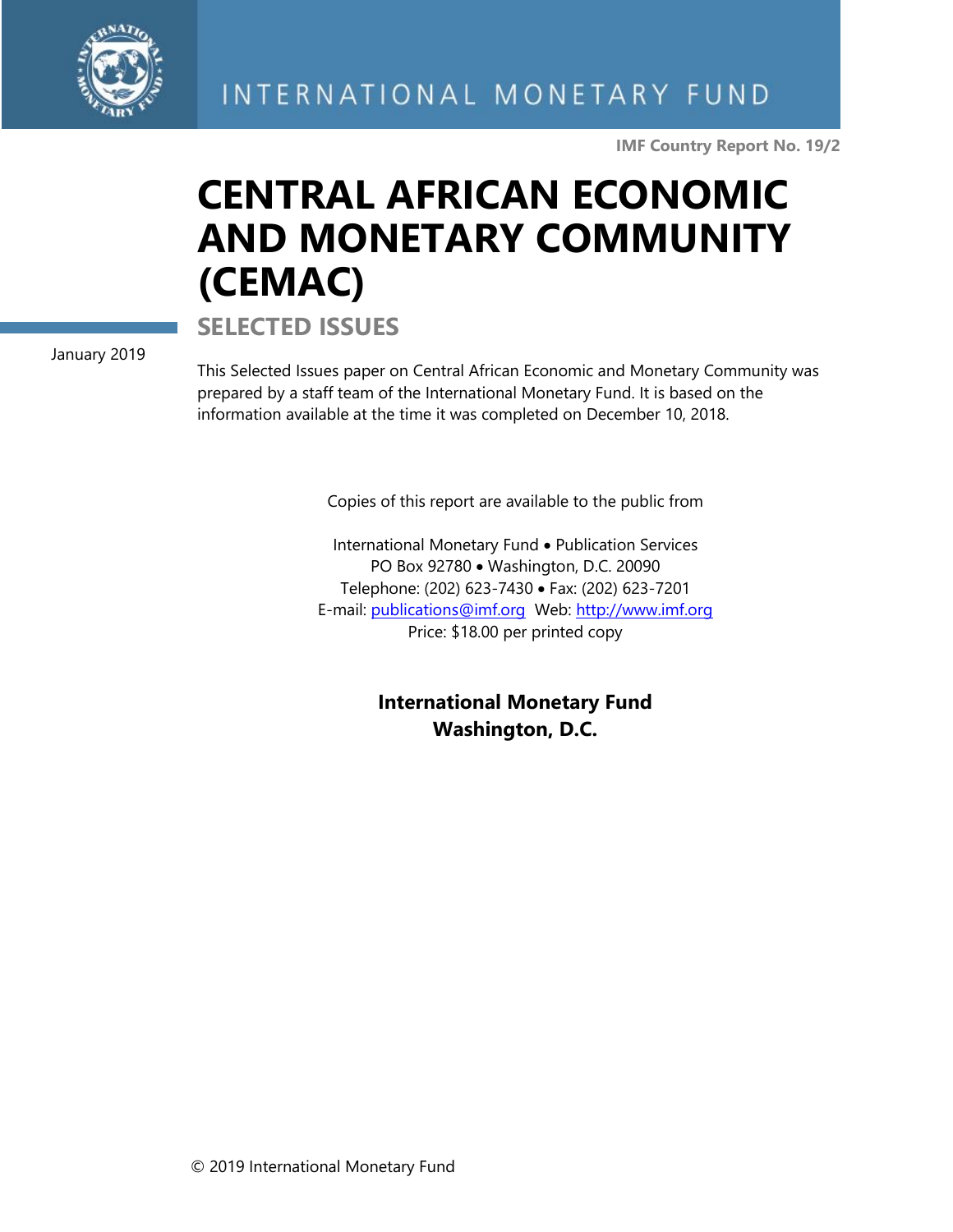

INTERNATIONAL MONETARY FUND

# **CENTRAL AFRICAN ECONOMIC AND MONETARY COMMUNITY (CEMAC)**

**SELECTED ISSUES**

December 10, 2018

| Approved By               | Prepared by Sabrina Lando, Sebastien Leduc, Edouard        |
|---------------------------|------------------------------------------------------------|
| <b>African Department</b> | Martin, Mathilde Perinet, Samuele Rosa, and Gwenaelle Suc. |

# **CONTENTS**

#### **A REGIONAL APPROACH TO ENHANCING GOVERNANCE AND REDUCING THE POTENTIAL FOR CORRUPTION 1**

| <u>FUTERINE FUNCUMMUT HUN EXTERN</u>                                               |                |
|------------------------------------------------------------------------------------|----------------|
|                                                                                    | $\overline{4}$ |
|                                                                                    | $\overline{4}$ |
|                                                                                    | $-5$           |
| D. Background: Defining Governance and Corruption, and their Measurement _______6  |                |
| E. The Impact of Governance and Corruption on Economic Activity _________________7 |                |
| F. The CEMAC Framework for Public Financial Management _________________________   | 10             |
| G. The CEMAC Framework for Anti-Money Laundering and Combating                     |                |
|                                                                                    | 19             |
| H. The CEMAC Framework for Governance in the Extractive Sectors                    | 23             |
| I. Conclusion: Enhancing Growth Through Better Governance ______________________   | 32             |
|                                                                                    | 33             |
|                                                                                    |                |

#### **BOXES**

| 1. Defining Governance and Corruption                                 |    |
|-----------------------------------------------------------------------|----|
| 2. The Growth Dividend of Governance-Evidence from a Meta-Analysis    |    |
| Conducted by IMF Staff <b>Conducted by IMF</b> Staff                  | 8  |
| 3. Overview of the Assessments of CEMAC Members Against the 40+9 FATF |    |
| Recommendations                                                       | 20 |
| 4. Production Sharing Agreements Versus Concession Systems            | 24 |
| 5. Customs: An Assessment of Standards                                | 30 |
|                                                                       |    |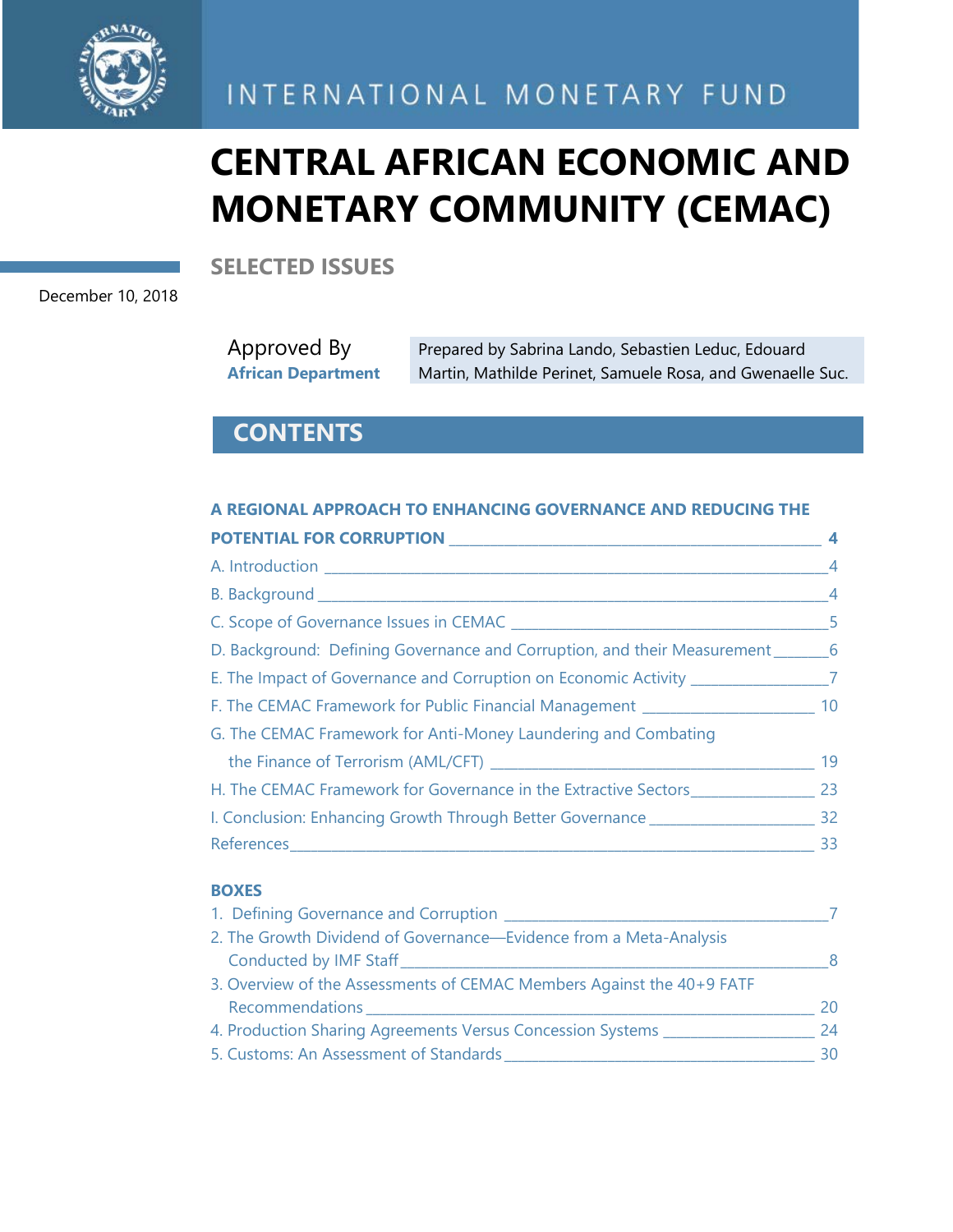## **FIGURES**

| 1. CEMAC, SSA, and Rest of the World: Governance and Corruption Indicators |  |
|----------------------------------------------------------------------------|--|
| 2. Estimated Impact of Improving Governance and Reducing Corruption        |  |
| 3. CEMAC and Selected Regions: PEFA Scores                                 |  |

## **TABLES**

| 1. Key Directives on Public Financial Management: Scope and Issues Covered _________     | -11 |
|------------------------------------------------------------------------------------------|-----|
| 2. Selected Provisions of Directive CEMAC 06/2011 on Transparency and Good Governance_13 |     |
| 3. Selected Problems Encountered in the Full Implementation of the CEMAC Directive       |     |
| on Transparency and Governance                                                           | 14  |
| 4. Selected Problems Encountered in the Full Implementation of the CEMAC Directive       |     |
| on Budget Law                                                                            | 15  |
| 5. Selected Problems Encountered in the Full Implementation of the CEMAC Directive       |     |
| on Public Accounting                                                                     | 16  |
| 6. Country Compliance with the United Nations Convention Against Corruption              | 22  |
| 7. EITI Membership and Compliance                                                        | 28  |
|                                                                                          |     |

## **FISCAL CONSOLIDATION EFFORTS: MOVING THE FOCUS TO NON-OIL REVENUE-**

|                                                                             | 34 |
|-----------------------------------------------------------------------------|----|
| A. Background: The Need to Increase Non-Oil Fiscal Revenue                  | 34 |
|                                                                             | 38 |
| C. Reasons Behind the Low Level of Non-Oil Revenue Land Land Land Land Land | 43 |
|                                                                             | 53 |
|                                                                             | 58 |
|                                                                             |    |

## **FIGURES**

| 1. Change in Non-Oil Primary Balance, 2014–17                                       | 34 |
|-------------------------------------------------------------------------------------|----|
| 2. Oil Revenue and Non-Oil Primary Balance, 2014-17                                 | 34 |
| 3. Contributions to Fiscal Consolidation, 2016–18                                   | 35 |
| 4. CEMAC and Comparators: Adjustment Composition with Other Spending-Based          |    |
|                                                                                     | 35 |
| 5. Public Debt and International Reserves, 2006-18                                  | 36 |
|                                                                                     | 36 |
| 7. Oil Revenues and Primary Balances (excl. grants), 2005-17                        | 36 |
|                                                                                     | 38 |
| 9. Investment and Current Spending in CEMAC, WAEMU, SSA in 2017                     | 38 |
| 10. Total Revenue Excluding Grants <b>Server Accept Accept Accept Accept Accept</b> | 39 |
|                                                                                     | 39 |
| 12. Resource Exports in Resource-Intensive Countries __________                     | 39 |
| 13. Oil Revenues, 2000-17                                                           | 39 |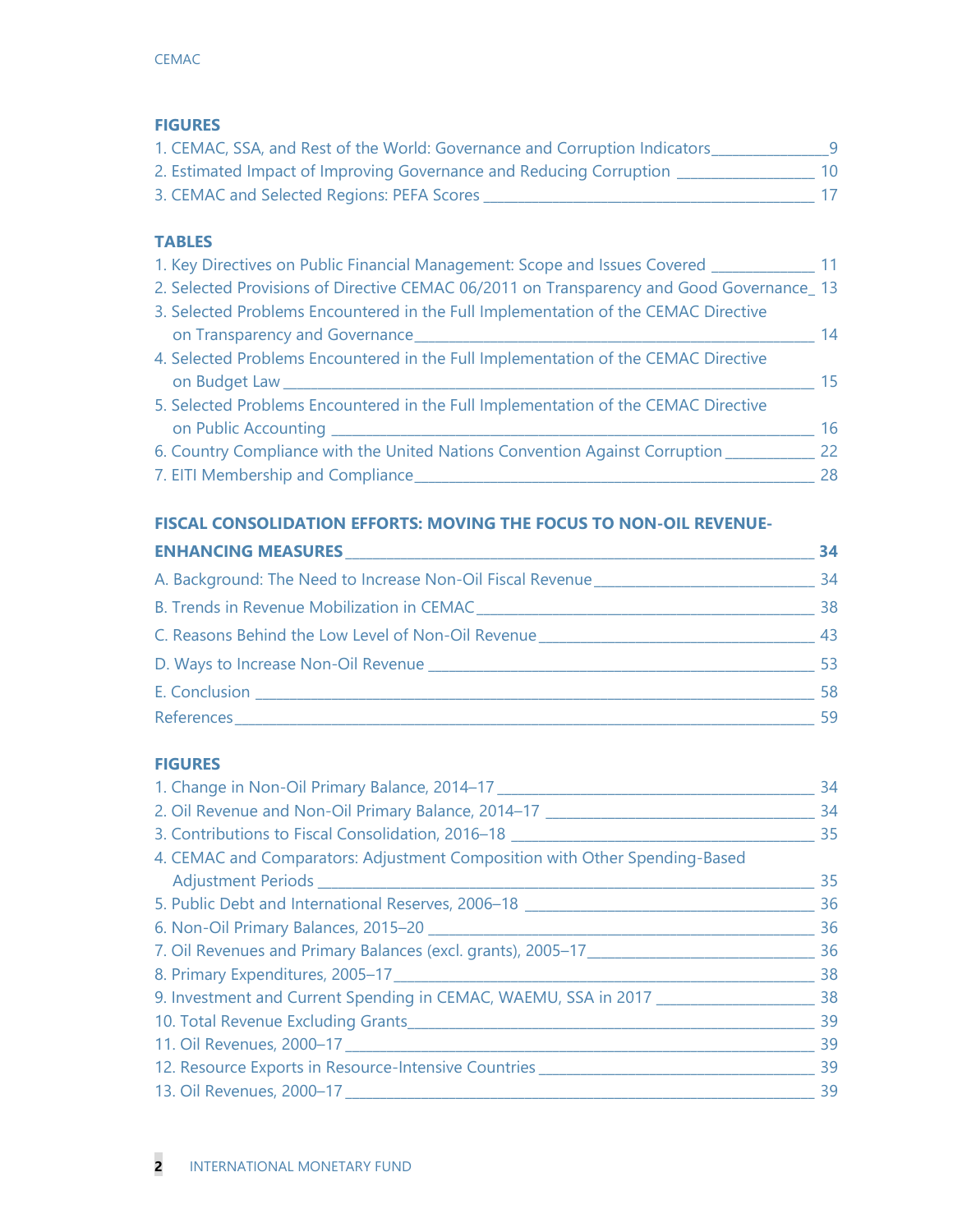| $\frac{1}{2}$ 49                                                              |  |
|-------------------------------------------------------------------------------|--|
| 27. CEMAC and Sub-Saharan Africa: Yearly Hours Spent by a Medium-Size Company |  |
|                                                                               |  |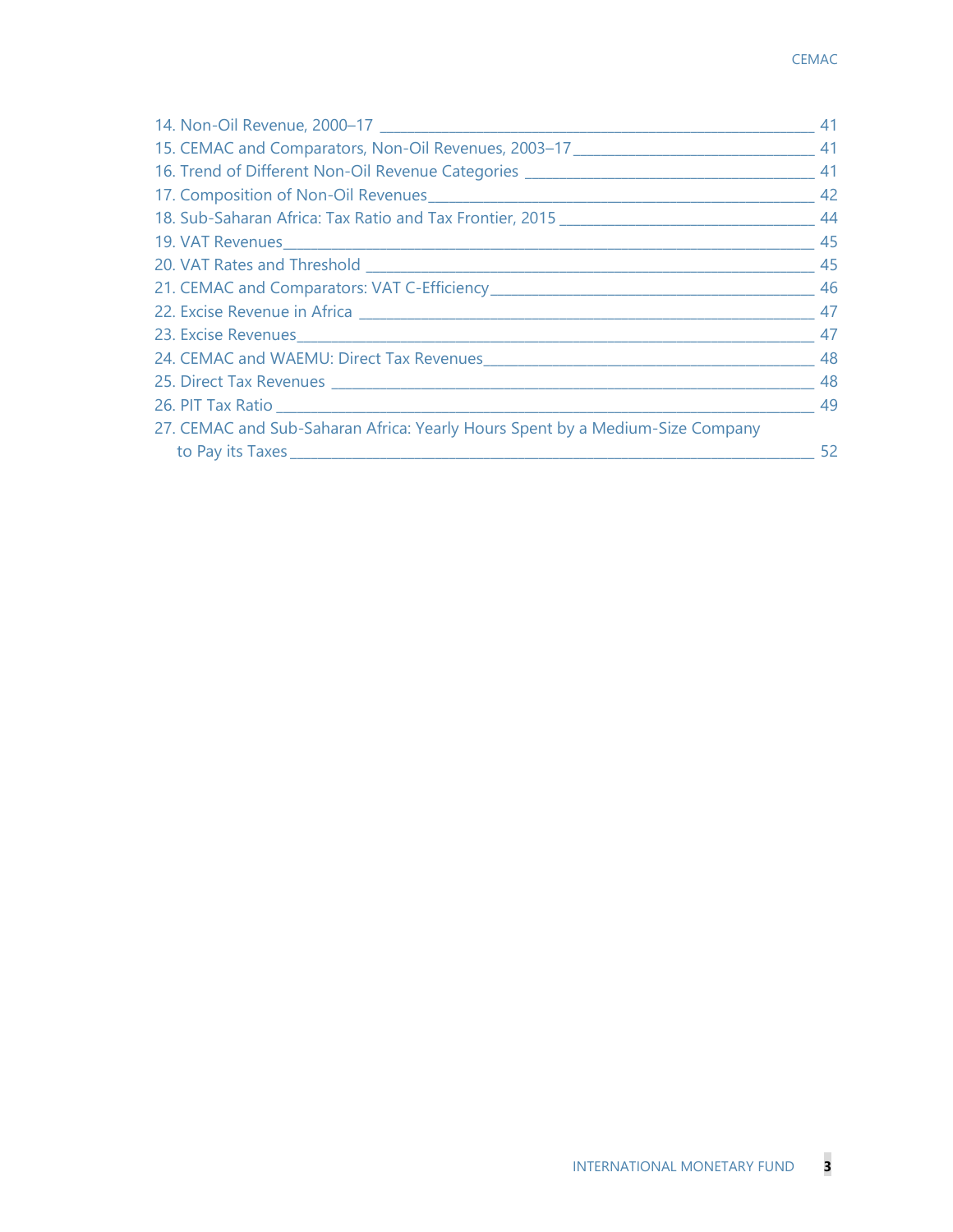# **A REGIONAL APPROACH TO ENHANCING GOVERNANCE AND REDUCING THE POTENTIAL FOR CORRUPTION**[1](#page-4-0)

## **A. Introduction**

1. **Good governance, including the control of systemic corruption, is vital for macroeconomic stability as well as sustainable and inclusive economic growth**. IMF research shows that weak governance and systemic corruption is associated with lower growth and investment and higher inequality, (IMF, 2018). Investing in good governance and reducing corruption is a largely budgetary-neutral reform to empower the private sector and expand opportunities for all. It is a step of critical importance in the CEMAC, part of the overall objective to address the root cause of the crisis it has faced following the decline in commodity prices in 2014: a largely undiversified economy over-dependent on oil, and still untapped internal regional market.

2. **This note looks at some CEMAC specific regional dimensions of a possible strategy to enhance governance, which would support specific reforms in this area at the country level.** The next section provides background. The following section describes the specific dimensions of governance covered in the note. A section on defining and measuring governance comes next, followed by a discussion on the impact of governance and corruption on growth. Three sections then look at governance and corruption in the areas of public financial management, anti-money laundering, and the link between the oil sector and public resources. A final section concludes. In dealing with these prominent issues, it is recognized that CEMAC faces capacity constraints in many dimensions of its macro-economic management, including because of the presence of fragile countries. The recommendations therefore require a gradual and sustained approach to yield results overtime.

## **B. Background**

3. **The CEMAC region was severely affected by a sharp decline in commodity prices after 2014, notably the reduction in oil prices**. Facing a continue and rapid decline in regional reserves, the authorities decided at end-2016 to embark on a coordinated and sizeable fiscal adjustment effort by member countries, supported by the IMF and other partners and backed by adequate policies at the regional level in the monetary and financial sectors. The short-term objective is to restore external and domestic stability. In the medium term, addressing the root cause of the crisis would require reducing excessive dependency on oil and lay the foundation for a broader economic base. To unlock this potential, it will be key to address the constraints that affect governance, in particular in the management of public resources, and which feed into a strong perception of corruption.

<span id="page-4-0"></span><sup>&</sup>lt;sup>1</sup> Prepared by Sabrina Lando, Samuele Rosa, and Gwenaelle Suc.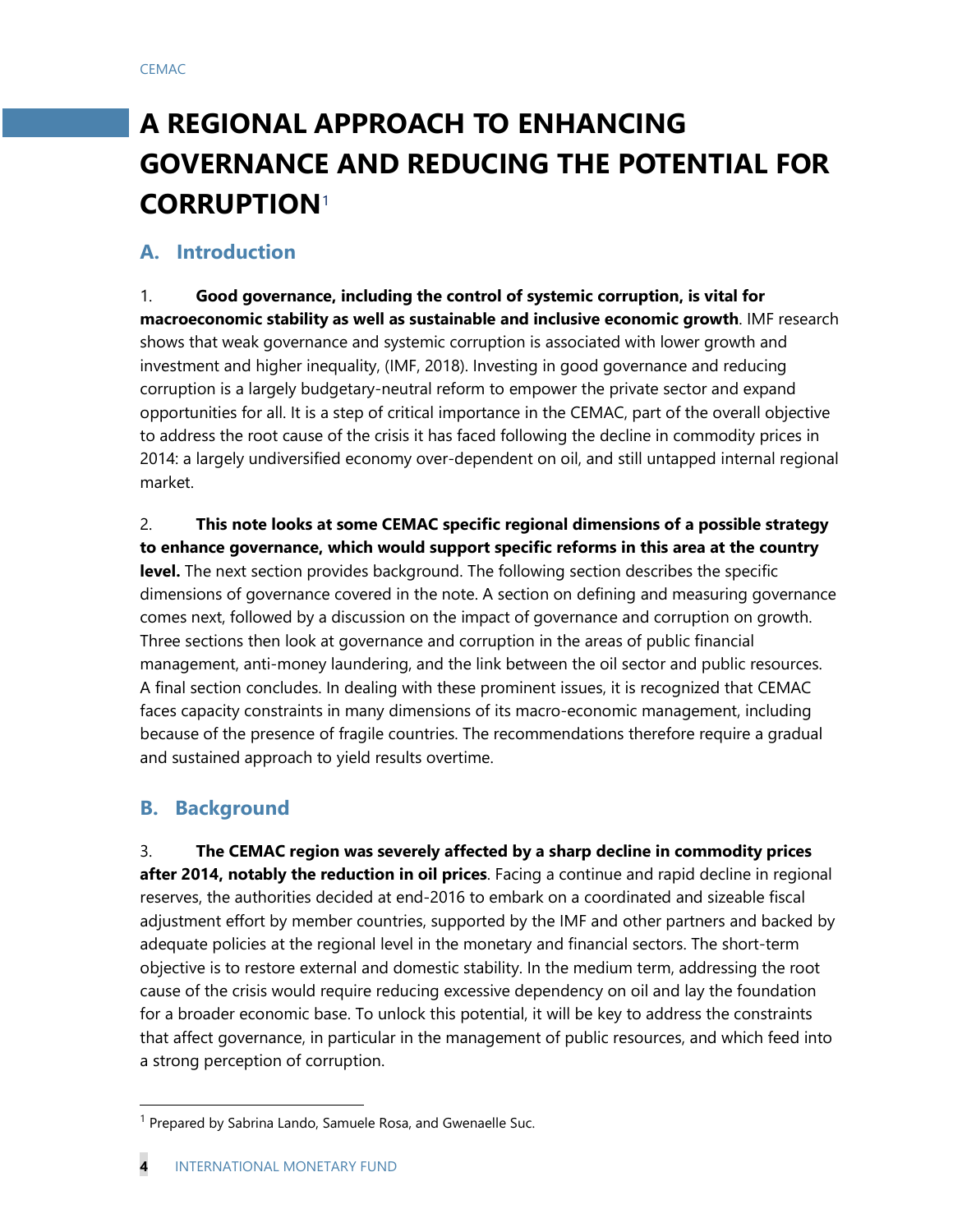#### 4. **This note assesses the link between governance and economic performance in the**

**CEMAC**. It highlights areas where the CEMAC's governance is weak, based on available indicators over-time, and highlights areas for improvement. The focus of this note is on the regional dimensions of reform that can support better governance. It is recognized that the thrust of actions in this area are largely in the remit of national authorities. However, the very design of an economic and monetary union results in a set of policy and reform dimensions that have a distinct regional feature. For these, improvements require a coordinating or even steering role by regional institutions, to set a coherent framework for and maximize synergies of reforms at the country level.

#### 5. **The note focuses on three key areas where governance has a specific regional**

**dimension**. First, it examines gaps in the implementation of regional standards for public financial management. Second, it looks at standards to strengthen the framework underpinning efforts in the area of any-money laundering and combating the financing of terrorism. Finally, it assesses the framework for management and accountably of oil resources.

6. **This note relies mainly on IMF-led assessment, complemented by some third-party indicators**. Such assessment is complemented, where relevant, with the use of indicators of corruption (e.g.: Transparency International's Corruption Perception Index).

- In the area of public financial management, we rely on the Public Expenditure and Financial Accountability (PEFA)<sup>[2](#page-5-0)</sup> indicators for CEMAC countries which have gone through such assessment. Additional indicators and assessment are obtained by measuring the gap between the CEMAC PFM Regulations for Public Financial Management, and actual practices at country level.
- In the area of AML/CFT, this note relies on indication of compliance with the international standards set by the Financial Action Task Force (FATF).
- Governance around management of oil resources is evaluated on the basis of compliance to the EITI standards, where relevant, and the implementation of CEMAC's own standards (mainly as derived from the CEMAC PFM regulations).

# **C. Scope of Governance Issues in CEMAC**

 $\ddot{ }$ 

## 7. **The choice of these themes reflects key features of the CEMAC economic structure**.

Exports by the extractive sectors represent a dominant part of the regional economic basis and constitute the main source of foreign exchange. Consequently, good management in this sector,

<span id="page-5-0"></span><sup>&</sup>lt;sup>2</sup> Public Expenditure and Financial Accountability (PEFA). Public Expenditure and Financial Accountability (PEFA) is a tool for assessing the status of public financial management. A PEFA assessment provides a thorough, consistent and evidence-based analysis of PFM performance at a specific point in time. For more information at [https://pefa.org/.](https://pefa.org/)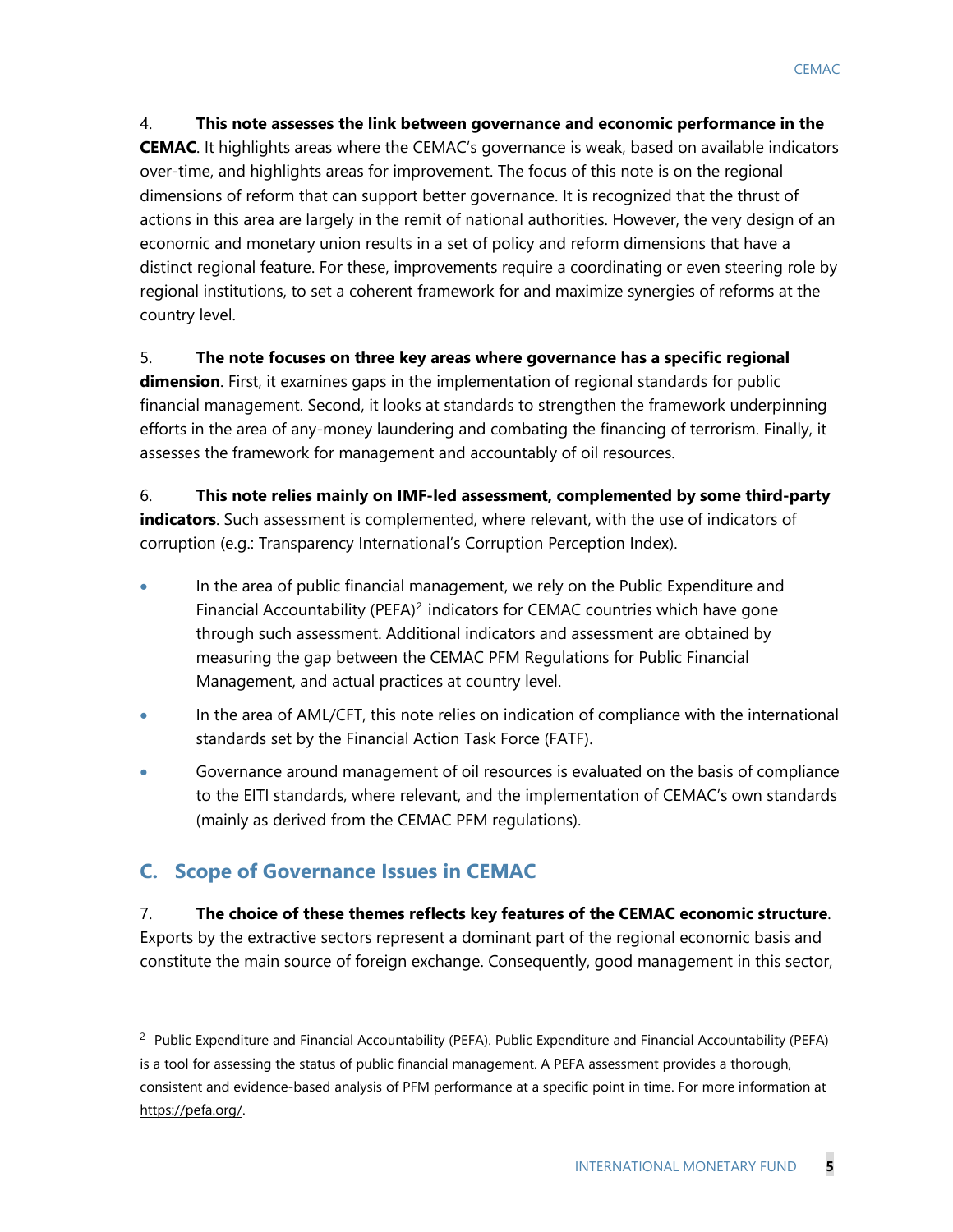where the state is present directly (through its state-owned enterprises) and indirectly (through related tax- collection), is key to ensure good governance at large. Second, the role of the public sector is still a dominant source of aggregate demand, and strong governance in managing public funds directly impacts governance in the CEMAC. Lastly, CEMAC banks play a crucial role in avoiding safe havens for the proceeds of corruption, thereby directly contributing to allocating financial resources to productive ends.

#### 8. **These themes are also directly related to CEMAC's own regional governance.**

- First, the CEMAC regulatory framework for public financial management (PFM) provides strong standards for transparency and accountability in the management of public resources. Weaknesses in this area can create the potential for resources not being collected and used according to the intended purposes. Work in this area is mainly led by the CEMAC Commission.
- Second, a strong AML/CFT regime is a crucial tool in addressing corruption. Because the proceeds of corruption are often concealed to avoid detection or confiscation, an effective AML/CFT framework can contribute to both prosecuting and deterring corruption. The diversion of resources away from economically and socially productive uses can also negatively undermine the stability of a country's financial system or its broader economy. Work in this area is mainly led by the COBAC.
- Finally, the oil sector is central to the CEMAC, also given the strong presence of the state, through its SOEs, into profit sharing agreements signed with private entities. Such agreements, in turn, should be consistent with the regulatory framework set at the regional level in the area of foreign exchange. As such, the good management of these resources is essential to ensuring external stability to the monetary arrangement. Work in this area is a shared responsibility of member countries, primarily, the CEMAC Commission (in ensuring proper implementation of adequate tax codes and tracking funds which are to be covered by state's budget), and the BEAC (in fully understanding the link between export commodity prices and volumes and accumulation of foreign exchange).

# **D. Background: Defining Governance and Corruption, and their Measurement**

## 9. **The word governance, which may be subject to different definitions and**

**interpretation, needs some clarity**. We rely on the recent IMF policy paper on Enhanced Framework for the Fund's Engagement in Governance and Corruption. We define corruption as "the abuse of public office for private gain." This definition is widely accepted in the literature and used by the Fund and other international organizations. (Box 1).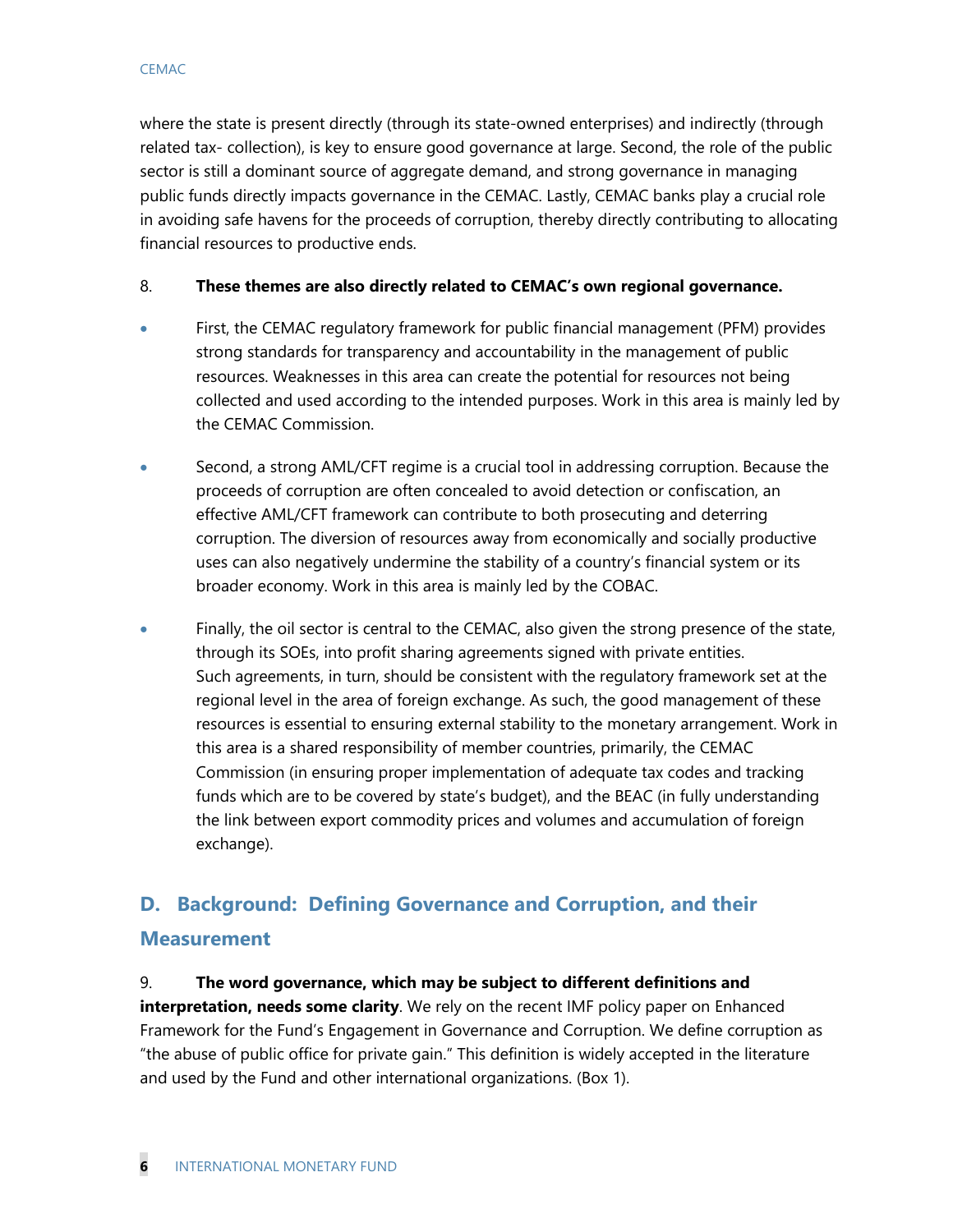#### **Box 1. Defining Governance and Corruption**

Governance refers to the broad "framework for exercising authority" while "good" governance refers to the "quality" of governance and its impact on outcomes. Broadly speaking, governance relates to the "rules of the game", while "good" and "weak" governance reflect how the game is played and its results. The Fund has defined governance as the set of "institutions, mechanisms, and practices through which governmental power is exercised in a country, including for the management of public resources and regulation of the economy." Similarly, the Fund refers to "good" governance as a normative concept, according to which the "quality of governance can impact its effectiveness and efficiency in achieving desired outcomes." (IMF, 2017a).

We define corruption as "the abuse of public office for private gain." This definition is widely accepted in the literature and used by the Fund and other international organizations. It is also consistent with the provisions of the United Nations Convention Against Corruption. As the definition suggests, corruption is typically associated with the functions of the State and some of them—e.g., public finances and government regulation—may be particularly prone to creating opportunities for corruption (e.g., IMF, 2018; Tanzi, 1998).

10. **Weaknesses in the system of accountability and requirements for transparency can themselves create a fertile environment for corruption**. There may be potential for corruption stemming from lack of reliable reports on the source and use of public resources, which may render the public financial management process opaque and facilitate embezzlement of resources. From this standpoint, a key area of investigation is when standards in the area of accountability and transparency are mandated at the regional level but seldom implemented at the country level.

# **E. The Impact of Governance and Corruption on Economic Activity**

## 11. **Many studies have shown that corruption and bad weak governance undermine economic growth, accentuate income inequality and persistent entrench poverty**[3.](#page-7-0)

• These studies find that corruption and weak governance are significantly associated with low levels of economic growth. Weak governance may affect economic outcomes through several channels, including: reducing the attractivity of an economic space and domestic and foreign investment; feeding into tax predatory behavior; resulting in poor infrastructure (through inefficient and untargeted spending); undermining human capital; generating political instability by fostering a sense of injustice.

 $\ddot{ }$ 

<span id="page-7-0"></span><sup>&</sup>lt;sup>3</sup> Sanjeev Gupta and others-2003; and Aidt and others, 2008.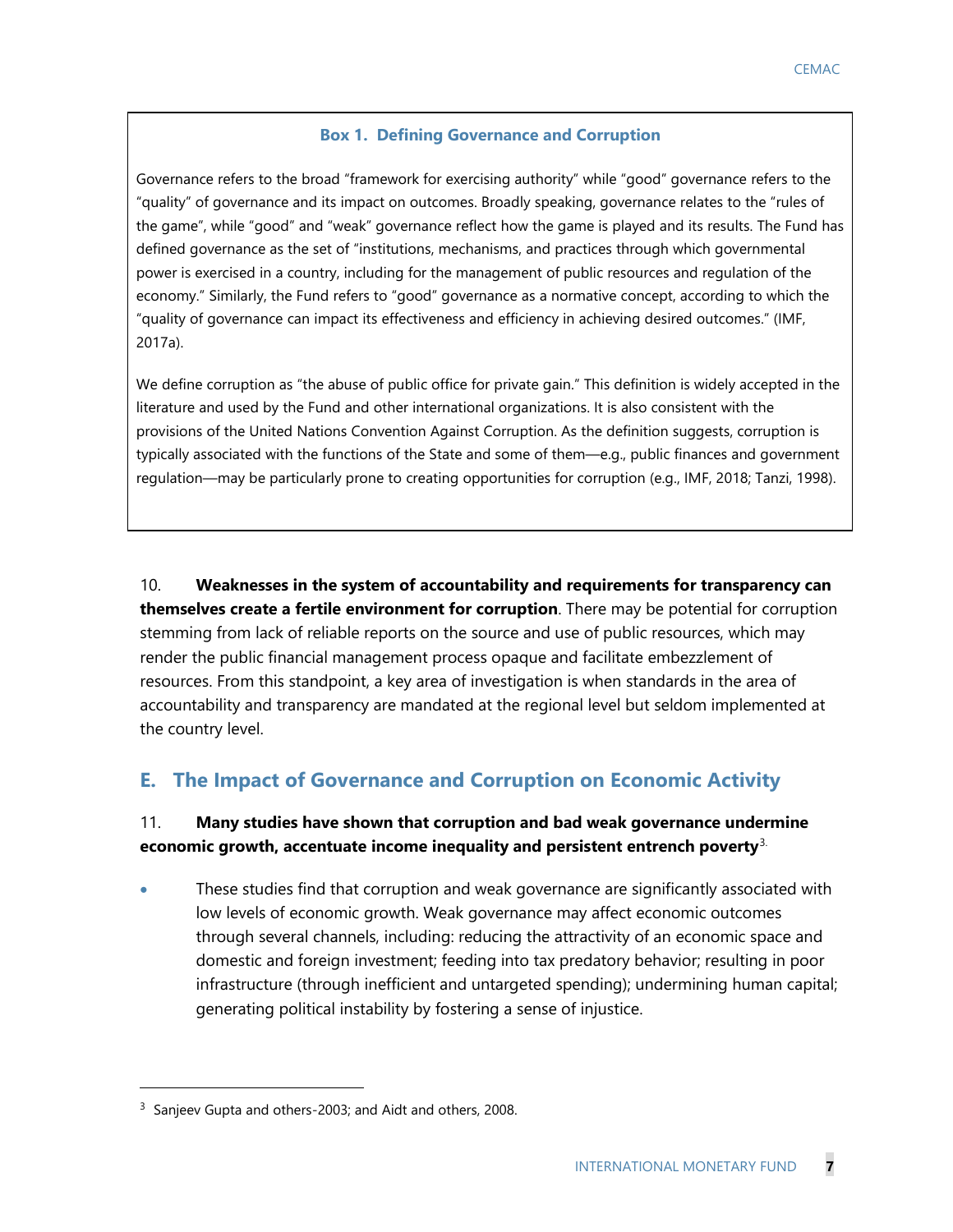The link between governance and inequality is also widely explored in the literature. With respect to income inequality and poverty, empirical evidence suggests that weak governance and corruption create distortions in resource allocation, adds to inefficient and predatory bureaucracy, and favor private interests. These studies conclude that this poor institutional quality compromises economic efficiency by misallocating scarce resources and is correlated with an elevated level of poverty.

## 12. **These links have been confirmed by a meta-study conducted by IMF staff** (IMF 2017,

2018). A meta-analysis of the impact of corruption and weak governance on growth was conducted for some of the 26 most-quoted studies (providing 149 estimates of the impact of corruption) and 17 other studies (providing 125 estimates on the impact of governance). The analysis suggests that improving governance and reducing corruption are significantly related to stronger and more inclusive growth. These results are particularly important for countries starting with relatively weak governance and corruption. The correlation between corruption/weak governance and growth is also significantly higher for low-income countries. They suggest that improvements in this area should continue to have a significant impact over time (Box 2).

## **Box 2. The Growth Dividend of Governance—Evidence from a Meta-Analysis Conducted by IMF Staff**

- Most estimates of the impact on per capita growth from improving corruption perceptions by a quartile along the corruption index range between -0.3 and -1.1 percentage point.
- About 90 percent of the estimates point to a negative correlation, as expected, and 80 percent of them are statistically significant.
- Similarly, the distribution of growth impact estimates resulting from a deterioration of the governance index by a quartile is mainly distributed between -0.2 and -1.5 percentage point.
- This finding is strong for different measures of corruption perceptions and quality of governance, estimation techniques and institutional quality controls.

13. **Third party indicators on governance and corruption suggest that CEMAC countries lag their sub-Saharan African (SSA) peers.** The averages of such indicators for available CEMAC countries are below averages for the full set of countries belonging to the SSA region. The latter is also below the average for the rest of the world countries covered by the survey (Figure 1).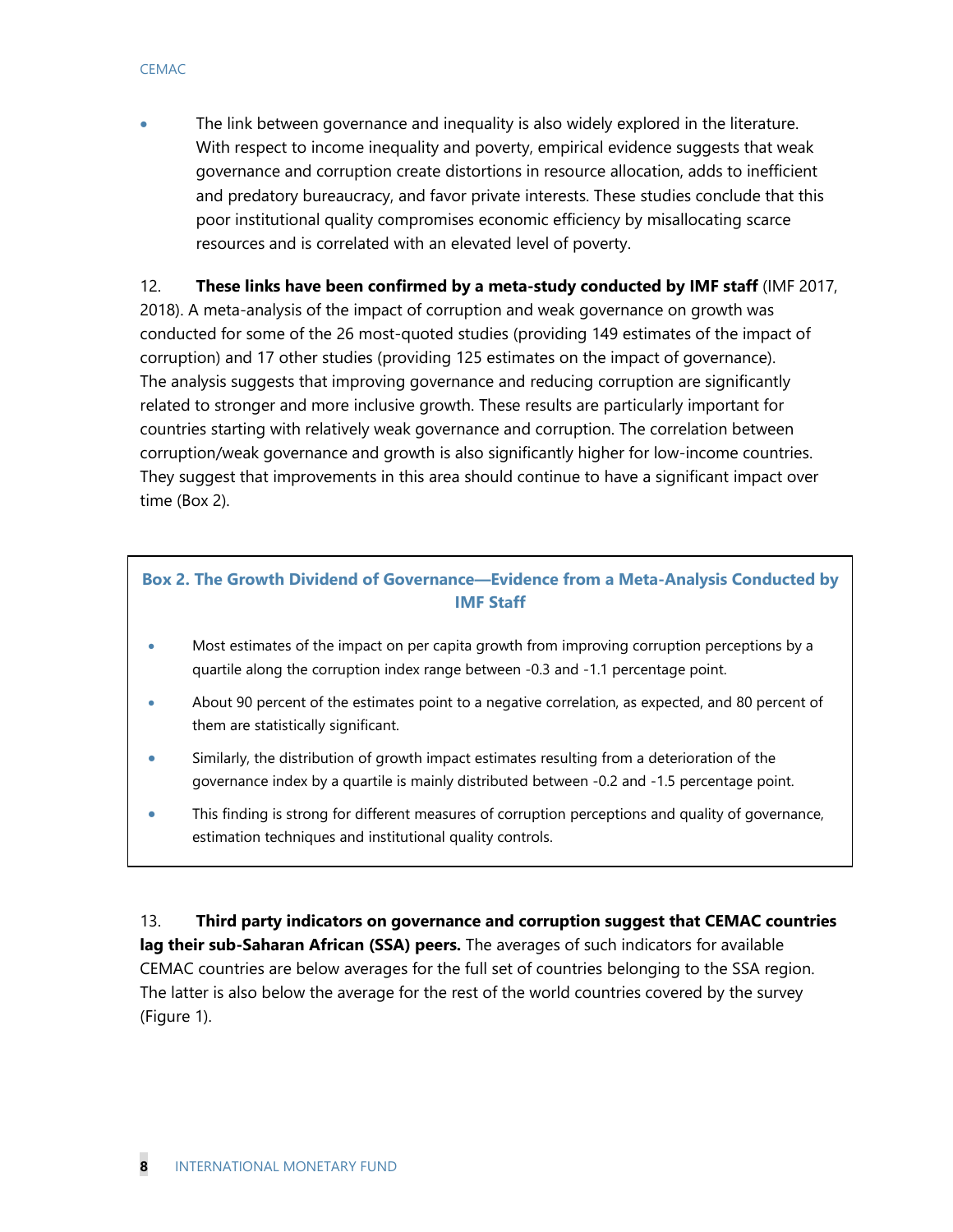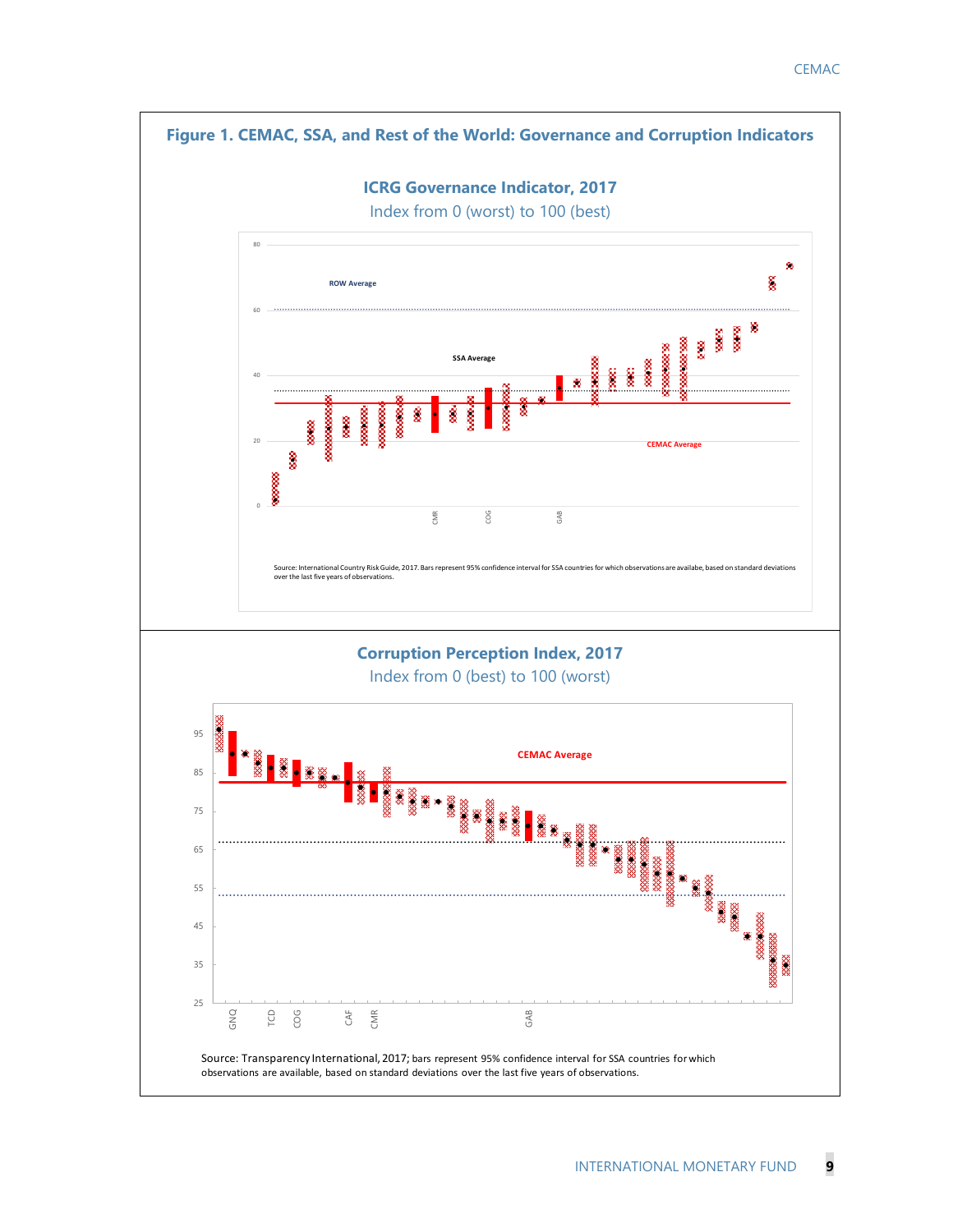14. **Improvements in the governance and corruption indicators are related with higher growth** (Figure 2). Based on an SGMM model developed by staff (IMF, 2017) the elasticity of growth on improvement in the area of governance and corruption is significant, with the impact of reducing corruption in SSA much higher than the average for the rest of the countries covered in the surveys. This largely reflects the fact that the corruption index shows higher variation for the SSA, with the countries in this group with better governance posting higher growth. A simulated improvement in the governance or corruption index also shows that the estimated impact on growth would be significant for SSA. Given that governance and corruption indices are generally worst in CEMAC compared to the average of SSA, it is likely that the growth response could be higher in the case of CEMAC.



# **F. The CEMAC Framework for Public Financial Management**

*A strong and transparent framework for the management of public resources is the first line of defense against poor governance and potential corruption. The CEMAC has designed and adopted at the regional level the relevant regulations to build this framework and improve the efficiency in managing public resources. The challenge is to ensure proper and full implementation of these principles at the national level. This is best done by ensuring regular assessments, reporting on the implementation status, and supporting member countries in their efforts in this area.*

## **Assessment**

15. **The CEMAC PFM framework provides sound basis to manage public resources in a transparent and efficient manner, and address PFM vulnerabilities to corruption.**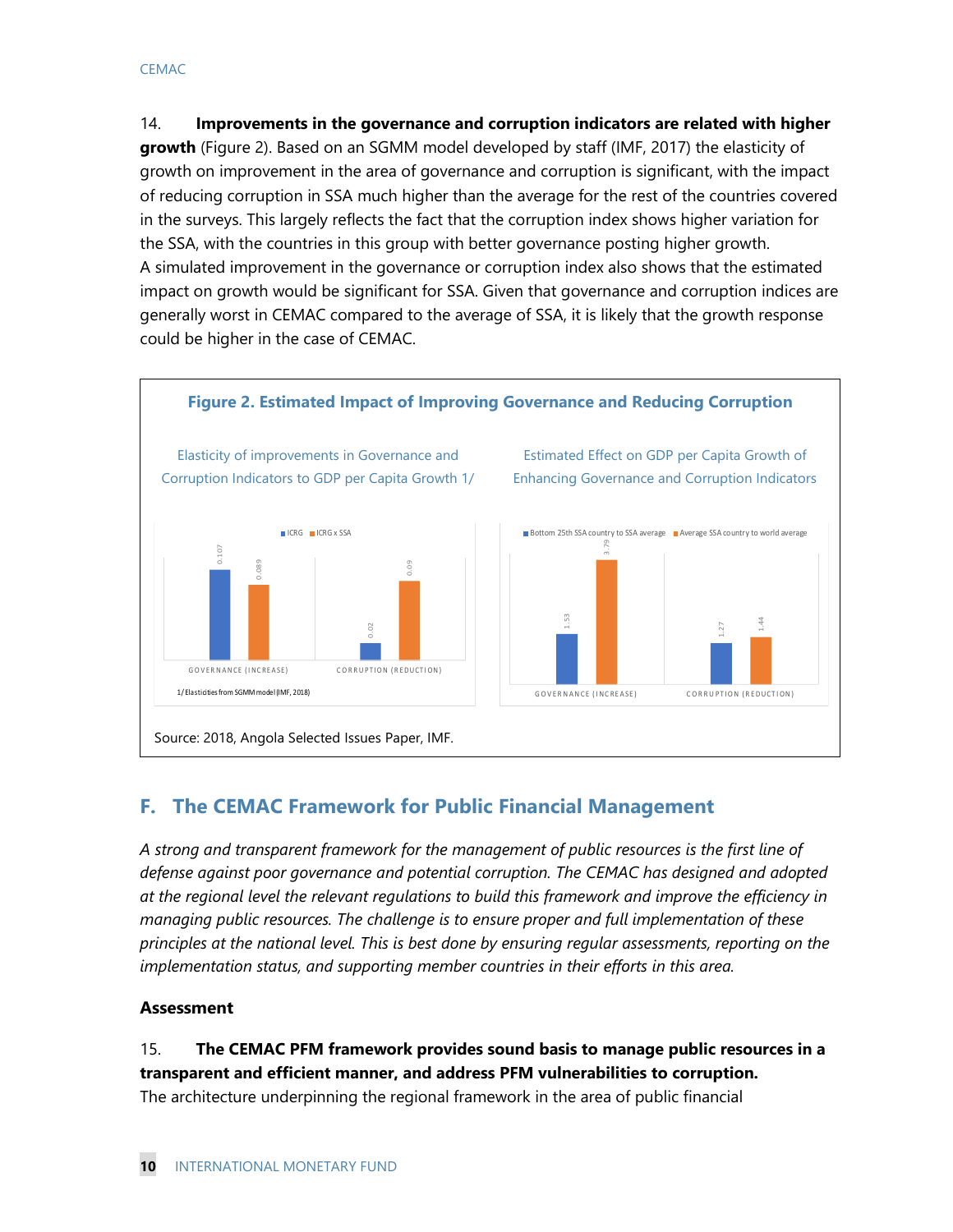management (PFM) is rooted in six CEMAC directives. Taken together, these directives form a coherent framework to direct the role and responsibilities, the processes, the reporting, and internal and external controls and audits related to the collection of taxes and management of public resources. They also provide clear guidance in the area of consultation with civil society, dissemination of data, and, importantly, the interaction between executive and legislative bodies in the budget preparation, execution, and reporting. Principles included in these directives reflect international standards and best practices to promote fiscal transparency and effective management of public funds (Table 1).

16. **Because CEMAC standards are defined with the legal instrument of a "directive", their provisions need to be transposed into national laws to become applicable to member states**. This transposition requires that member countries submit their draft law to the CEMAC Commission for the latter's assessment of conformity. Recommendations of the CEMAC Commission are then embedded in the finalized law which can be approved. This process is meant to ensure coherence between the regional framework and the national level. There are a set of administrative acts which then follow the approval of national legislations to ensure that processes and procedures, as well as specific obligations in the area of data reports and audits, are well defined and guide work practices in the public administration.

| <b>CEMAC</b><br>Directive # | <b>Adoption</b> | Scope                                                                              | <b>Issues Covered</b>                                                                                                                                                             |
|-----------------------------|-----------------|------------------------------------------------------------------------------------|-----------------------------------------------------------------------------------------------------------------------------------------------------------------------------------|
| 06/2011                     | 12/11/2001      | Code of Good Governance and Transparency in the<br>Management of Public Resources. | Key principles to ensure transparency, good governance,<br>and participation of civil society in the are of fiscal policy,<br>and budget formulation and execution.               |
| 01/2011                     |                 | The framework for budget law preparation and<br>implementation.                    | General rules on the nature, coverage, presentation,<br>preparation, and adoption the budget law.                                                                                 |
| 02/2011                     |                 | General rules in the area of public accounting.                                    | Operational an procedural framework underpinning budget<br>execution and controls.                                                                                                |
| 03/2011                     | 12/19/2001      | Structure of State's accounting - the balance sheet.                               | General rules defining the object of state's public accounting<br>plan, and the rules of its production so as to track<br>status/evolution of the state's assets and liabilities. |
| 04/2011                     |                 | The nomenclature and presentation of budget<br>operation.                          | Key principles related to the presentation of operations of the<br>general budget, of annexed budgets, and special accounts of<br>the Treasury.                                   |
| 05/2011                     |                 | Table/presentation of the financial operation of the<br>state.                     | Defines principles (concepts and methodologies) for the<br>production of statistics on budget executions (follows<br>international statistical standards - e.g. GFM).             |

**Table 1. CEMAC: Key Directives on Public Financial Management: Scope and Issues Covered**

17. **The transposition of these PFM directives is uneven, providing a potential for lack of standardization and adherence to key standards in this area**. CEMAC central directives on Governance and Transparency (06/2011) and on the budget law (01/2011) have been transposed into national legislation by all CEMAC countries, except Equatorial Guinea. Implementation on all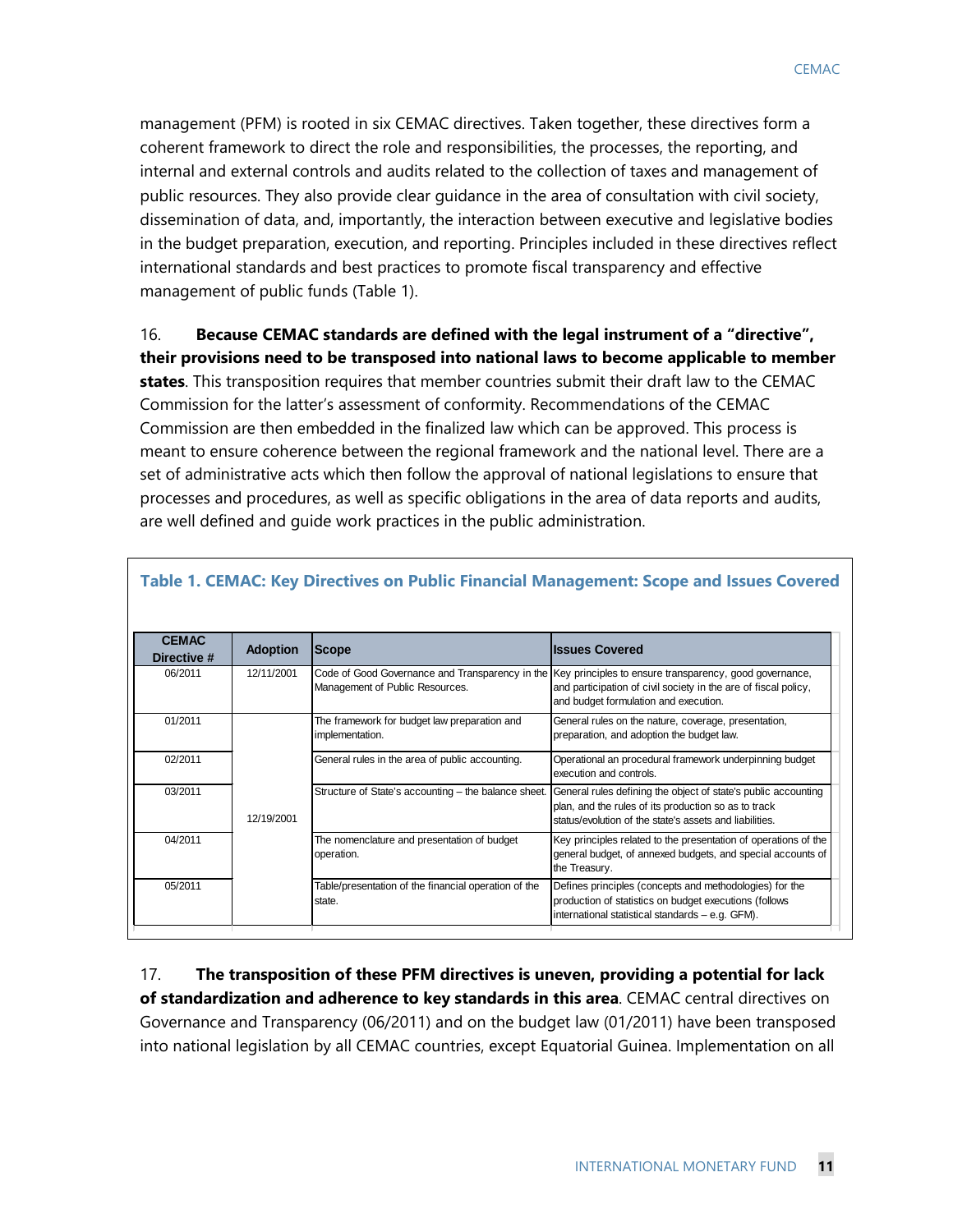other directives is also partial, as three countries (Cameroon, Central African Republic, and Equatorial Guinea) have not transposed these into national legislations.



18. **Transposition into national legislation does not guarantee that the regional framework of these PFM directives to enhance governance and prevent corruption is effectively implemented**. When a national law or regulation is enacted to transpose a CEMAC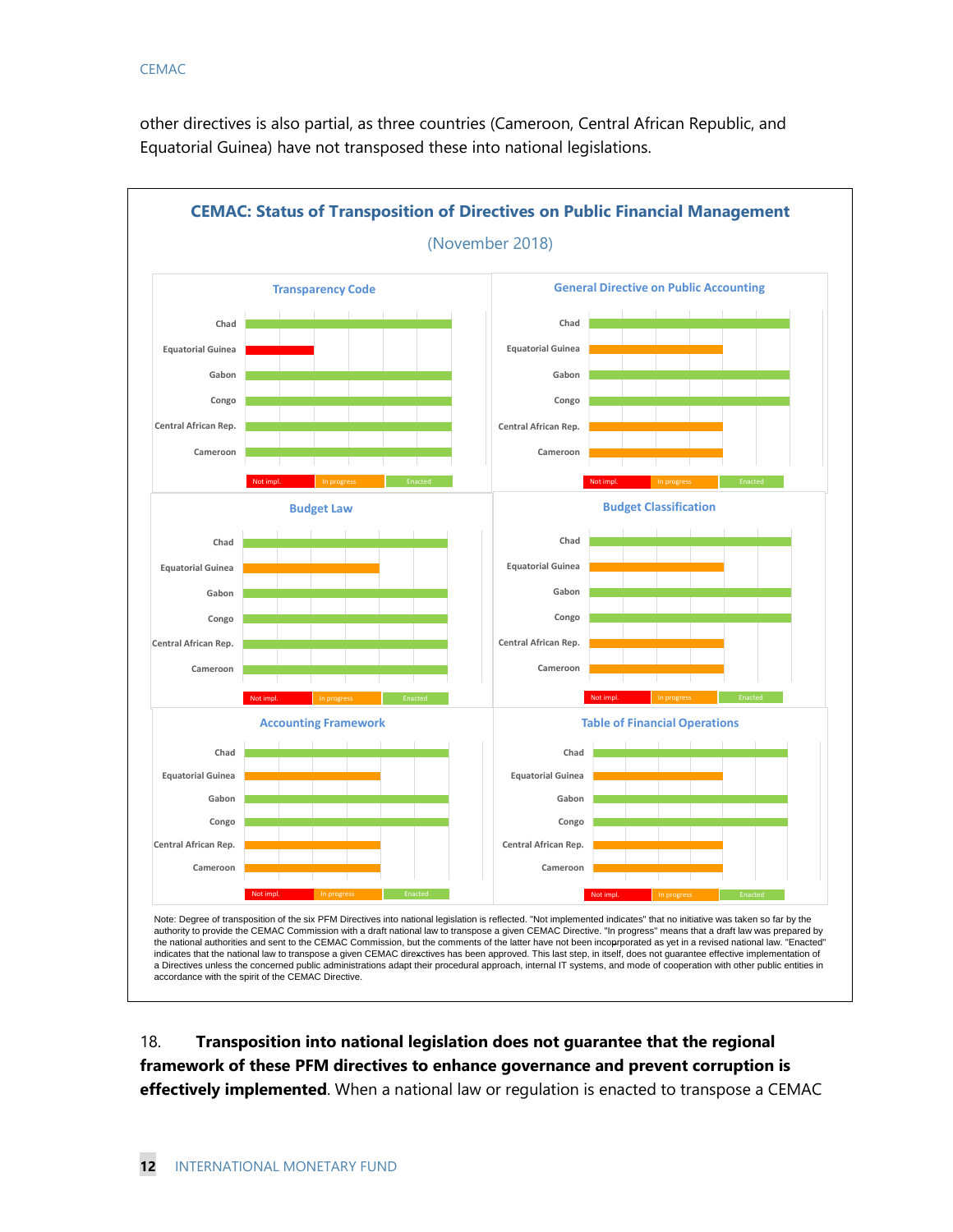directive, there are several administrative steps that need to follow, as well as sometimes deep modification of procedures, IT systems, and work practices, for the new legislation to be effective.

19. **A key role is played by the foundational CEMAC regulation 06/11 on Transparency and Good Governance** (Table 2). This regulation serves as the general framework for all the other directives, and sets the ground in terms of (1) attribution and responsibilities of each public institution, (2) the economic context in which the policy decision in the area fiscal policies are embedded, (3) the elaboration and presentation of the budget law, (4) the activities related to revenue collection and expenditure, and (5) the information to be provided to the public, and (6) a participative process, with involvement by the civil society, in defining key policy decisions. By design, this regulation provides a strong basis in terms of governance. It also provides clearcut responsibilities and strong requirement of transparency, which are critical to support an environment that limits the potential for corruption.

| <b>Good Governance</b>      |                                                                                                                                                                                                                                                                                                                                                                                                                                                                                                                               |  |  |  |  |
|-----------------------------|-------------------------------------------------------------------------------------------------------------------------------------------------------------------------------------------------------------------------------------------------------------------------------------------------------------------------------------------------------------------------------------------------------------------------------------------------------------------------------------------------------------------------------|--|--|--|--|
| <b>Provision</b><br>Article |                                                                                                                                                                                                                                                                                                                                                                                                                                                                                                                               |  |  |  |  |
|                             | Section I - Legality and Publicity of Public Financial Operations                                                                                                                                                                                                                                                                                                                                                                                                                                                             |  |  |  |  |
| 1                           | No public expenditure can be committed if it is not defined by a legislative or administrative law,<br>regularly published                                                                                                                                                                                                                                                                                                                                                                                                    |  |  |  |  |
| 3, 4                        | The regulation related to public tenders need to be cohered with CEMAC 06/2011. The selling of<br>"public goods" are to be disclosed to the public and open for competitive bidding.                                                                                                                                                                                                                                                                                                                                          |  |  |  |  |
| 5                           | All contracts between the (central) administration and (public or private) enterprises related to the<br>exploitation of natural resources (and concessions of public service) are made available to the public.<br>This principle covers both the allocation of the contract as well as its specific content. Such contracts<br>are controlled by the Court of Accounts as well as the competent legislative bodies. The interaction of<br>the government with the private sector will have to be conducted in transparency. |  |  |  |  |
|                             | Section II - Attribution and Responsibilities of Institutions                                                                                                                                                                                                                                                                                                                                                                                                                                                                 |  |  |  |  |
| 1                           | Establishes that allocation of competences, expenses, and public resources within all level of public<br>administration would have to be communicated in a comprehensive and coherent way.                                                                                                                                                                                                                                                                                                                                    |  |  |  |  |
|                             | <b>Section III - Economic Framework</b>                                                                                                                                                                                                                                                                                                                                                                                                                                                                                       |  |  |  |  |
| 1                           | Establishes the requirement that the budget law be encapsulated into a medium-term fiscal policy<br>framework                                                                                                                                                                                                                                                                                                                                                                                                                 |  |  |  |  |
|                             | Section IV - Preparation and Presentation of Public Budget (Laws)                                                                                                                                                                                                                                                                                                                                                                                                                                                             |  |  |  |  |
| 8                           | Mandates the publication, in the budget law, of detailed information on all the (fiscal and nonfiscal)<br>revenues, including those related to the exploitation of natural resources                                                                                                                                                                                                                                                                                                                                          |  |  |  |  |
| 9                           | The nature and budgetary costs of all (tax) derogations are to be included as part of the annual<br>budget; their validity is to be presumed only for the year of presentation into the budget document                                                                                                                                                                                                                                                                                                                       |  |  |  |  |
|                             | <b>Section V - External Control</b>                                                                                                                                                                                                                                                                                                                                                                                                                                                                                           |  |  |  |  |
| 3                           | All the operations involving public funds are subject to the external (and independent) control of the<br>Court of Accounts, whose creation is obligatory for each member states                                                                                                                                                                                                                                                                                                                                              |  |  |  |  |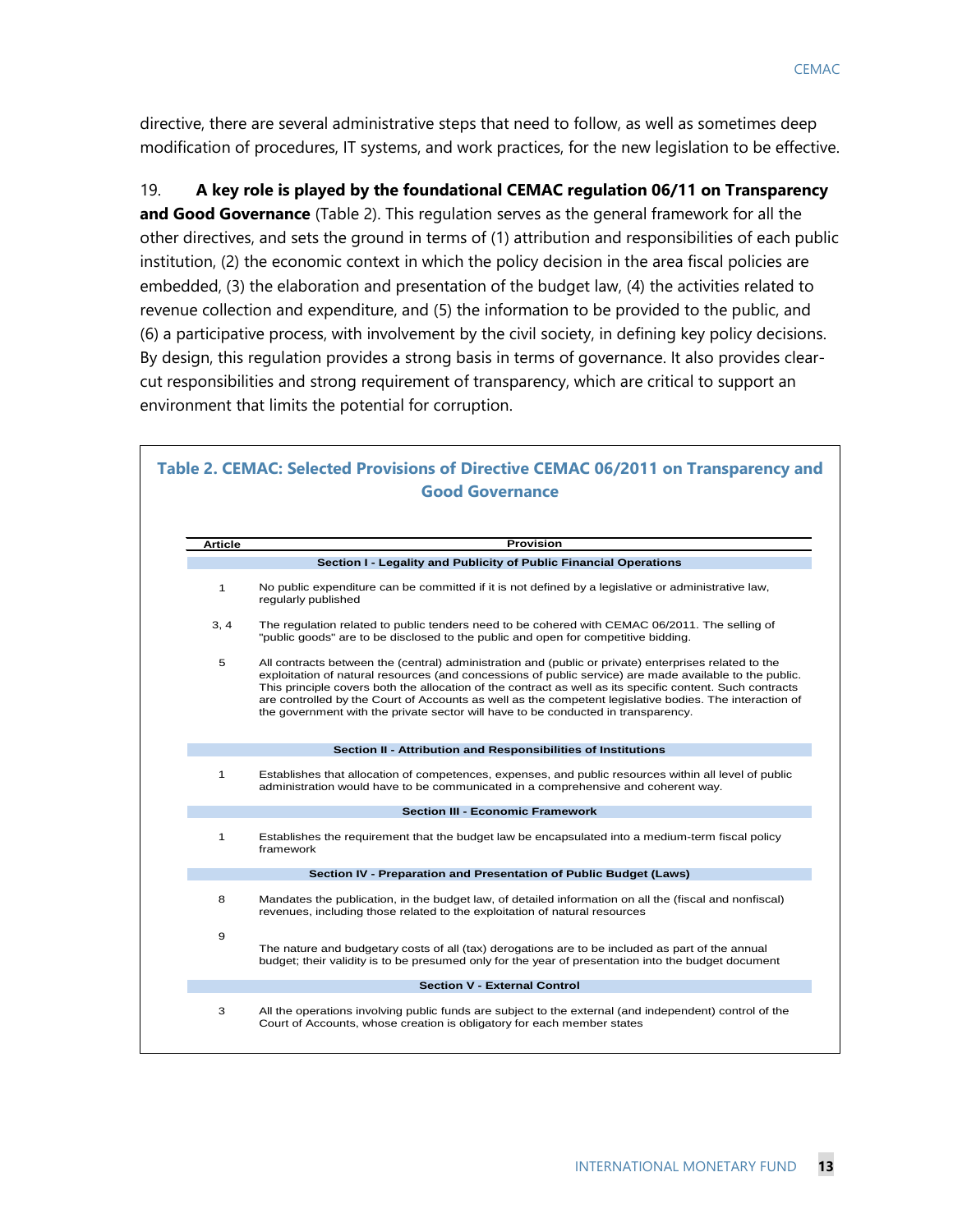20. **The actual implementation of this key directive remains problematic** (Table 3). First, regional coverage is partial as Equatorial Guinea, a top oil producer in the region, has not transposed this central directive. In addition, some crucial principles of this directive are not actually implemented in countries that have adopted it. Fiscal reporting on natural resources management provides an emblematic example. While the directive requires the publication of financial operations concluded by the public sector, contracts with the oil sector are not made available to the public in a full and transparent manner. Public procurement is another example. The directive stresses that regulations on public procurement must comply with international standards. Based on these standards, open competition should be used as the preferred or default method of procurement and complaints review mechanism should be in place, which is not systematically observed in practice and creates vulnerabilities to corruption in public investment management.

| <b>Directive</b>                                                | Problem related to full implementation 2/                                                                                                                                                                                                                                                                                               | Possible impact                                                                                                                                                                                                |
|-----------------------------------------------------------------|-----------------------------------------------------------------------------------------------------------------------------------------------------------------------------------------------------------------------------------------------------------------------------------------------------------------------------------------|----------------------------------------------------------------------------------------------------------------------------------------------------------------------------------------------------------------|
| $06/2011 -$ Directive on<br>Transparency and Good<br>Governance | Coverage is partial as Equatorial Guinea (a top oil<br>producer) has not enacted this directive                                                                                                                                                                                                                                         | Total absence of a basis for the complete<br>$\Rightarrow$ implementation of the CEMAC standards in<br>the area of public financial management                                                                 |
|                                                                 |                                                                                                                                                                                                                                                                                                                                         | Lack of accountability in the area of<br>signature of contracts by the State (and/or its<br>state-owned enterprises) and private<br>companies in the extractive sector                                         |
|                                                                 | In most of other CEMAC countries, certain key<br>principles are not applied in practice. Some critical<br>areas include: (1) full and transparent publication of<br>all contracts related to the extractive sector is very<br>problematic, (2) the participation of civil society in<br>the budgetary process is scant, (3) there is no | As a consequence, derogations to CEMAC<br>directives, including in the area of fiscal and<br>foreign exchange regimes, are provided with<br>very little scrutiny                                               |
|                                                                 | publication of a medium-term budget                                                                                                                                                                                                                                                                                                     | This limits the ability of national and regional<br>institutions alike to assess the impact of such<br>derogations for extractive industries onto the<br>tax basis and projected inflow of foreign<br>exchange |

## **Table 3. CEMAC: Selected Problems Encountered in the Full Implementation of the CEMAC Directive on Transparency and Governance 1/**

including their impact on the work practices and flow of information between all entities involved in the management of public resources.

21. **The limited implementation of the CEMAC directive on the Budget Law increases also risks of exposure to corruption in several PFM areas** (Table 4). First, transactions to and from the State-owned enterprises (SOEs), including SOEs which are part of profit sharing agreements in the extractive sector, are not systematically covered by central governments' fiscal reporting. This weakens the scope of internal and external controls in this key area. It also adds to the difficulty to track the flow of foreign exchange back to the CEMAC related to this sector, which is a key pillar to support external stability. Second, tax exemptions and tax expenditures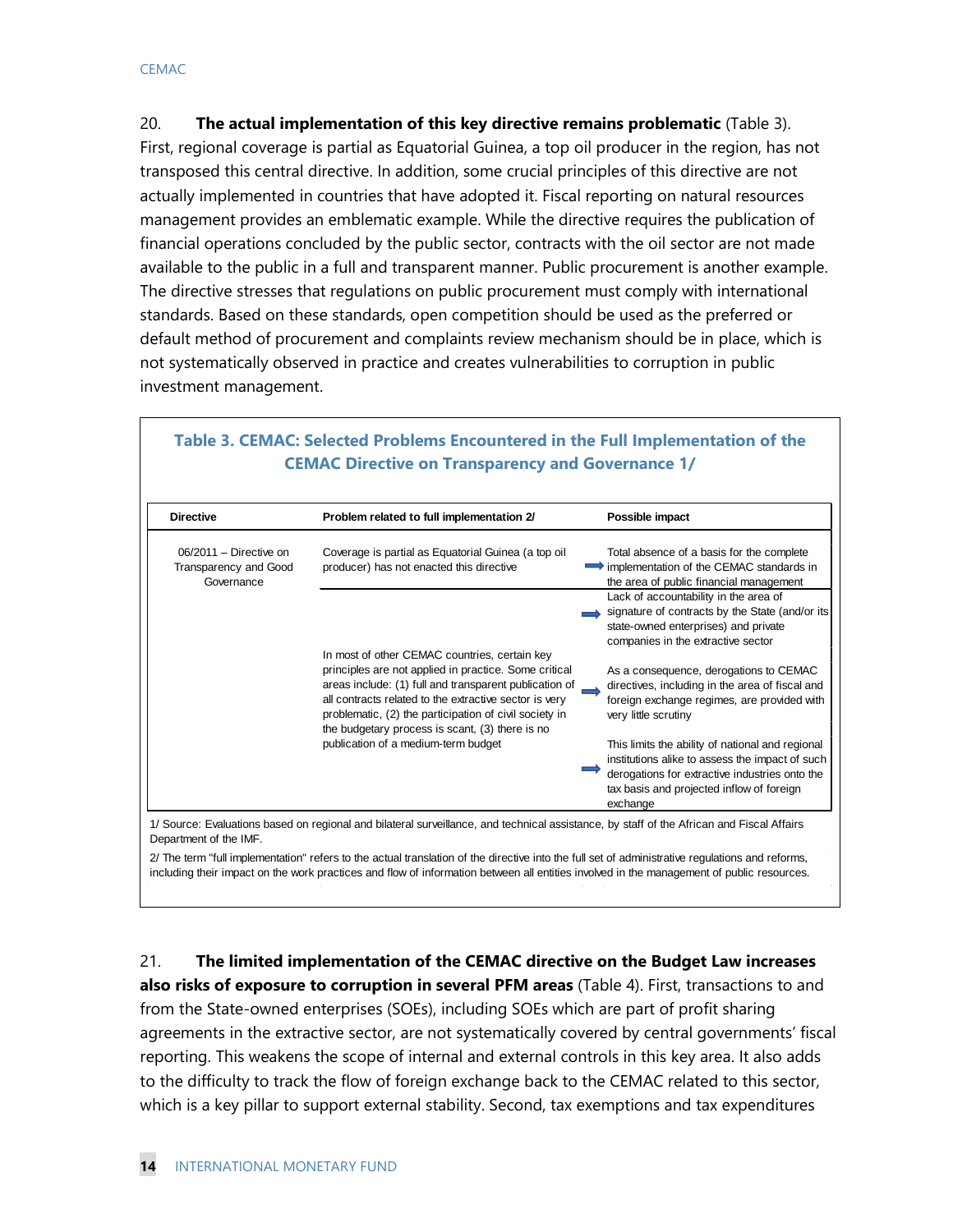are rarely detailed and assessed in the budget documentation or are maintained for several years without clear legal basis and economic justification. This may create governance problems and even provide undue ground for favoritism. Third, the consolidation and the full operationalization of the Treasury Single Account (TSA) still need to be completed. The TSA is not used extensively, in particular with regards to the domiciliation of the state's share in the extractive industry as well as in some external financing. In such cases, holdings related to the central government are even kept in foreign accounts. While the directive prohibits the deposit of public funds in commercial banks, maintaining fragmented banking arrangements outside of the TSA reduces the ministry of finance/treasury oversight of all government cash flows and weakens budget control and monitoring. This practice directly creates potential for weak governance.

| <b>Directive</b>            | Problem related to full implementation 2/                                                                                                                                  | Possible impact                                                                                                                                                                                                                                                                                                                                                                             |
|-----------------------------|----------------------------------------------------------------------------------------------------------------------------------------------------------------------------|---------------------------------------------------------------------------------------------------------------------------------------------------------------------------------------------------------------------------------------------------------------------------------------------------------------------------------------------------------------------------------------------|
| Budget Law (Loi de Finance) | 01/2011 - CEMAC Directive on the 1 / Transactions related to state-owned enterprises<br>(including the State's share in the PSA) are rarely<br>covered by the finance law. | The budget law (preparation and reporting) does not allow for a<br>clear evaluation of transactions with SOEs, which are in some<br>cases an important source of foreign exchange earnings, for<br>instance in the case of tracking expected flow of oil-related<br>resources from state-owned enterprises involved in Profit Sharing<br>Agreements (PSA) to the government and the budget. |
|                             | 2 / The list of tax exemptions not clearly included and<br>often maintained for years without justification.                                                               | This undermines the public and legislative control of the expected<br>flows to the central government's.                                                                                                                                                                                                                                                                                    |
|                             | 3 / Inappropriate presentation and coverage of<br>subsidiary budgets and special accounts in the budget<br>law.                                                            | The economic rationale for tax exemptions is not easily<br>monitorable ex post, which may provide fertile ground for<br>unjustified tax exoneration and even corruption. This undermines<br>the attainment of one of the main objectives of the adjustment<br>effort (which is not just to reduce spending): the increase in non-<br>oil tax revenues to support priority spending.         |
|                             | 5 / The single treasury accounts are often not fully<br>implemented and / or operational.                                                                                  | Cash management is fragmented, reducing the transparency of<br>available cash resources and leading to inefficiencies in budget<br>and debt control and monitoring.                                                                                                                                                                                                                         |

## **Table 4. CEMAC: Selected Problems Encountered in the Full Implementation of the CEMAC Directive on Budget Law 1/**

22. **Finally, the implementation of the CEMAC Directive on Public accounting also needs to be completed to strengthen expenditure controls and reduce fiscal risks** (Table 5).

Challenges in this area are of two types. First, expenditure controls are not effective and, in the practices, not streamlined in most CEMAC countries, and exceptions to the regular expenditure procedure defined by the directive have multiplied in practice. This creates incentives for expenses that are executed outside the normal spending chain, delinking budget execution from the resource envelop available and approved in the budget law. In turn, this explains the emergence of large stock of arrears that plague the region, in particular when the resource envelope is reduced by a decline in world commodity prices. Ex-post, it also severely weakens the legislative input to budget orientation and fiscal policy.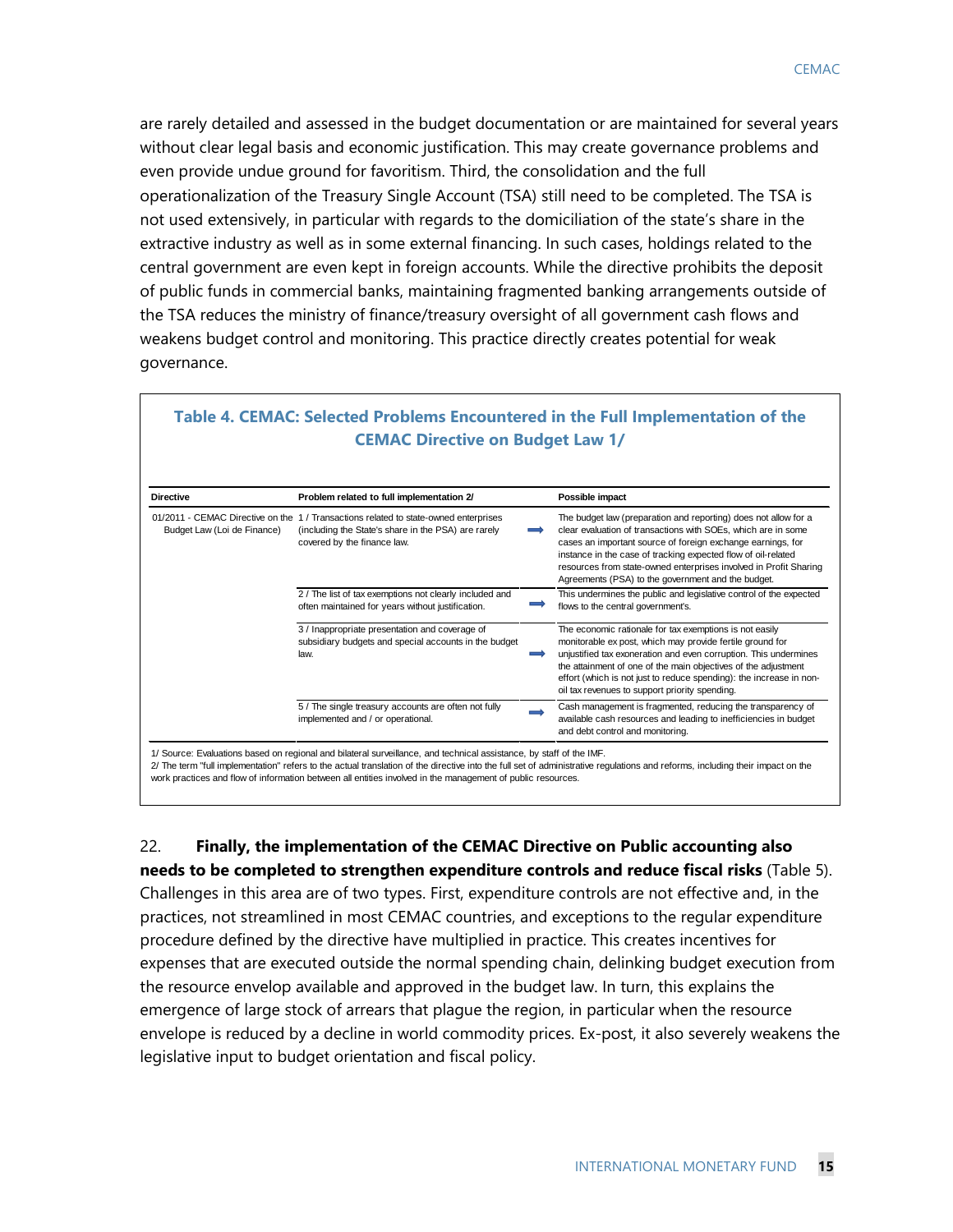| Table 5. CEMAC: Selected Problems Encountered in the Full Implementation of the CEMAC<br><b>Directive on Public Accounting 1/</b> |                                                                                                                                                                                                                                         |  |                                                                                                                                                                            |  |  |  |  |
|-----------------------------------------------------------------------------------------------------------------------------------|-----------------------------------------------------------------------------------------------------------------------------------------------------------------------------------------------------------------------------------------|--|----------------------------------------------------------------------------------------------------------------------------------------------------------------------------|--|--|--|--|
| <b>Directive</b>                                                                                                                  | Problem related to full implementation 2/                                                                                                                                                                                               |  | Possible impact                                                                                                                                                            |  |  |  |  |
| 02/2011 - CEMAC Directive on<br>Public Accounting (Règlement<br>général sur la comptabilité<br>publique)                          | 1 / Expenditure controls are not streamlined /<br>effective.                                                                                                                                                                            |  | Unauthorized expenditure contributes to weak financial reporting<br>and, de facto, internal controls.                                                                      |  |  |  |  |
|                                                                                                                                   | 2 / Proliferation of unorthodox procedures,<br>bypassing regular controls.                                                                                                                                                              |  | They create or aggravate cash management problems<br>(accumulation of arrears).                                                                                            |  |  |  |  |
|                                                                                                                                   |                                                                                                                                                                                                                                         |  | They reduce, ex post, fiscal space as defined in the budget law<br>which went through the legislative approval procedure.                                                  |  |  |  |  |
|                                                                                                                                   | 1/ Sources: Evaluations based on regional and bilateral surveillance, and technical assistance, by staff of the IMF.<br>the work practices and flow of information between all entities involved in the management of public resources. |  | 2/ The term "full implementation" refers to the actual translation of the directive into the full set of administrative regulations and reforms, including their impact on |  |  |  |  |

23. **Assessment of governance in the management of public funds based on an analysis of the status of implementation of CEMAC directives closely match PEFA-based assessment and highlights several governance problems** (Table 6). Regular work is conducted, including by the IMF, to assess public financial management performance, as part of the Public Expenditure and Financial Accountability (PEFA) framework<sup>[4](#page-16-0)</sup>. It identifies 94 characteristics (dimensions) across 31 key components of public financial management (indicators) in 7 broad areas of activity (pillars). Based on a selection of specific indicators more closely related to measures of governance in the management of public resources, the CEMAC countries (Gabon, Cameroon, Congo, and Central African Republic) are in most cases below the average for sub-Saharan countries, and these two groups are below the average for the rest of the world. Such assessment is consistent whether one look at the more recent or the pre-2013 PEFA indicators.

## **Recommendations**

 $\ddot{ }$ 

24. **The CEMAC Commission is working on several fronts to address weaknesses in PFM.** First, its core mandate to oversee the full and effective implementation of CEMAC directives translates into ongoing interaction with member countries to facilitate full transposition into national legislation and assess how work practices comply with the directives. A specific area is the gradual implementation of budget by program classification (e.g. Gabon and Cameroon; and, partially, Congo and Chad), which benefit from guidance from the CEMAC Commission. Second, the CEMAC regional surveillance framework provides a basis to relate outcomes in budget execution with the degree of implementation of CEMAC directives

<span id="page-16-0"></span><sup>4</sup> For background information on the survey methodology, concepts, and definitions please refer to https://pefa.org/ .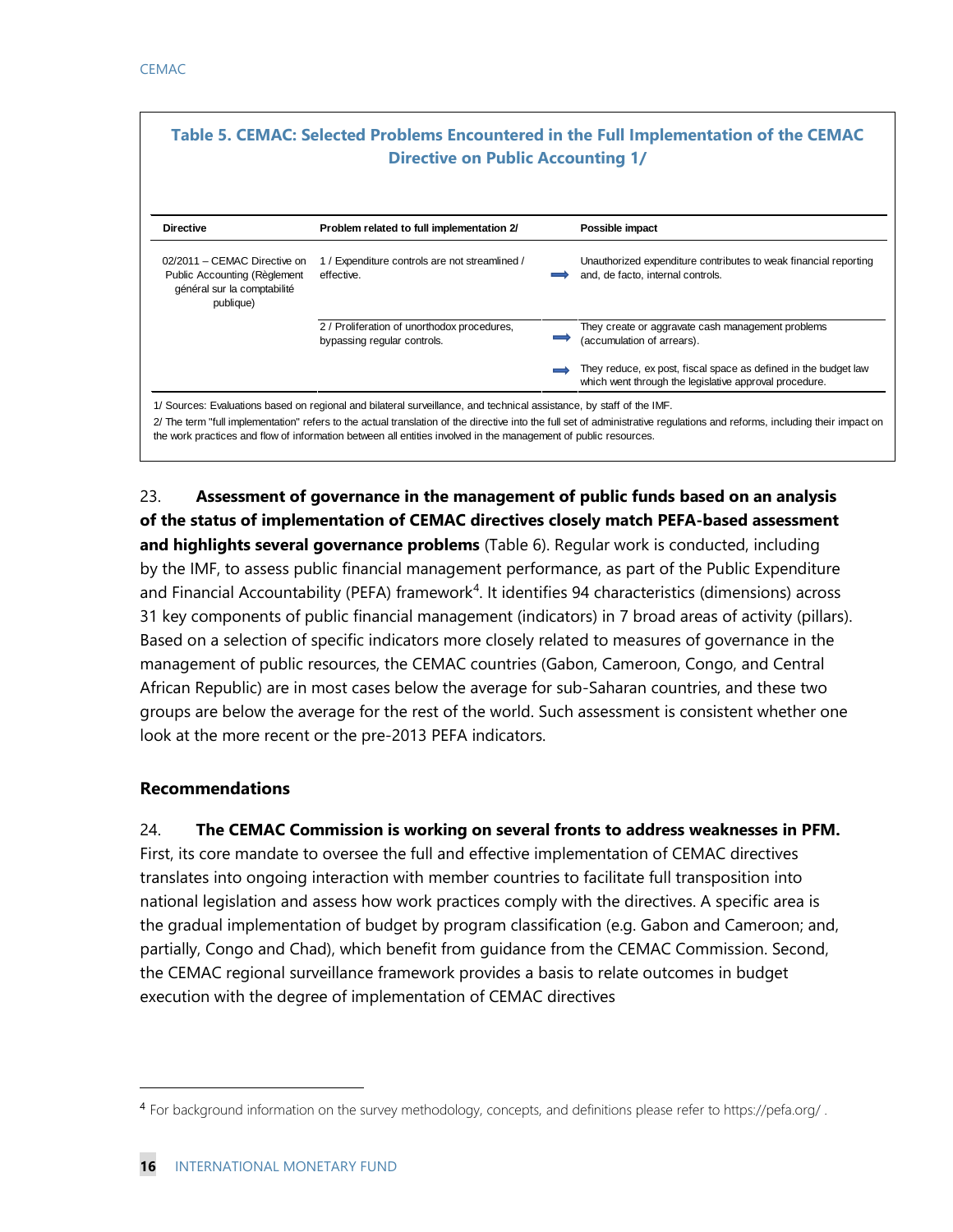![](_page_17_Figure_1.jpeg)

25. **However, strengthening PFM remains an imperative to enhance governance and reduce the potential for corruption in the CEMAC**. Progress in this area requires steps on different fronts:

• **Strengthen capacity of the CEMAC Commission to monitor and ensure the proper implementation of the CEMAC directives.** The CEMAC Commission faces a daunting task in covering a wide array of issues ranging from internal market regulation, to international treaties, and harmonized budget preparation and execution. It would be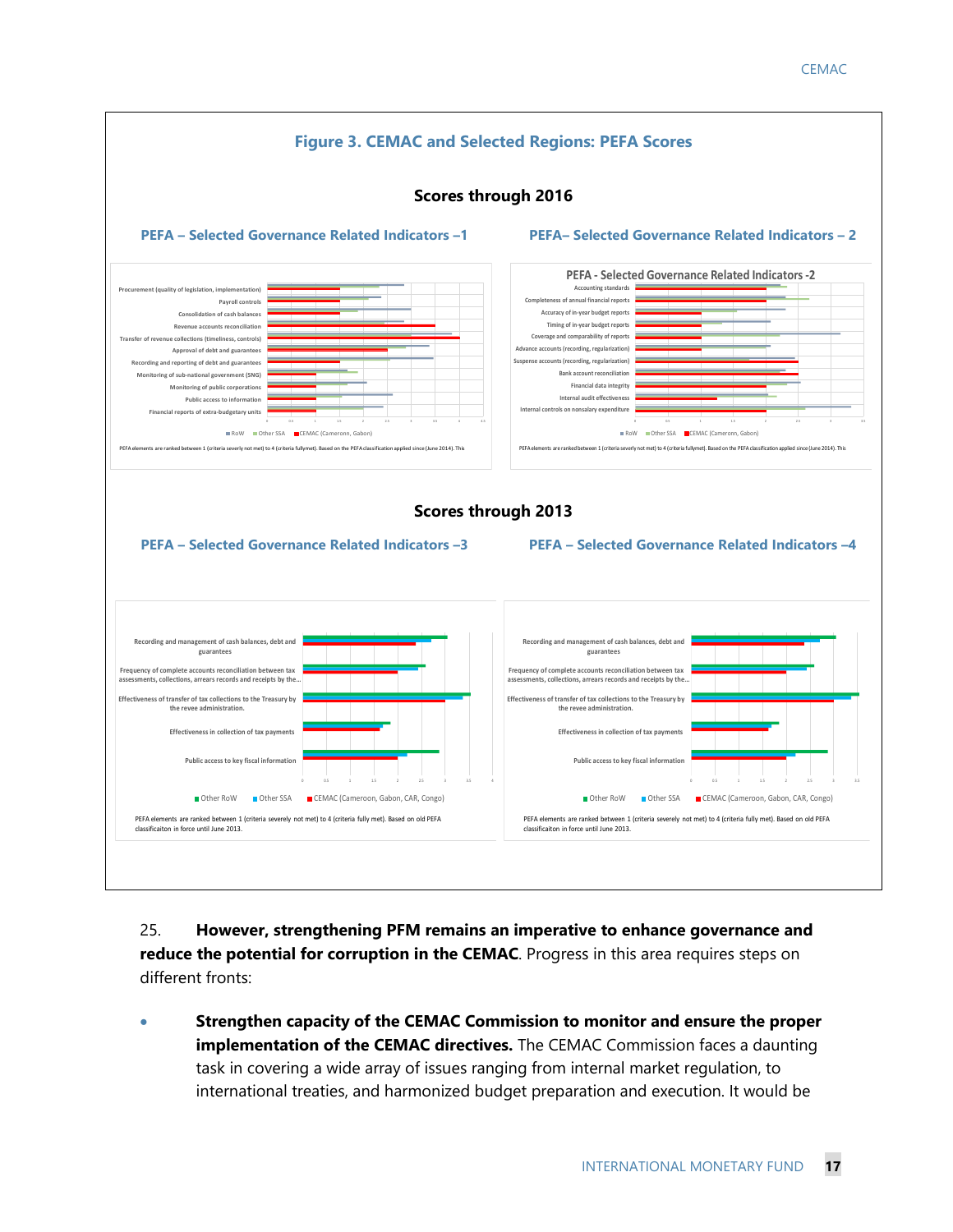critical to assign dedicated resources to a CEMAC Commission unit tasked to assess on a regular basis progress in the PFM area. Ideally, such unit would issue a periodic report on the status of implementation, describing gaps and actions in countries.<sup>[5](#page-18-0)</sup>

- **Ensure the communication of petroleum contracts to a centralized unit within the CEMAC Commission.** Such contracts are often kept confidential to regional institutions. The specific tax agreements embedded in these contracts are known to be often in derogation of the CEMAC framework, thereby reducing the tax basis. Moreover, the exact terms of the benefit to the state from participating to profit sharing agreement (via SoEs) or concession are not known, as they result from complex formula described in confidential contracts dependent of oil volume, prices, and the cycle of investments. As a welcome step to strengthen governance in this area, the CEMAC Commission will request national authorities to share such contracts and use this information to enhance understanding of the revenue accruing from them.
- **Require CEMAC member countries to finalize their convergence report.** These reports would describe the convergence path over three years with regards to those convergence criteria not met. They are, therefore, a potentially useful instrument to relate full implementation of CEMAC Directives (e.g. in the area of tax regime) to the expected flow of resources, thereby enhancing accountability and scrutiny on the adoption of sustainable fiscal policy. To date, these reports have not been completed.
- **Coordinate with BEAC to develop and operationalize treasury single account (TSA) in CEMAC member countries.** Both BEAC and national treasuries need to interact and to develop shared practices and procedures to maintain the TSA in an operational manner. Developing TSAs requires adapting institutional arrangements between BEAC and treasuries to clearly define responsibilities, policies, including on the rates of interest paid on the TSA balance, and requirements of information exchange. Upgrades of IT systems and procedures used by the BEAC are also a prerequisite to ensure active and timely cash management.
- **In all areas of the governance agenda, enhancing transparency is essential.** As seen above, there is a serious lack of transparency in terms of disclosure of contracts in the extractive sectors, proper recording in budget documents of transaction at subnational level and with regards to state owned enterprises. Budget documents are often incomplete, for instance as regards to providing information of tax exemption, their economic rational, and their estimated costs. From this standpoint, a significantly enhanced transparency will be key. This could initially start with a regular report, disseminated to the public, on the

<span id="page-18-0"></span> $5$  Such an approach has been implemented successfully in the WAEMU. In principle, it is advisable that the entity in charge of overseeing the treaty establishing an economic union ("Commission" in the EU, CEMAC, and WAEMU case) be provided clear jurisdiction to determine whether national law is compliant with community directives. Moreover, ideally this verification process needs should be formalized: annual, peer review based.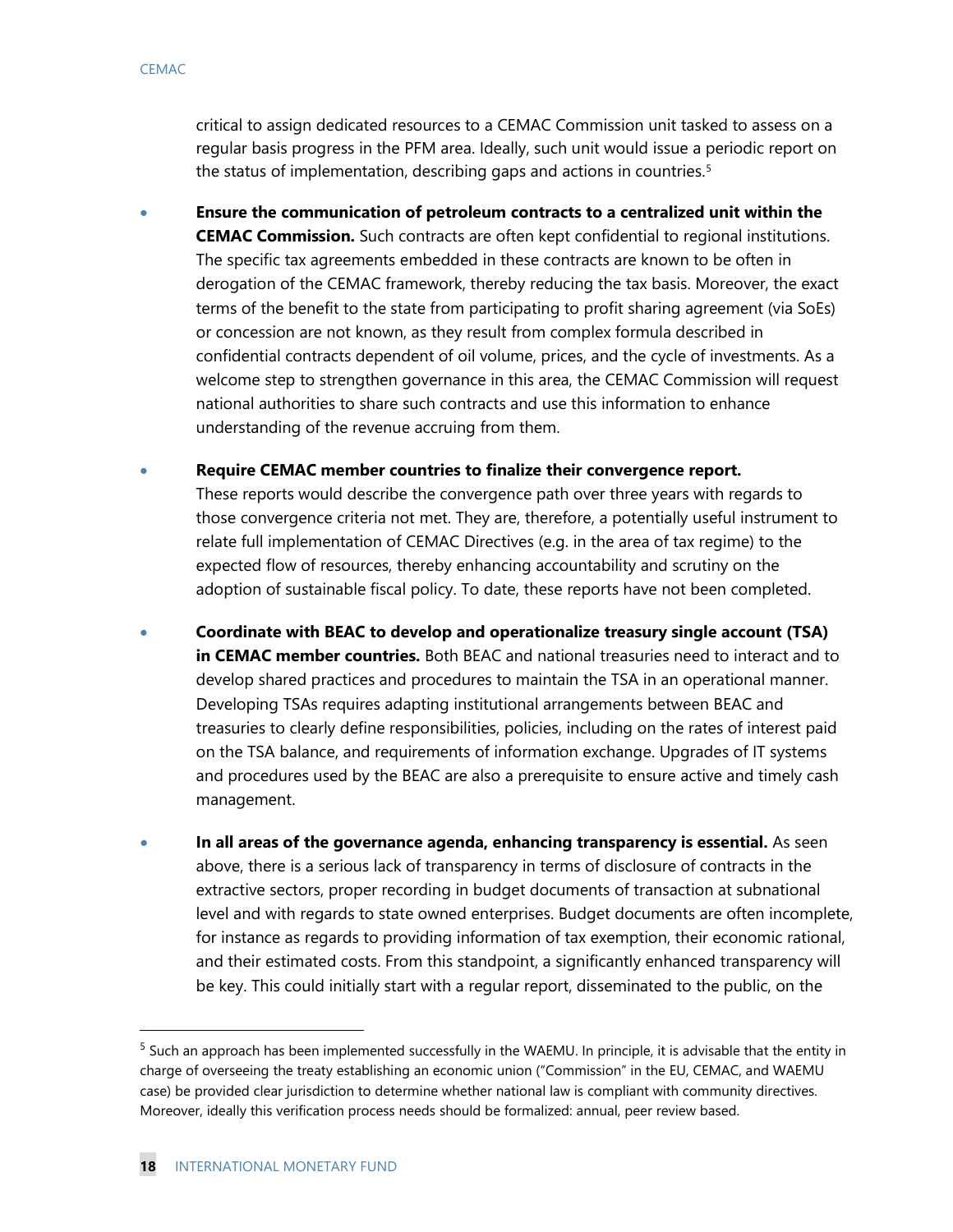• various budget documents and background reports which are expected, by CEMAC regulation, to be made available to the public, and are not at the moment.

# **G. The CEMAC Framework for Anti-Money Laundering and Combating the Finance of Terrorism (AML/CFT)**

26. **The AML/CFT regime can be a powerful tool in supporting efforts to prevent, detect, investigate and prosecute acts of corruption.** The Financial Action Task Force (FATF), the international standard setter for AML/CFT, calls for the mobilization of the AML framework to help detect and trace the laundering of proceeds of corruption, and assist in the investigation and prosecution of bribery<sup>[6](#page-19-0)</sup>. Specific elements of the AML/CFT framework are particularly relevant: implementation of enhanced due diligence requirements for domestic politicallyexposed persons (PEPs), including the identification of PEPs that are the beneficial owners behind legal persons, and reporting to the authorities by financial institutions of transactions when they suspect or have reason to suspect that the funds are the proceeds of criminal activity, including corruption.

27. **The regionalization of the AML/CFT framework within the CEMAC is a much welcome effort in creating economies of scale and ensuring a level playing field within the Community.** An AML/CFT regulation was adopted in 2003 and was subsequently revised in 2010 and replaced in 2016. The current CEMAC regulation is of direct and immediate application in all the member countries. Other steps have also been taken at the regional institutional level with the establishment of the Groupe d'Action contre le Blanchiment d'Argent en Afrique Centrale (GABAC)[7](#page-19-1) and the creation of an AML/CFT supervisory function within the COBAC. Notwithstanding the regionalization effort, some important functions, such as law enforcement and financial intelligence responsibilities, remain at the national level.

28. **While the regional AML/CFT framework has been strengthened with the adoption of the 2016 CEMAC regulation, there remains significant scope to improve the compliance with the Financial Action Task Force (FATF) standards and its effectiveness.** Assessment of the CEMAC member countries' compliance with the 2003 FATF recommendations found strategic weaknesses in the 2003 and 2010 CEMAC regulation, with most assessment criteria being evaluated as non-compliant or partially compliant in areas related (Box 3). The 2012 FATF standard introduced new recommendations, including with respect to anti-corruption measures, and an emphasis on the effectiveness of the regime. The first assessment of CEMAC countries against this revised standard is ongoing and is scheduled to be completed by 2025. These assessments will highlight pending shortcomings of the 2016 CEMAC regulation and

 $\ddot{ }$ 

<span id="page-19-0"></span><sup>6</sup> See FATF publication: [Best Practices Paper: The Use of the FATF Recommendations to Combat Corruption](http://www.fatf-gafi.org/publications/corruption/documents/bpp-fatfrecs-corruption.html)

<span id="page-19-1"></span> $<sup>7</sup>$  The GABAC is a specialized organ of the CEMAC which mission is to assist its members in the fight against</sup> ML/TF. The GABAC became recognized as an FATF-style regional body in 2015.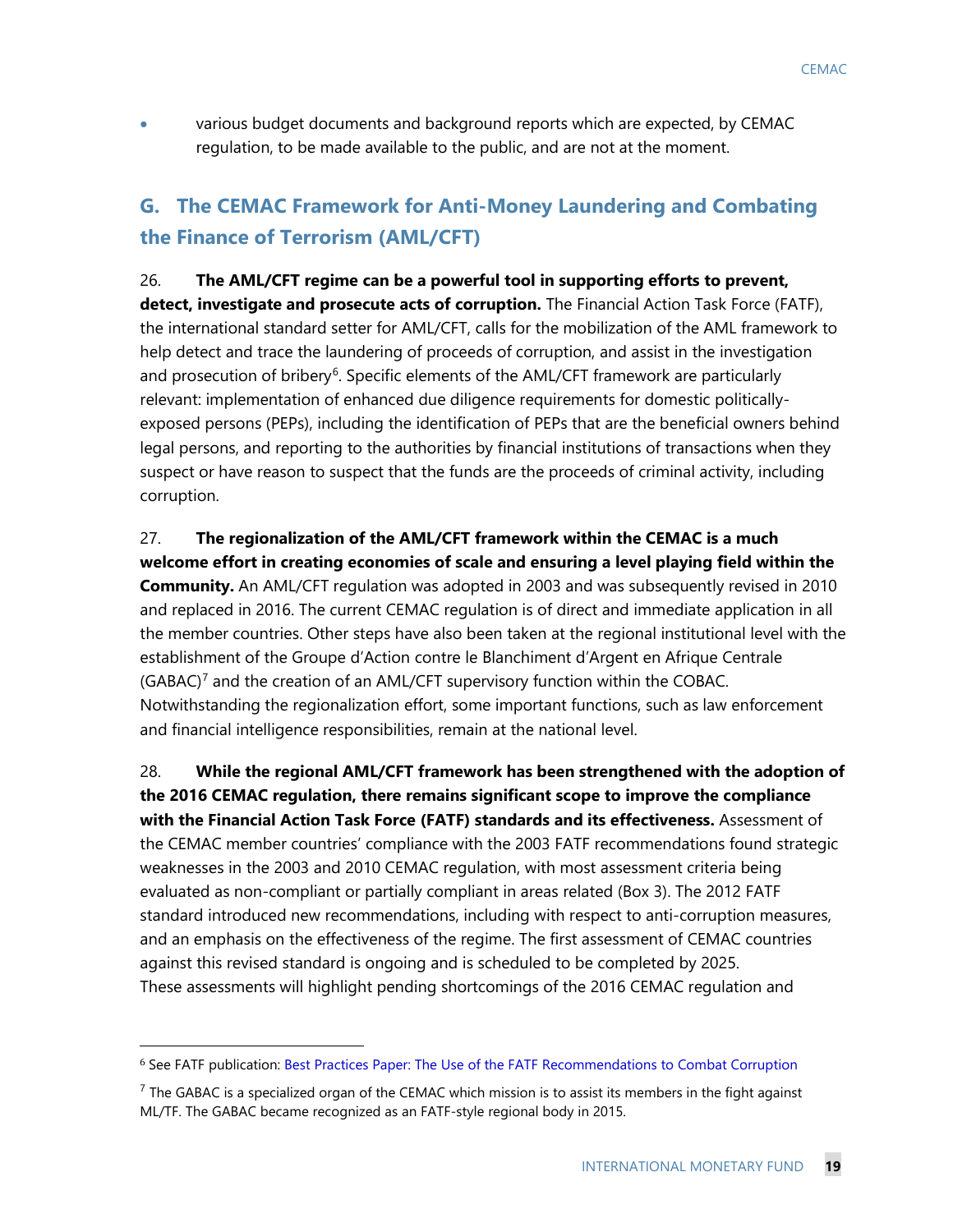deficiencies in the implementation and effectiveness of both the national and regional frameworks.

## **Box 3. Overview of the Assessments of CEMAC Members Against the 40+9 FATF Recommendations**

#### **The GABAC is an FATF-Style Regional Body (FSRB) of which all CEMAC countries are members.**

The GABAC was established in 2000 by the Conference of the Chiefs of States of the CEMAC as an organ of the CEMAC. It has been mandated to combat ML/TF, assess the compliance of its members against the FATF Standards, provide technical assistance to its member States, and facilitate international co-operation. GABAC became an observer organization of the FATF in February 2012. It then worked with the FATF to meet the requirements of a FATF-Style Regional Body (FSRB). It was recognized as such in October 2015 and admitted as an associated member of the FATF.

**The World Bank and the GABAC assessed all CEMAC member countries against the 40+9 FATF recommendations.** The assessments were carried out between 2008 and 2015. The 2003 and 2010 CEMAC AML/CFT regulations as well as other related regional and national legal and regulatory instruments were assessed against the prevailing standards.

**Overall, CEMAC countries were found to be not compliant or partially-compliant with most of the FATF recommendations.** The assessment reports highlighted that the legal and regulatory frameworks were not aligned with the international standards. In particular, it found strategic deficiencies with preventive measures obligations for financial institutions relevant in the fight against corruption, namely provisions related to the identification of customers, politically-exposed persons, reporting of suspicious transactions, and transparency and beneficial ownership of legal persons.

![](_page_20_Figure_7.jpeg)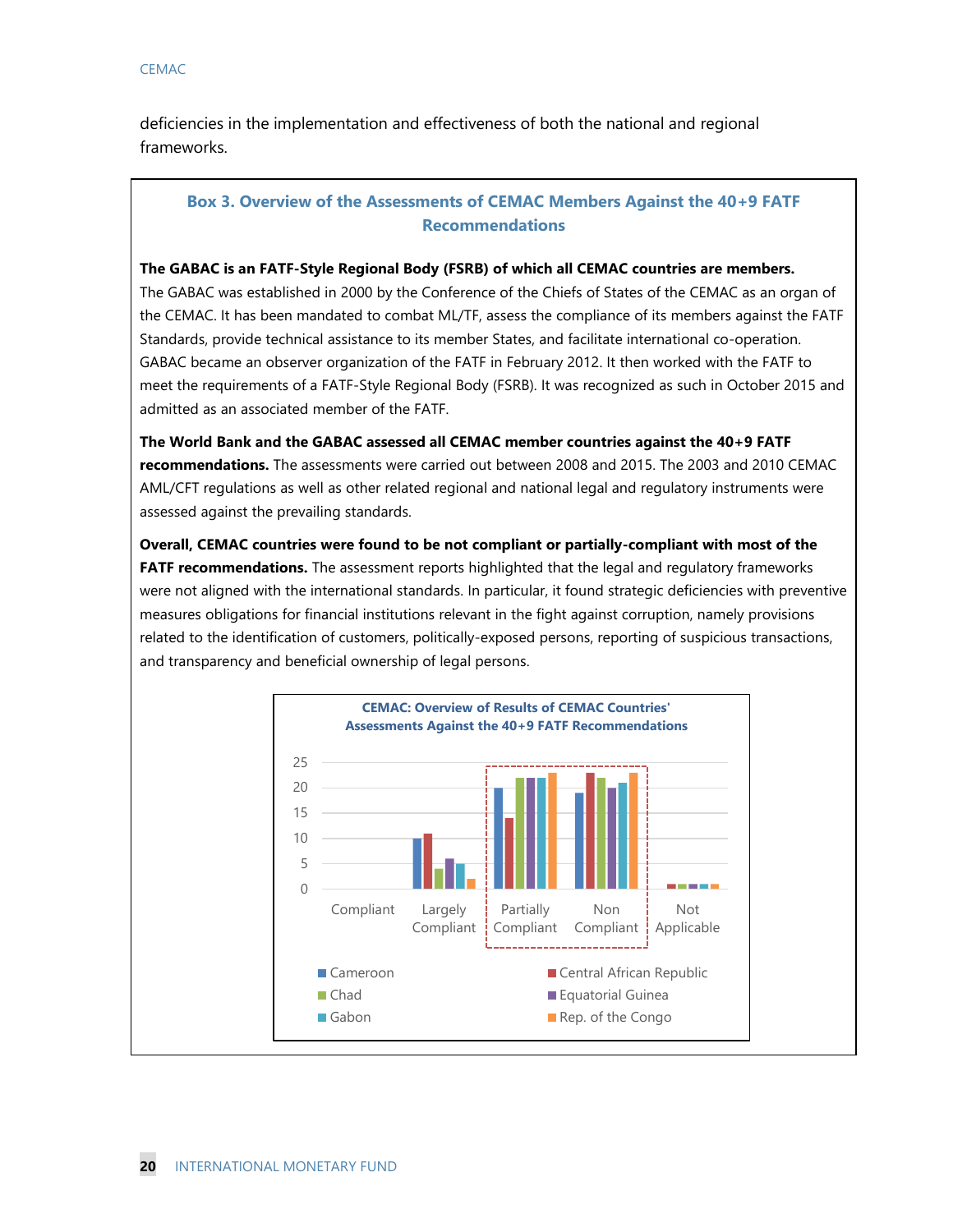## **Box 3. Overview of the Assessments of CEMAC Members Against the 40+9 FATF Recommendations** (concluded)

They also stressed the need to issue guidelines to the private sector to help improve the implementation of the AML/CFT obligations.

**In relation to the regional and national institutional structure, strategic weaknesses and low level of implementation were noted.** The assessments revealed that in most countries, mechanisms for the supervision of money transfer and money exchange businesses had not yet been established and that resources and technical expertise for the supervision of supervised entities, including financial institutions, had to be mobilized to increase the number and scope of evaluations. They noted that while the frameworks for sanctions in case of breach of AML/CFT obligations were formally established, implementation was difficult to assess. The assessments also noted that most financial intelligence units had to strengthen their structure and capacity to assert their independence and put in place an effective financial intelligence in ML/TF investigations and prosecutions framework.

29. **AML/CFT banking supervision, a key component of the AML/CFT regime is under COBAC's responsibility.** While the onus of meeting the international AML/CFT standards remains with national authorities, individual CEMAC countries depend, in some respect, on regional bodies' actions and efforts. In particular, the COBAC has taken the responsibility of ensuring the strength of the regulatory framework and the proper implementation of preventive measures by credit institutions. The COBAC has carried out offsite and onsite examinations of credit institutions and has issued formal warnings and imposed administrative sanctions on institutions and their directors when important breaches were uncovered. The COBAC is in the process of introducing a risk-based approach to its overall supervision function and strengthening its capacity. To deepen its understanding of risks and better inform its supervision work, the COBAC is conducting an analysis of AML/CFT risks, the results of which it intends to publish in an advisory note by end-2018.

30. **Ensuring that the AML/CFT regime is effectively implemented through effective risk-based supervision by the COBAC will help support anti-corruption efforts across the CEMAC.** The COBAC supervisory role is critical in ensuring that credit institutions appropriately implement AML/CFT obligations to prevent and detect the laundering of proceeds of corruption. This would also support national AML and anti-corruption efforts, notably by ensuring that financial intelligence units receive useful suspicious transaction reports from credit institutions, which could trigger investigations for acts of corruption and the laundering of their proceeds.

31. **Another key international standard to guide reforms to reduce corruption (hence contributing to AML) is the UN Convention Against Corruption.** The United Nations Convention against Corruption is the only legally binding universal anti-corruption instrument. The Convention's far-reaching approach and the mandatory character of many of its provisions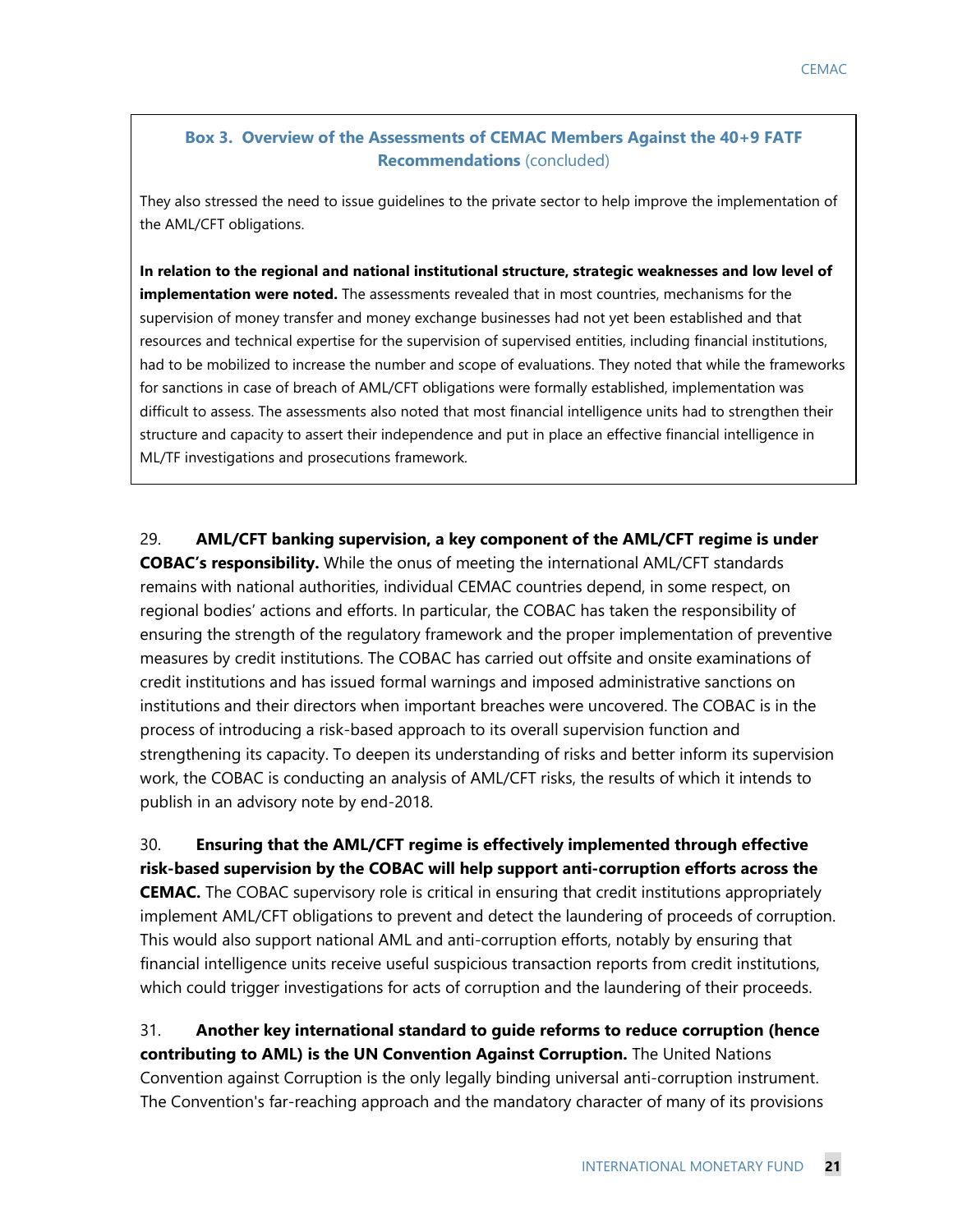make it a unique tool for developing a comprehensive response to a global problem. The Convention covers five principal areas: preventive measures, criminalization and law enforcement, international cooperation, asset recovery, and technical assistance and information exchange<sup>[8](#page-22-0)</sup>. The Convention covers many different forms of corruption, such as bribery, trading in influence, abuse of functions, and various acts of corruption in the private sector. It has 186 states parties. The states parties submit to a voluntary peer review process. The first cycle of the review process has been completed for nearly the entire membership. It is not completed for three CEMAC member countries (Chad, Equatorial Guinea, and Congo).

| <b>Table 6. CEMAC: Country Compliance with the United Nations Convention</b><br><b>Against Corruption</b> |                    |                                                       |  |  |  |
|-----------------------------------------------------------------------------------------------------------|--------------------|-------------------------------------------------------|--|--|--|
| <b>CEMAC Countries</b>                                                                                    | <b>Peer Review</b> | <b>Examples of Deficiencies (Para 2.3 of the Peer</b> |  |  |  |
|                                                                                                           |                    | <b>Review Report)</b>                                 |  |  |  |
| Cameroon                                                                                                  | 2017               | Procurement                                           |  |  |  |
| Chad                                                                                                      | Not reviewed       |                                                       |  |  |  |
| <b>Central African Republic</b>                                                                           | 2016               | AML                                                   |  |  |  |
| <b>Equatorial Guinea</b>                                                                                  | Not reviewed       |                                                       |  |  |  |
| Gabon                                                                                                     | 2015               | Not specific                                          |  |  |  |
| Congo                                                                                                     | Not reviewed       |                                                       |  |  |  |
| Source: United Nations Office for Drug and Crime (www.unodc.org).                                         |                    |                                                       |  |  |  |

## **Recommendations**

- **Continue to strengthen the regional AML/CFT framework, in particular for measures relevant in the fight against corruption.** The adoption of the 2016 CEMAC regulation is a positive step in bringing the regional framework in closer line with the 2012 FATF standards. The CEMAC should address the pending shortcomings to be identified in the upcoming assessments by the GIABA. The COBAC should also swiftly revise its 2005 regulation to implement the 2016 CEMAC regulation.
- **Implement a risk-based approach to supervision will help focus the limited resources of the COBAC in the areas representing the most risks.** As called for by the 2012 FATF standard, jurisdictions should deepen their understanding of ML/TF risks and vulnerabilities and allocate more resources to high-risk areas. Hence, the COBAC should take steps to develop a risk-based onsite and offsite supervisory tool for credit institutions, notably by enhancing its understanding of the risks faced by the financial sector, developing risk profiles of supervised credit institutions to inform inspections and

<span id="page-22-0"></span> <sup>8</sup> Reference:<https://www.unodc.org/unodc/en/treaties/CAC/>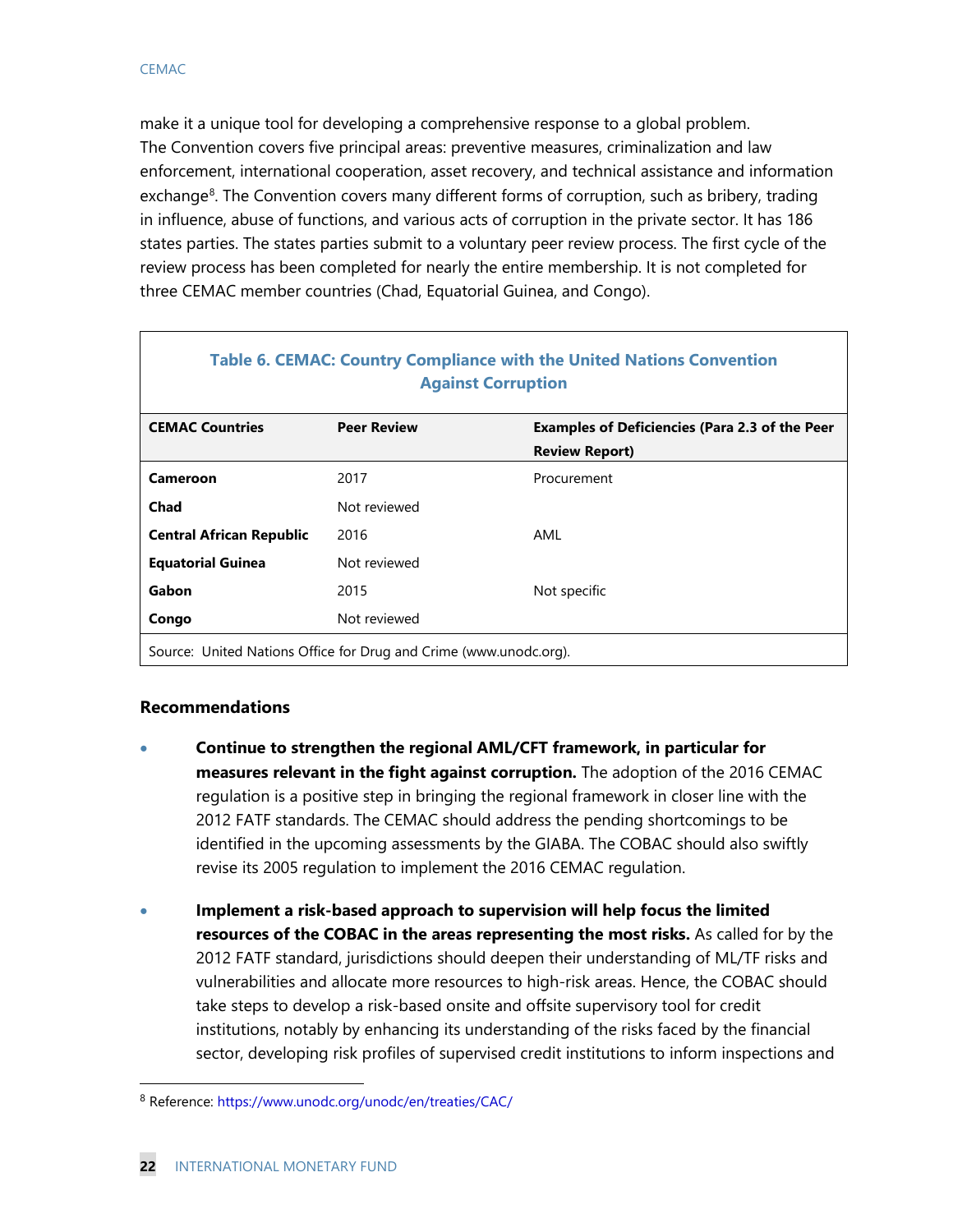adapt the overall supervision strategy to residual risks. This should take into account the particular risks related to the laundering of proceeds of corruption.

- **Strengthen COBAC's efforts in ensuring that AML/CFT preventive measures of high relevance for the prevention and detection of the laundering of proceeds of corruption are properly implemented by credit institutions.** The 2016 CEMAC regulation establishes preventive measures requirements in relation to the identification of customers and specific measures in relation to politically-exposed persons and beneficial ownership structures. However, implementation by the private sector is a challenge and national financial intelligence units continue to receive low levels of suspicious transaction reports. To address these shortcomings, the COBAC and domestic financial intelligence units should, amongst others, publish guidance to the private sector, conduct training and carry out more targeted supervision efforts.
- **Ensure that dissuasive and proportionate sanctions are imposed on credit institutions in case of AML/CFT breaches and reinforce the cooperation with national authorities to ensure the effectiveness of the AML/CFT regionalized regime.** As per the 2016 CEMAC regulation, the COBAC should communicate any administrative or disciplinary sanction imposed on credit institutions to the national financial intelligence unit and Prosecutor. Establishing effective channels of communication and exchange of information mechanisms between the regional and national levels will be key in strengthening the understanding of risks and following-up on institutions whose implementation of AML/CFT measures has been found as deficient.
- **CEMAC should also encourage its members to comply with the anti-corruption review UNCAC standard peer-process,** as part of a broader accountability infrastructure. The peer review process inter alia identifies gaps in the national legislative system in the implementation of the standards. Some of these gaps are directly relevant to CEMAC on matters related to AML/CFT or procurement.

## **H. The CEMAC Framework for Governance in the Extractive Sectors**

#### **Assessment**

32. **Oil extraction and export plays a major role in the economy of most CEMAC** 

**countries**. Oil accounts for about 20 percent of GDP and covers roughly 75 percent of the region's exports of goods. Tax and nontax revenues related to oil contribute to more than 40 percent of total revenues. Given the size of this sector and the importance in commanding public resources, good management in the oil sector is key to ensure governance in the rest of the economy.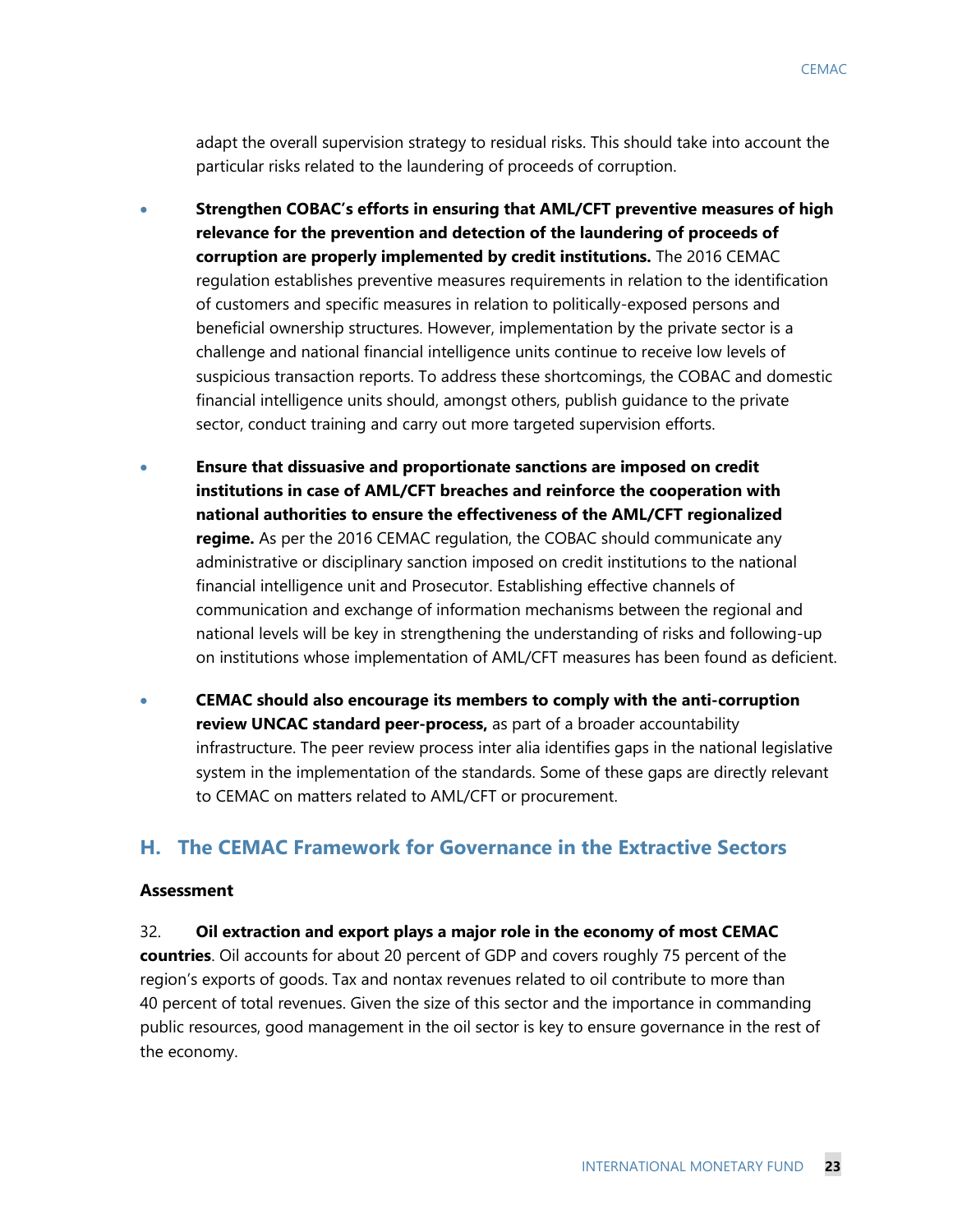33. **Oil sector is very complex, by nature, and pushes capacity of public administrations to their limits.** (Box 4.) The industry is organized basically around two typical arrangements. In a Profit Sharing Agreement (PSA) the state (normally through a state-owned enterprise-SOE), and a foreign private company (normally through a resident subsidiary), set up a partnership for the extraction and export of oil, and agree on a profit sharing scheme. In such scheme, a certain amount of oil (cost-oil) is used to pay the costs incurred in the exploration and extraction. The next part (profit-oil) is shared between the two parties according to an agreed formula. This agreement takes into consideration the investment cycle and depreciation of the fixed investment as a cost factor. In the concession scheme, the operator typically pays a royalty and an income tax for the right to extract and export oil. Sometimes a concession scheme includes sector-specific taxes, such as resource rent or additional profit taxes. The fiscal terms of concession systems are typically specified in legislation, rather than negotiated on a project-byproject basis.

## 34. **When countries enter into contractually agreed fiscal terms, it is good practice to set these out initially in model contracts (for example, for a production agreement)**.

The model PSA contract should specify which fiscal terms are biddable or subject to negotiation; best practice is to keep the number of fiscal parameters that can vary to a minimum. The general legislative framework for the petroleum sector can either be incorporated in the income tax legislation or in stand-alone legislation for more specialized taxes for extractives (petroleum code and mining code). The latter is the model mostly used in the CEMAC.

35. **In both cases-but particularly in the PSA-the quantification of the actual share of the oil transaction which will go to the state requires complex calculations,** which depends on the exact amount of oil produced and exported, its selling price, and the imputation of various costs factor. It must be noted that an important share of oil production is sold on future markets. As a result of the ever-growing complexity of this sector, in practice it takes time and steadfast investments for the state to build full capacity to manage and control such contracts and properly calculate (or audit) its share.

## **Box 4. Production Sharing Agreements Versus Concession Systems**

The main fiscal regime types for the petroleum upstream sector are (i) concessional tax-royalty regimes; and (ii) contractual production sharing arrangements. Some countries combine a production sharing regime with tax-royalty instruments making this a hybrid fiscal regime. Moreover, both regimes can also include some form of state equity participation.

The tax-royalty regime combines a royalty providing early revenue from the start of production with one or more profit-based taxes capturing economic rent. Under this regime, the government issues a license or concession to the investor to explore for and extract natural resources within a specific license area. The licensee takes ownership of any resources that are extracted, with the government collecting revenue based on the assessment of royalty and taxes.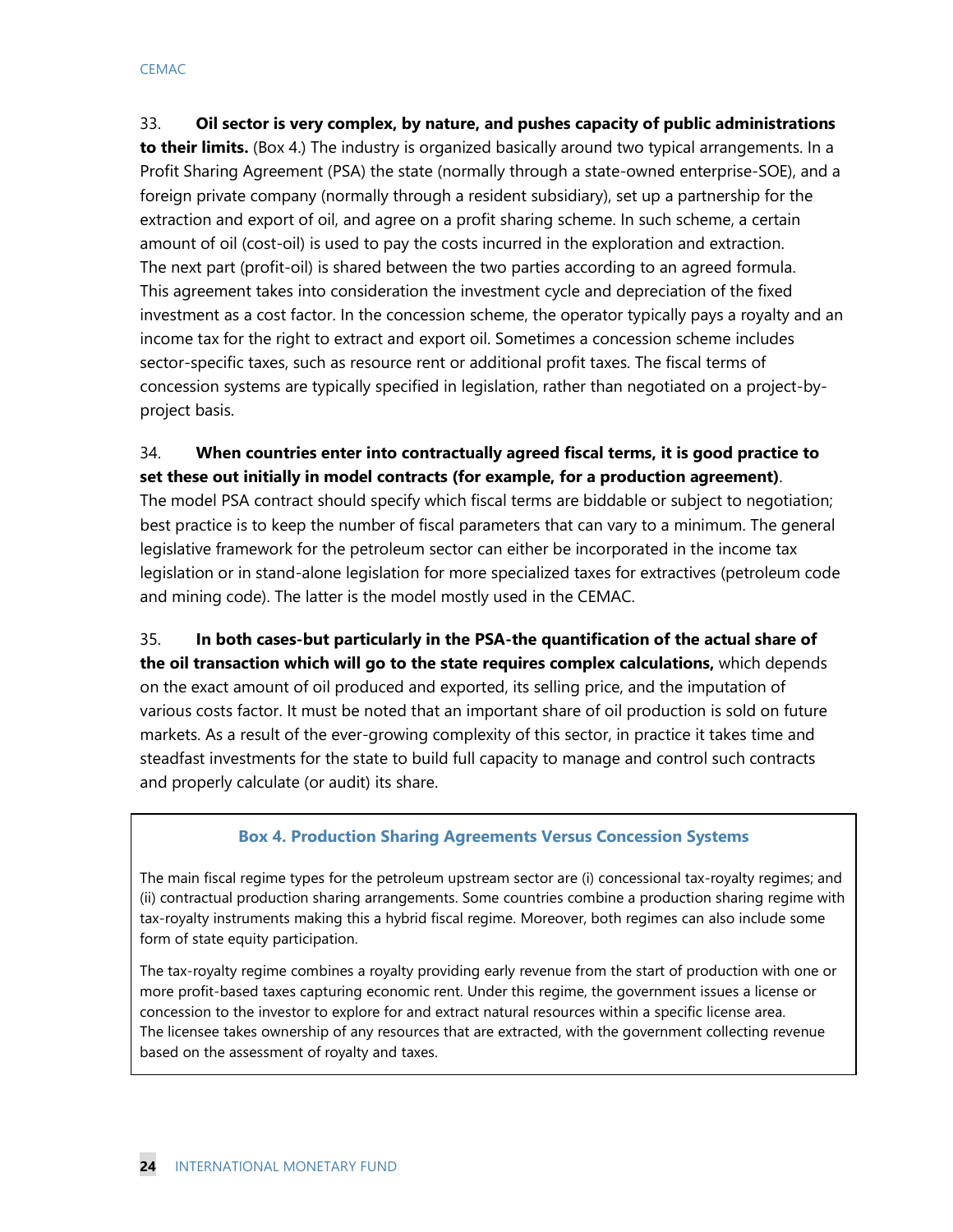#### **Box 4. Production Sharing Agreements Versus Concession Systems** (concluded)

The production sharing fiscal regime is common for petroleum. Under this fiscal regime, the government or a government appointee (such as the national oil company) enters into a contract with one or more companies. The contractor explores for and extracts petroleum discoveries within a production license area in return for a share of the petroleum extracted from the development. Under this fiscal regime, the company only takes ownership of part of the petroleum resources. Another contractual type of fiscal regime is a risk service contract where a company is contracted to develop and produce petroleum in return for an agreed remuneration.

Direct state participation is very common. At one end of the spectrum are countries that have a national oil company, which may enter into joint venture arrangements with private sector companies. Other forms of state participation include the government having an equity position in a petroleum project with different options available for the government to finance its participation ranging from free equity, carried interest, to fully-paid equity.

While the various fiscal regime types look different, their economic and fiscal impact can be very similar. This leads us to a general insight about fiscal equivalency. Simply put, the fiscal parameters under either a tax-royalty or a production sharing fiscal regime can be chosen to give the same government take or revenue profile over time.

## 36. **An analysis of available data and studies suggest that oil export data in official statistics are sometime prone to miscalculation**.

• First, an analysis of CEMAC balance of payments data suggest a strong correlation

between recorded oil export and recorded capital outflows. In other words, the higher is the total value of recorded oil export, the higher is the estimated capital outflows. This is probably an indication that part of the counterpart to oil export is not repatriated into the exporting country and is recorded as capital outflow.

![](_page_25_Figure_8.jpeg)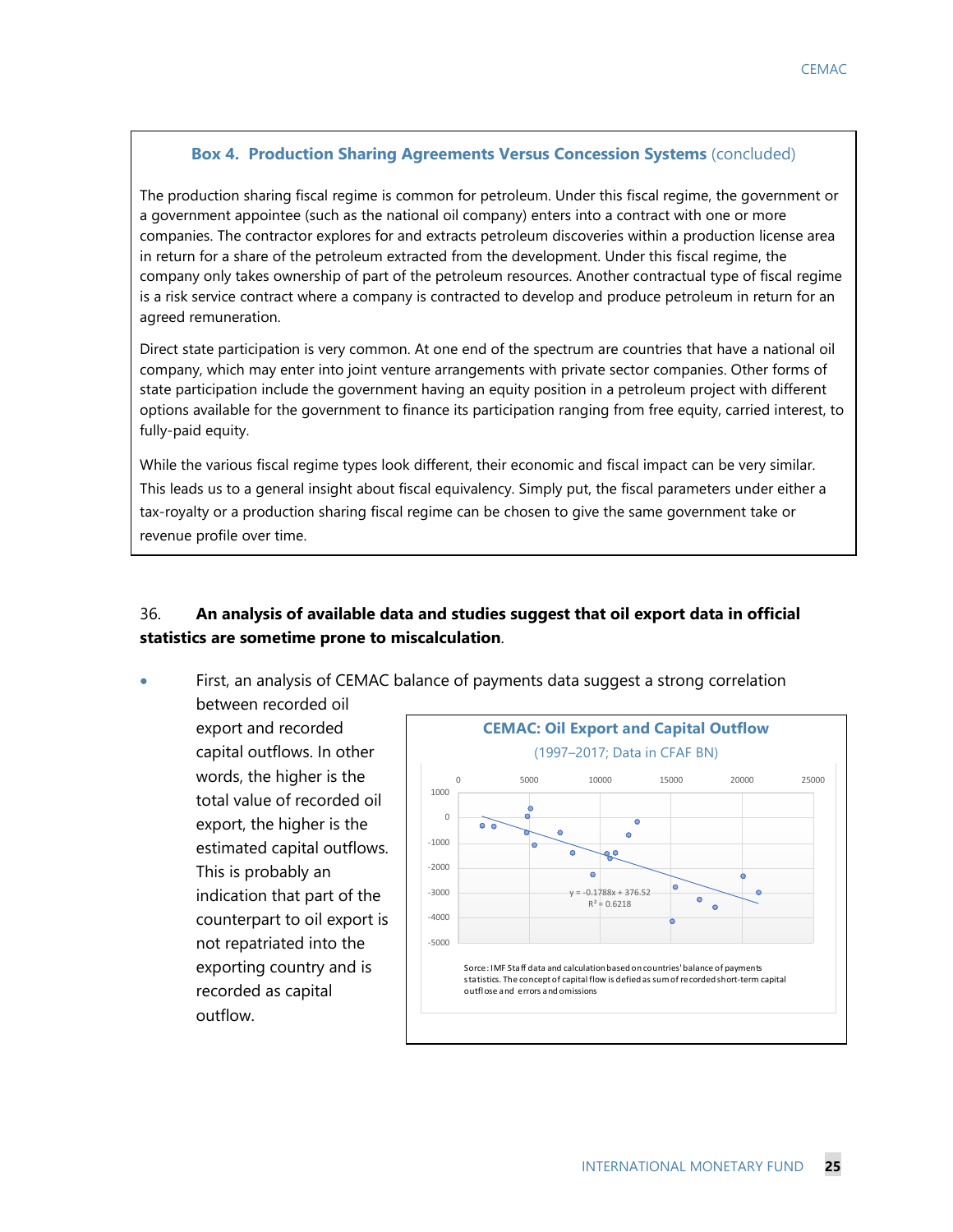Second, other studies suggest that oil export sector is plagued by the phenomenon of underinvoicing.

> This phenomenon relates to the fact that oil export as recorded by the exporting countries in several cases are lower than the partner data as recorded by the import countries, as seen in

![](_page_26_Figure_3.jpeg)

some cases for the total of exports.<sup>[9](#page-26-0)</sup>

• Third, there is also evidence of very large deposit by CEMAC resident in foreign countries, which are likely not in total compliance with CEMAC foreign exchange regulation. Such regulation requires that holdings by CEMAC resident in foreign banks are kept only

in limited amount and for justifiable reasons, such us to finance anticipated imports or to cover shortterm debt service. Data from the BIS suggest that the stock of CEMAC's resident holdings with foreign banks (about USD 5 billion as of end 2017) are above such notional allowed amount. If this conclusion holds, and given the importance of oil as primary source for

![](_page_26_Figure_7.jpeg)

foreign exchange earnings (and evidence included above from the balance of payments),

 $\ddot{ }$ 

<span id="page-26-0"></span><sup>&</sup>lt;sup>9</sup> Data from the COMTRADE database, based on Congo and Cameroon, suggests that the statistical discrepancy between recorded vale of export and mirror data on import from the trading partners accounts can be very large (up to 60% in this example). The larger contributor is lower export volume data compared with partner data (discrepancy at about 43%) and to a smaller extent lower (implied) unit prices. If these data are indicative of a wider problem, they would suggest that what is called miss-invoicing is in fact under-reporting of actual export volumes. Since COMTRADE data are initially collected by customs, this would indicate that issues related to capacity and governance in this complex sector rests primarily with ineffective management at the customs level.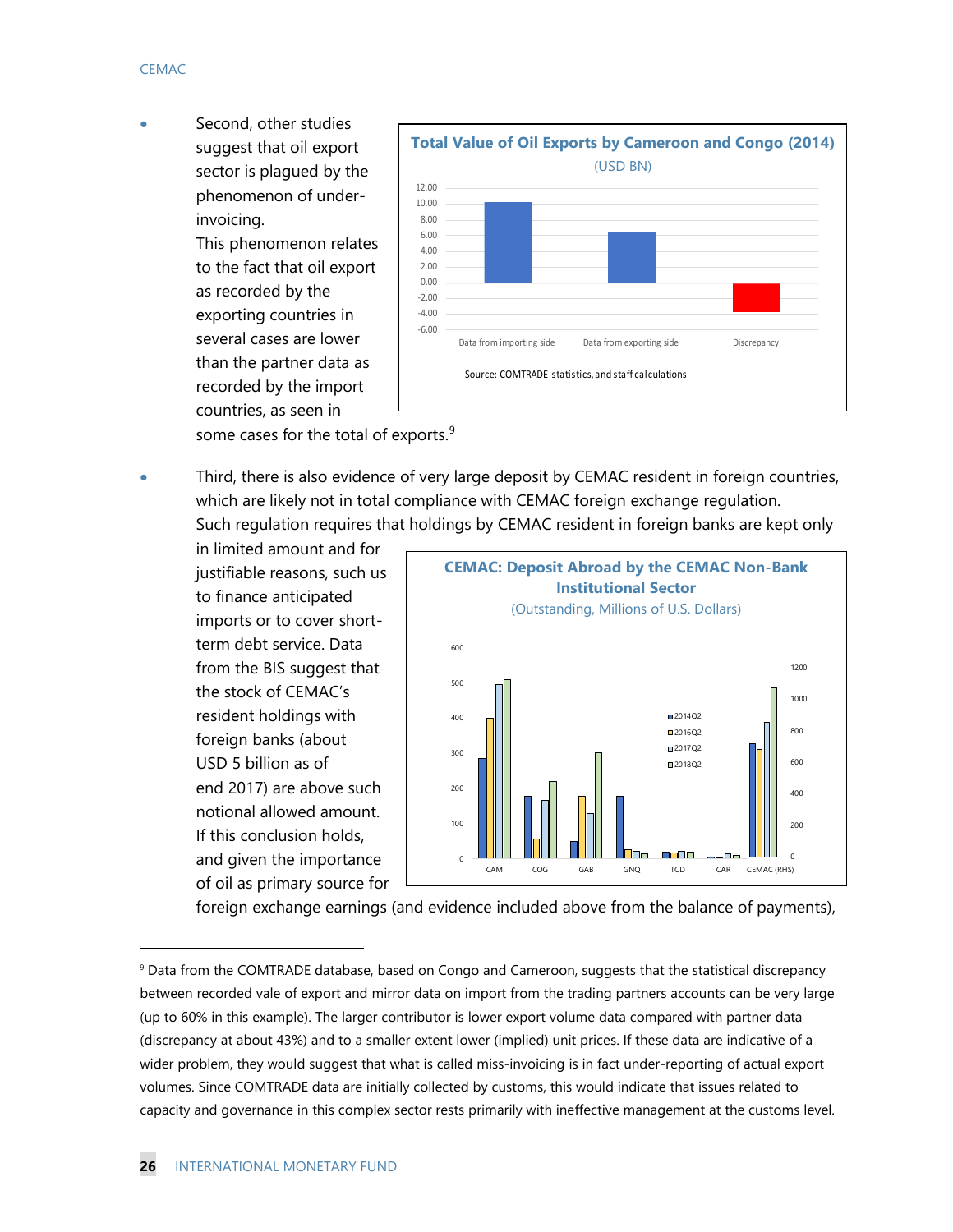it is possible that part of such holdings is related to unrecorded oil export earnings proceeds.

• Fourth, there has been some concerns that the increase in oil prices through 2018 has not translated into higher oil tax revenue (and NFA accumulation). In fact, at their extraordinary meeting in November 2018, CEMAC's Head of States have called for stepping-up efforts to repatriate export proceeds, in particular by state-owned enterprises part of PSA, to help strengthening this link.

37. **The complexity of this sector and the vital importance that its governance plays in the CEMAC economic and monetary union calls for strong capacity to assess and monitor the link between oil prices/volumes and oil revenues**. It is possible to use spreadsheet modeling techniques to forecast the tax revenue and foreign exchange implications of alternative economic scenarios. Such models require information on the fiscal terms contained in a PSA, as well as projections of the costs of production and the quantity of production from the time of inception of a given petroleum project. This type of analysis is feasible for a limited number of oil fields, where such detailed data may be available. The outcome of a project-by-project analysis of the major petroleum projects in a country cannot be readily extrapolated to the national petroleum sector as a whole, but it may give useful indications of the order of magnitude of the effects of various economic shocks and it could help to identify potential problems in revenue collection and amounts of foreign exchange.

38. **The oil exporting countries can refer to the Extractive Industry Transparency Initiative, an international standard widely used to enhance and report on governance in this area**[10](#page-27-0). The EITI sets ambitious standards for strong governance and full accountability in the extractive industry. There is no formal relation between the CEMAC Commission (or other regional institutions) and the EITI as membership is by countries only. However, there is a strong synergy between the (voluntary) EITI requirements and the CEMAC guidelines for PFM (setting specific requirements for CEMAC countries).

39. **In fact, four of the CEMAC countries have a form of engagement with the EITI** (Table 7). Full membership is effective for Cameroon, Chad, and Congo. CAR was a member but was suspended. Gabon and Equatorial Guinea have committed to submit their EITI application as part of their engagement under IMF- and staff-monitored programs, respectively. It is interesting to note that among the corrective actions asked by Cameroon and Congo as part of the regular validation to address serious deficiencies are those related to contract transparency, license registration, state-participation, and (transparency and reporting on) SOEs transactions.

40. **However, possible membership to the EITI needs to be part of a wider effort to enhance governance in the oil sector**. By design, the EITI does not guarantee that the commercial part of the oil (the initial physical transaction) is covered in a timely manner. It deals

 $\ddot{ }$ 

<span id="page-27-0"></span><sup>10</sup> See a[t https://eiti.org/.](https://eiti.org/)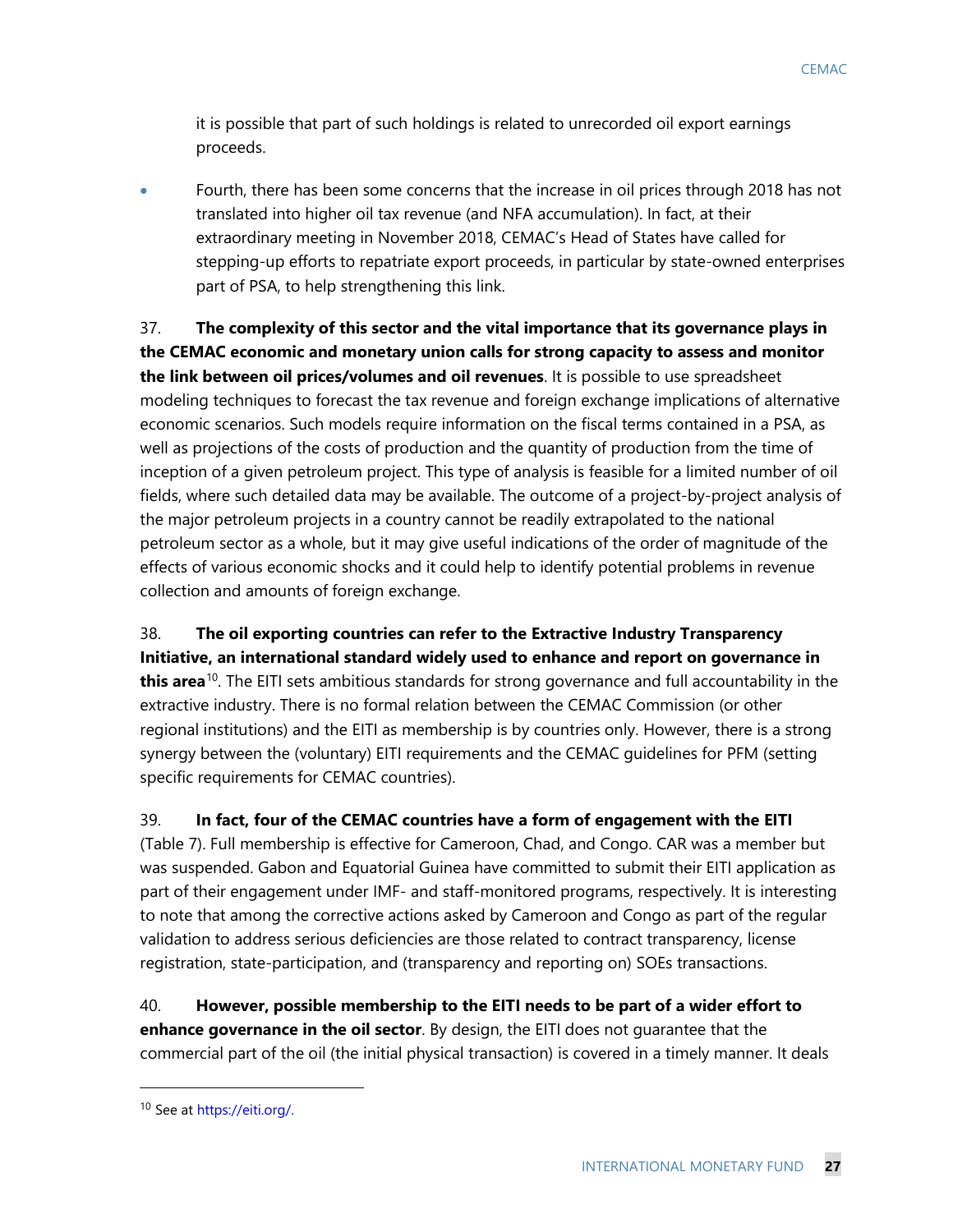mainly (and above all) with the use of recognized resources. In fact, there have been instances of inefficient governance and even corruption related to the oil trade, even in countries formally part of the EITI (e.g. Congo). Opaque practices can even result from barter transactions (private companies working for oil) or commercial financing (leading to the prior commitment of oil exporters to repay their debt through credits provided by large foreign financial institutions). This complicates the challenge of reconciliation, as part of transactions may be in form of barter.

|                         | <b>Table 7. CEMAC: EITI Membership and Compliance</b> |                          |                                                    |                                                                                                                                                                                                                                                                                                                                                                                                                                                                                                                           |  |  |  |
|-------------------------|-------------------------------------------------------|--------------------------|----------------------------------------------------|---------------------------------------------------------------------------------------------------------------------------------------------------------------------------------------------------------------------------------------------------------------------------------------------------------------------------------------------------------------------------------------------------------------------------------------------------------------------------------------------------------------------------|--|--|--|
| <b>CEMAC</b><br>Country | <b>EITI</b><br><b>Member</b>                          | <b>Validation</b>        | Corrective measure deadline<br>(suspension threat) | Board Decision on corrective measures [see below]                                                                                                                                                                                                                                                                                                                                                                                                                                                                         |  |  |  |
| Cameroon                | Yes                                                   | 2017                     | 29-Dec-19                                          | License register (2.3), policy on contract transparency (2.4), state-<br>participation (2.6), production data (3.2), in-kind revenues (4.2), SOE<br>transactions (4.5), distribution of revenues (5.1), subnational transfers (5.2),<br>SOE quasi-fiscal expenditures (6.2), public debate (7.1) and documentation<br>of impact (#7.4),                                                                                                                                                                                   |  |  |  |
| Chad                    | Yes                                                   | Will be effected<br>2018 |                                                    |                                                                                                                                                                                                                                                                                                                                                                                                                                                                                                                           |  |  |  |
| CAR                     | Suspended                                             |                          |                                                    |                                                                                                                                                                                                                                                                                                                                                                                                                                                                                                                           |  |  |  |
| Eq. Guinea              | No                                                    |                          |                                                    |                                                                                                                                                                                                                                                                                                                                                                                                                                                                                                                           |  |  |  |
| Gabon                   | No                                                    |                          |                                                    |                                                                                                                                                                                                                                                                                                                                                                                                                                                                                                                           |  |  |  |
| Congo                   | Yes                                                   | 2017                     | 29-Dec-19                                          | Requirements relating to civil society engagement (1.3), MSG governance<br>(1.4), licence allocations (2.2), license register (2.3), state-participation (2.6),<br>production data (3.2), in-kind revenues (4.2), barter agreements (4.3), SOE<br>transactions (4.5), data quality (4.9), distribution of revenues (5.1), social<br>expenditures (6.1), SOE quasi-fiscal expenditures (6.2) economic<br>contribution (6.3) and public debate (7.1), with SOE quasi-fiscal expenditures<br>being the main area of concern. |  |  |  |

41. **As a result, CEMAC Member States must be proactive in ensuring good governance in such a complex sector**. The CEMAC legislation provides sound ground to ensure progress in this area (Box 5).

- The first problem is to ensure that customs are and remain scrupulously at the center of the declaration of export transactions and that this information is shared with the tax institutions (national level) and those charged with the governance of the monetary union (BEAC). The framework of the CEMAC in the field of customs legislation is very clear: nothing can leave the region without prior declaration to the customs and without authorization of customs.
- The customs legislation also establishes the specific obligation to provide any additional information that the customs authorities may need to verify the plausibility of the customs declaration.
- The customs law and the foreign exchange law also oblige CEMAC residents (including oil companies) to always include the invoice in the customs declaration (as part of this declaration) and to provide information on the expected timing and domiciliation of the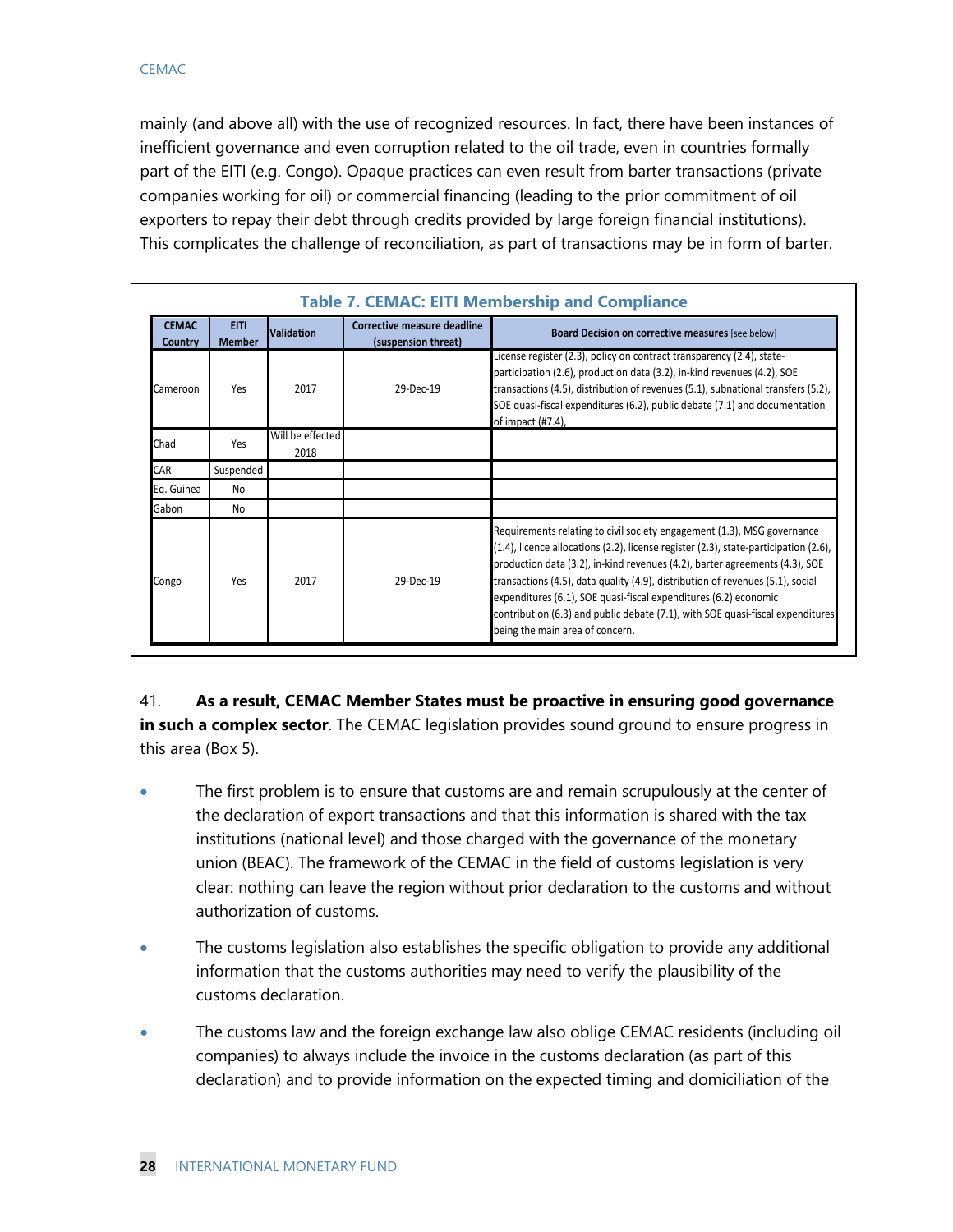oil exports. This is also necessary to comply with specific obligations related to the foreign exchange law.

42. **In fact, CEMAC customs have a weak capacity to cope with this complex sector and have often not proactively applied these regulations** (Box 5). Customs declarations are often incomplete or incorrect. The strict monitoring capacity of oil transactions is limited. It is often assumed that, given the presence of the state in several benefit-sharing agreements, customs should not impose an additional burden.

#### **Recommendations**

43. **First, the CEMAC Commission should work to ensure full implementation of regional legal framework in this area, including through enhancing capacity the CEMAC Commission in this area**. Given the lack of concrete implementation in many areas, an option could be explored: Member States should submit an annual report to CEMAC on the status of implementation of the guidelines of the CEMAC which would be consistent with the sound functioning of a customs union.

44. **Membership in the EITI can help inform some of the data that should be published to fully implement the CEMAC directives (in particular on governance)**. It is important to note that the CEMAC guidelines and the EITI standards both require full disclosure and transparency in the disclosure of contracts and activity related to the extractive sector and its share in the state.

#### 45. **A second aspect relates to the full implementation of the foreign exchange law**.

The issue of repatriation highlights an important difficulty that regional authorities need to consider in greater detail: the rule of law when individual members do not respect the regional legal framework. In particular, improvements could cover the banks' responsibilities in this area and the nature of (mostly ex-post) customs verifications and sanctions of non-compliance. This would need to cover oil traders, and perhaps extend to banks involved in settling the transactions.

## 46. **Given the complexity of extractive sectors, but also the importance of good governance to ensure its contribution to the budget, specific capacity should be built**.

In particular, it will be important to establish a capacity at the regional level (ideally the BEAC) to assess the link between oil prices and volumes and expected tax revenues. This will be essential in determining whether the tax revenues that enter (and therefore the gross NFA inflows) are justified by the level of prices and output or if other policies are needed to strengthen external stability (including monetary policy at the CEMAC level, or fiscal policies at the country level). Discussions with regional institutions suggested that one step in this direction would be revisiting the adequacy of the documentation model to be provided by petroleum companies to the customs and the reporting system envisaged with the BEAC.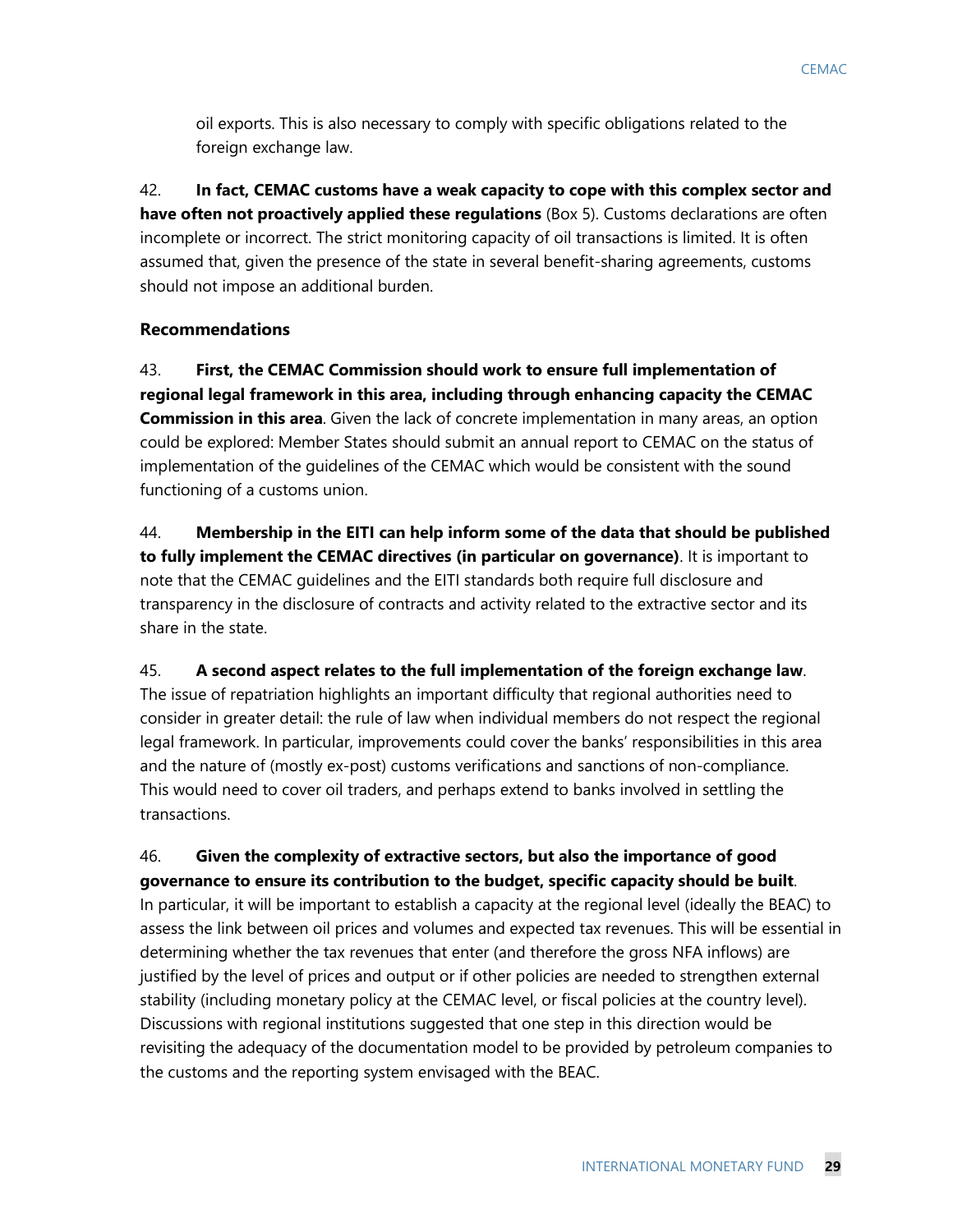47. **It will be also vital to establish in the customs administration of the largest oil exporters a dedicated unit endowed with specialty knowledge of the oil sector (national level)**. Such unit would have intelligence and risk analysis capabilities and would play a central role in directing, supporting, and monitoring overall customs control activities. In particular, it would define the exact information it will ask oil exporter to fill in order to monitor and respond to emerging governance risk (for instance when otherwise available information on oil prices and production do not match with the customs declaration). In other words, the dedicated unit would need to establish a cartography of the risks for mis- or non-reporting, so to direct controls to these risks. The dedicated unit would benefit from having representatives of the state-owned oil companies, as SOEs may be in an ideal position to obtain critical data for the analysis of oil and gas contracts.

48. **The CEMAC Commission needs also to strengthen the implementation of the transparency provision included in the CEMAC Directive on Transparency and Governance (06/2013)**. In particular, it needs to urge member countries to provide a complete reconciliation of oil production and export data with the oil tax revenues included in the budget documents. Doing this would lay the ground for participation to the EITI membership, which should be encouraged.

#### **Box 5. Customs: An Assessment of Standards 1/**

*Customs' role is important in controlling the oil and gas sector. Customs' existing mandate to control exports should be effectively carried out to assist CEMAC with the management of this sector, enhancing governance, and receiving the due amount of revenues from natural resources*.

#### **The CEMAC Regulatory Framework**

The customs authorities of CEMAC Member States have the unconditioned right and obligation to control introduction in and exit of goods from the Community and authorize these operations only after compulsory import and export formalities have been accomplished. Regulation 05/01–UEAC-097–CM-06 of August 3, 2001 establishing the revised Customs Code (CC) of the CEMAC provides that exported goods shall be reported to Customs (Art. 94), subject to a customs declaration (Art. 110–1) even if no customs duty is applicable (Art. 110–3) and can be inspected (Art. 127–1). Customs shall authorize boarding of exported goods on ships (combined Art. 84–2 and 145) and exit of goods from the territory is only possible when customs formalities have been completed (Art. 146). The Customs Code is directly applicable by Member States.

There is no exception, based on the law, to the fact that all resident economic agents exporting goods are subject to the obligations mentioned above. To oppose the exercise of customs functions is an offense (Art. 62 of the CC). Article 2 of the CC provides that Customs laws and regulations must be applied without regard to the quality of the persons; and goods imported or exported by the State are not subject to any immunity or derogations. As a result, there is no suspension of customs obligations in any way when the economic entity exporting consists of a partnership between a private entity (e.g., an oil company, through its resident arm) and an SOE.

1/ Prepared with guidance from Gilles Montagnat-Rentier, from the Fiscal Affairs Department.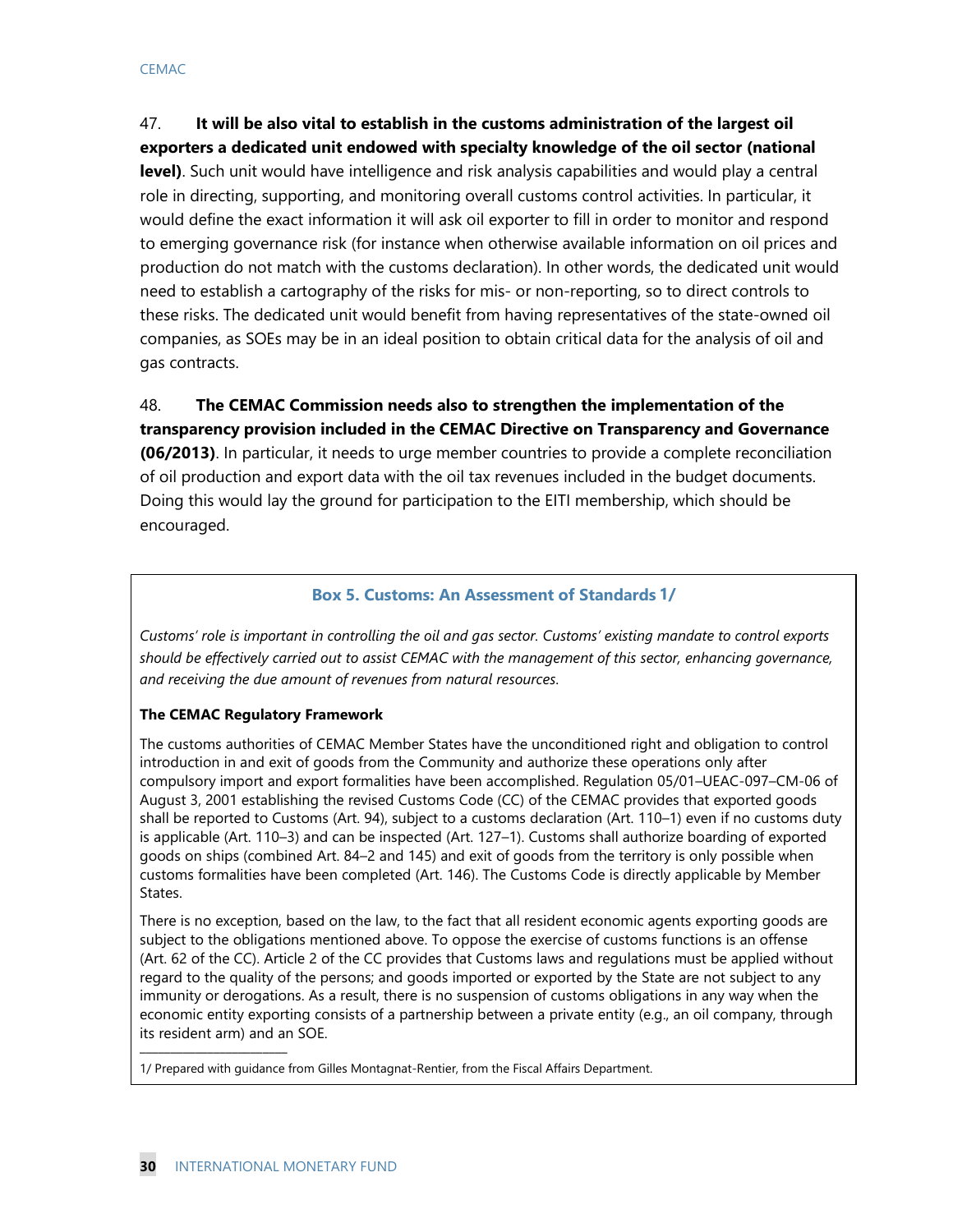#### **Box 5. Customs: An Assessment of Standards** (concluded)

#### **Trade Data Collection, Sharing and Analysis**

Customs declarations must contain all information required for the establishment of external trade statistics (Art. 120 of CC). Given the strategic importance of the oil and gas sector in CEMAC, a regional framework should be implemented for the sharing of customs-collected oil and gas export data with the Commission and the Central Bank, data-matching of physical flows with capital and revenue flows and economic indicators and conducting gaps analysis. A CEMAC directive should be adopted to establish such framework.

#### **Moving to an Efficient, Risk-Based Customs Control Model**

Customs administrations should make sure that the content of export declarations is correct, including nature and volume of products, export value, and payment arrangements. Modern techniques adjusted to challenges presented by oil and gas transactions should be used. An illustrative list includes:

- Strong intelligence and analysis capabilities to detect compliance risks;
- Receiving details of approved places of loading,
- Product flow measurement through properly located, installed and calibrated equipment, sending stream data to Customs;
- A well-designed electronic declarative procedure that prevents unreported transactions and facilitate unannounced risk-based inspection and quality testing;
- Extensive use of Article 76–1 of CC to obtain further documentation from any party involved in the transaction;
- A post-clearance audit program (which may cover three past years, Art. 76–2 of CC);
- Enforcement of Customs Code sanctions (Title XII, Chapter VI) for non-compliance with formalities and control or misdeclaration (even if no customs duty has been compromised).

#### **Building Customs Capacity**

To ensure effectiveness and credibility of customs' interventions in the oil and gas sector, and their input into the proposed control framework, Member States customs administrations need to significantly strengthen their capacity. Focus should be on: (1) setting up their dedicated oil and gas unit; (2) specialist training for the unit staff combined with an adequate HR management policy; and (3) providing them with adequate IT, communications, inspection, testing, and transportation equipment to carry out their functions. Control oil and gas export should be elevated as a core customs mission (even though customs revenue is not directly collected), and this should be reflected in specific performance indicators and incentives.

The IMF may mobilize TA resources to help with building capacity in the national customs administrations and developing the regional framework.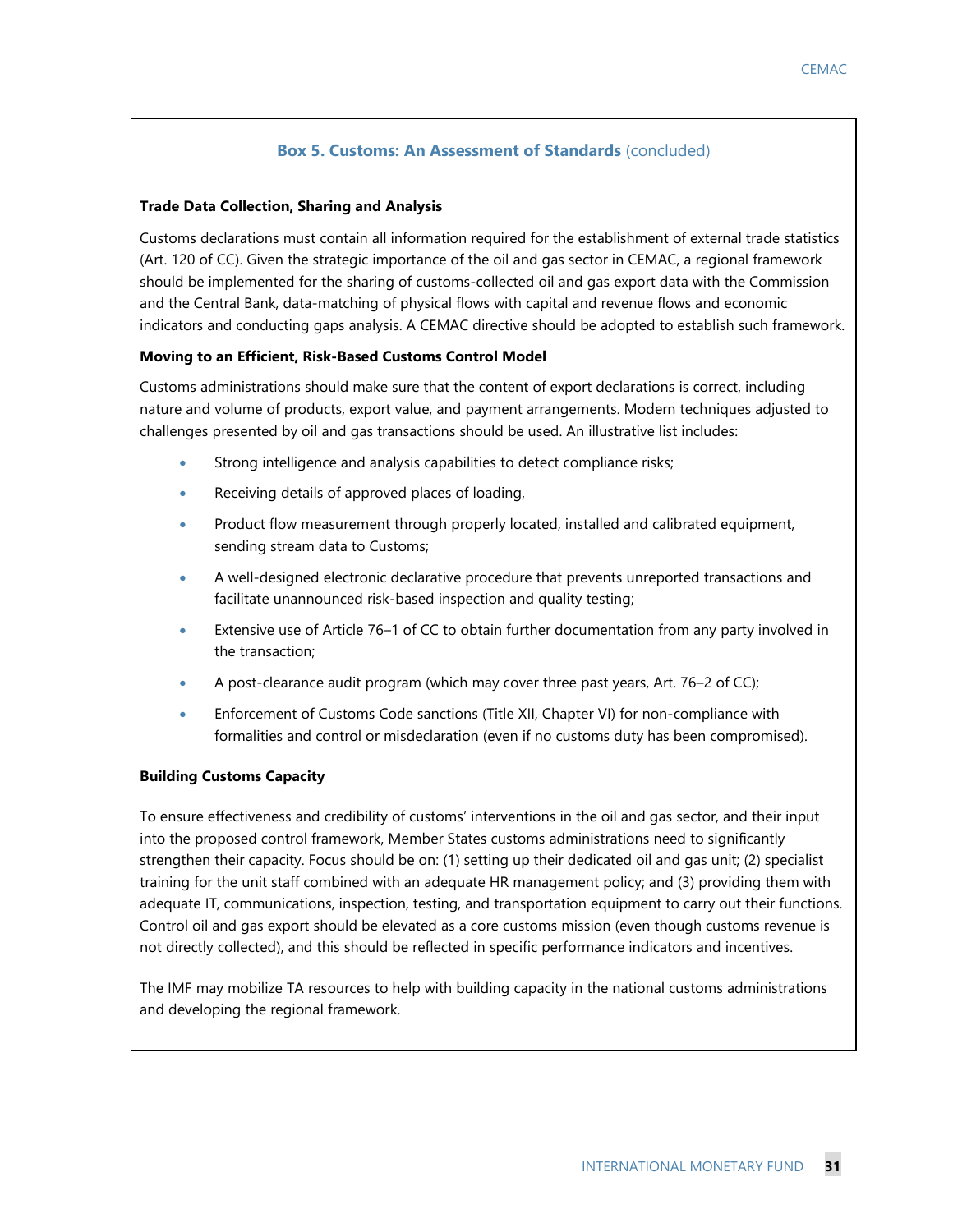# **I. Conclusion: Enhancing Growth Through Better Governance**

49. **The analysis included in this note has underscored that there is great potential to enhance governance in the CEMAC and make this an engine for sustained and inclusive growth**. There are two common themes to the set of recommendations included here.

- First, there needs to be a "transparency shock" in the regular production and sharing of basic documentation related to public resource management. This step is an absolute priority, well inscribed in CEMAC's own institutional set-up, in particular the key directive on transparency and governance.
- Second, and relatedly, there needs to be a continuous focus to turn the CEMAC regional framework, which is overall well designed, into consistent procedures and work practices within public institutions.

50. **As this note suggest, there are specific lines of actions**. First, there need to be an ongoing effort to translate the CEMAC directives related to PFM into work practices that are fully consistent with the premises and vision of the very directives. This translates into giving absolute priority to ensuring more transparency, full disclosures, ongoing reconciliation, and internal and external audit of transactions of the public sector. Second, efforts to enhance the AML/CFT framework, reflecting the CEMAC's directive in this area, need to deepen. Finally, the full system of check and balances already provided for by the CEMAC legislation institutional design needs to be forcefully implemented in the extractive sector. This covers, critically, the full disclosure and regular reconciliation of contracts and transactions in the oil sector. It also covers the rigorous implementation of a stronger networks of CEMAC customs, with better governance and more capacity (in particular, in complex sectors such as oil).

51. **The CEMAC regional institutions will have to play a central role to lead progress in these areas, and support member countries' own efforts.** Because such actions result in giving a coherent framework to actions conducted at the country level, the synergic dimension can spur a virtuous circle, key to earn the benefit of an economic and monetary union. The success of the regional strategy that CEMAC member countries and regional institutions are implementing to exit the severe crisis they are facing depends critically on creating the conditions for laying the ground for a diversified economy, within a well-functioning regional market and an environment that provides opportunities for all and where public resources are geared to most productive use. The single most important element in this effort is good governance of public resources and reducing the perception of wide-spread corruption. The CEMAC regional institutions can play an important role in achieving this, in support of member countries' own effort.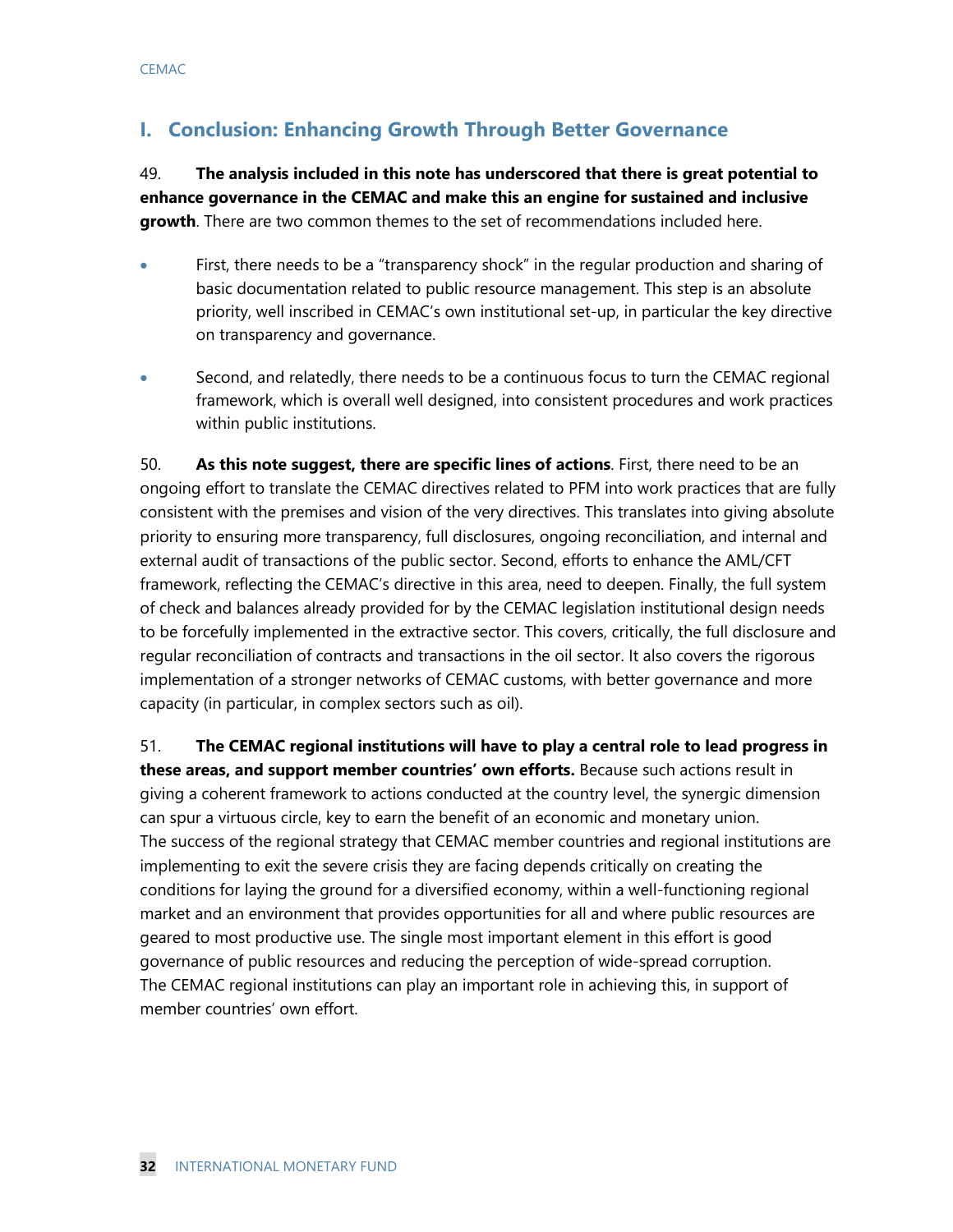# **References**

- International Monetary Fund (2018), "Angola, Selected Issues Governance and Economic Performance in Angola."
- International Monetary Fund (2018), Review of 1997 Guidance Note on Governance A Proposed Framework for Enhanced Fund Engagement.
- International Monetary Fund (2017), "The Role of the Fund in Governance Issues—Review of the Guidance Note—Preliminary Considerations".
- International Monetary Fund (2017), "The Role of the Fund in Governance Issues Review of the Guidance Note - Preliminary Considerations - Background Notes".

International Monetary Fund (2018), "Annual Report".

- Mo, Pak Hung (2011) "Corruption and Economic Growth" Journal of Comparative Economics Volume 29, Issue 1, pp 66–79
- Sanjeev Gupta, Hamid Davoodi and Rosa Alonso-Terme (2002) "Does corruption affect income inequality and poverty?" Economics of Governance, vol. 3, issue 1, 23–45
- Kwabena Gyimah-Brempong (2002) "corruption, economic growth, and income inequality in Africa" Economics of Governance Volume 3, Issue 3, pp 183–209
- Toke Aidt, Jayasri Dutta, VaniaSena (2008) "Governance regimes, corruption and growth: Theory and evidence" Journal of Comparative Economics Volume 36, Issue 2, June 2008, PP 195–220.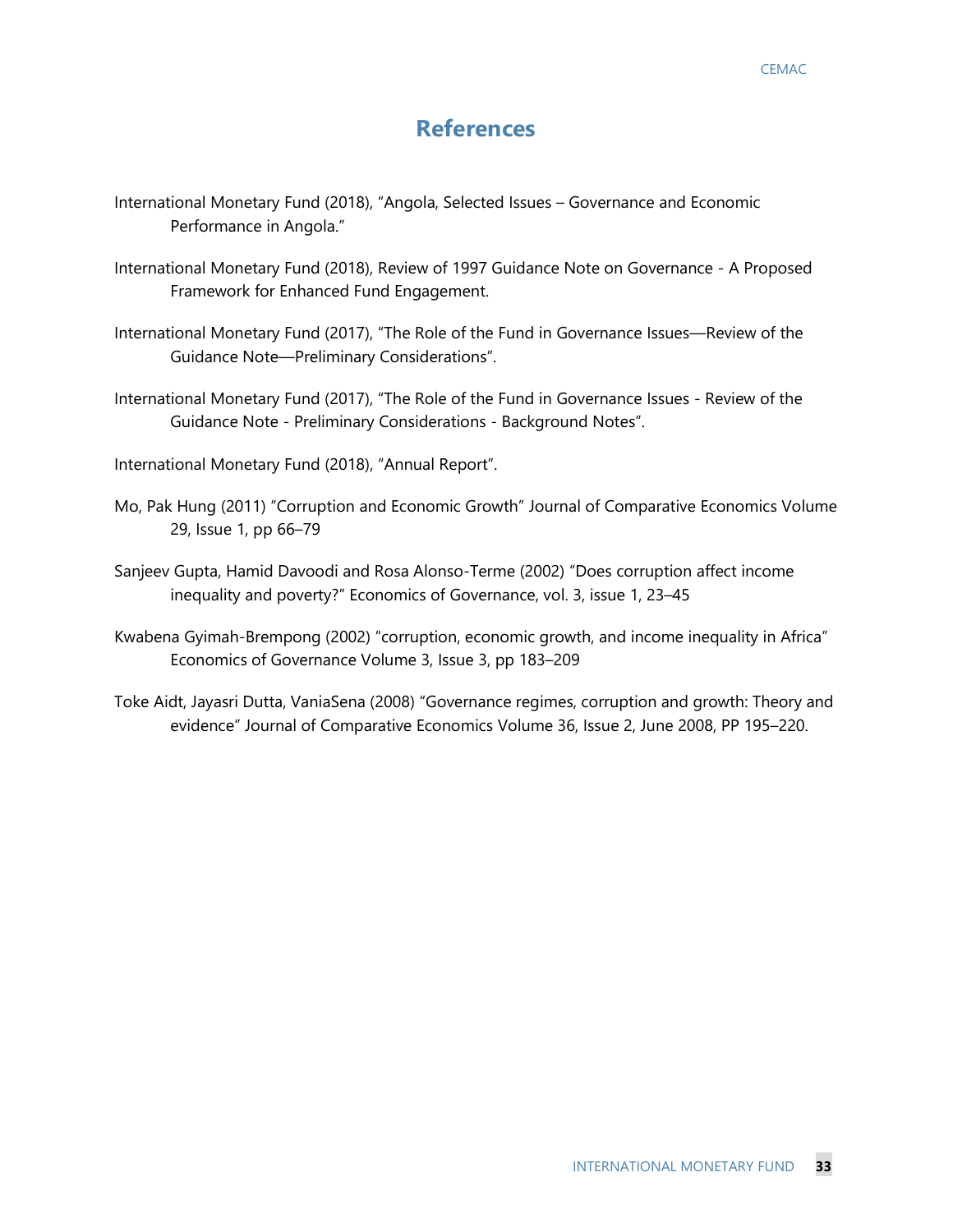# **FISCAL CONSOLIDATION EFFORTS: MOVING THE FOCUS TO NON-OIL REVENUE-ENHANCING MEASURES[1](#page-34-0)**

*CEMAC countries' fiscal consolidation efforts have so far relied heavily on the streamlining of nonpriority expenditures, while little progress has been made in increasing non-oil revenue, which remain quite low.* 

*This Selected Issues Paper makes the case for giving non-oil revenue-enhancing measures a more prominent role in the fiscal consolidation efforts going forward, reviews the reasons behind non-oil revenue's current low level and makes specific policy and reform recommendations on how to increase them while minimizing their growth and social impact.* 

## **A. Background: The Need to Increase Non-Oil Fiscal Revenue**

#### 1. **CEMAC member states' fiscal consolidation efforts have made good progress.**

As committed at the extraordinary summit of Heads of State of December 2016, CEMAC member states have implemented ambitious adjustment programs to help avert the depletion of regional reserves and continue to support the monetary union arrangement. Together with the measures that had already been implemented in 2015–16 following the sharp decline in oil prices, the adjustment measures implemented by the member states as part of the regional strategy have contributed to a decline in the region's non-oil primary fiscal deficit from 25.1 percent of non-oil GDP in 2014 to 10.2 percent of non-oil GDP in 2017. This reduction broadly reversed the increase in the non-oil primary deficit that had been observed over 2007–14, a main driver behind the region's fiscal and external woes. This reduction is also commensurate to the decline in oil revenue over that period.

![](_page_34_Figure_7.jpeg)

<span id="page-34-0"></span><sup>&</sup>lt;sup>1</sup> Prepared by Sébastien Leduc, Édouard Martin, and Mathilde Périnet.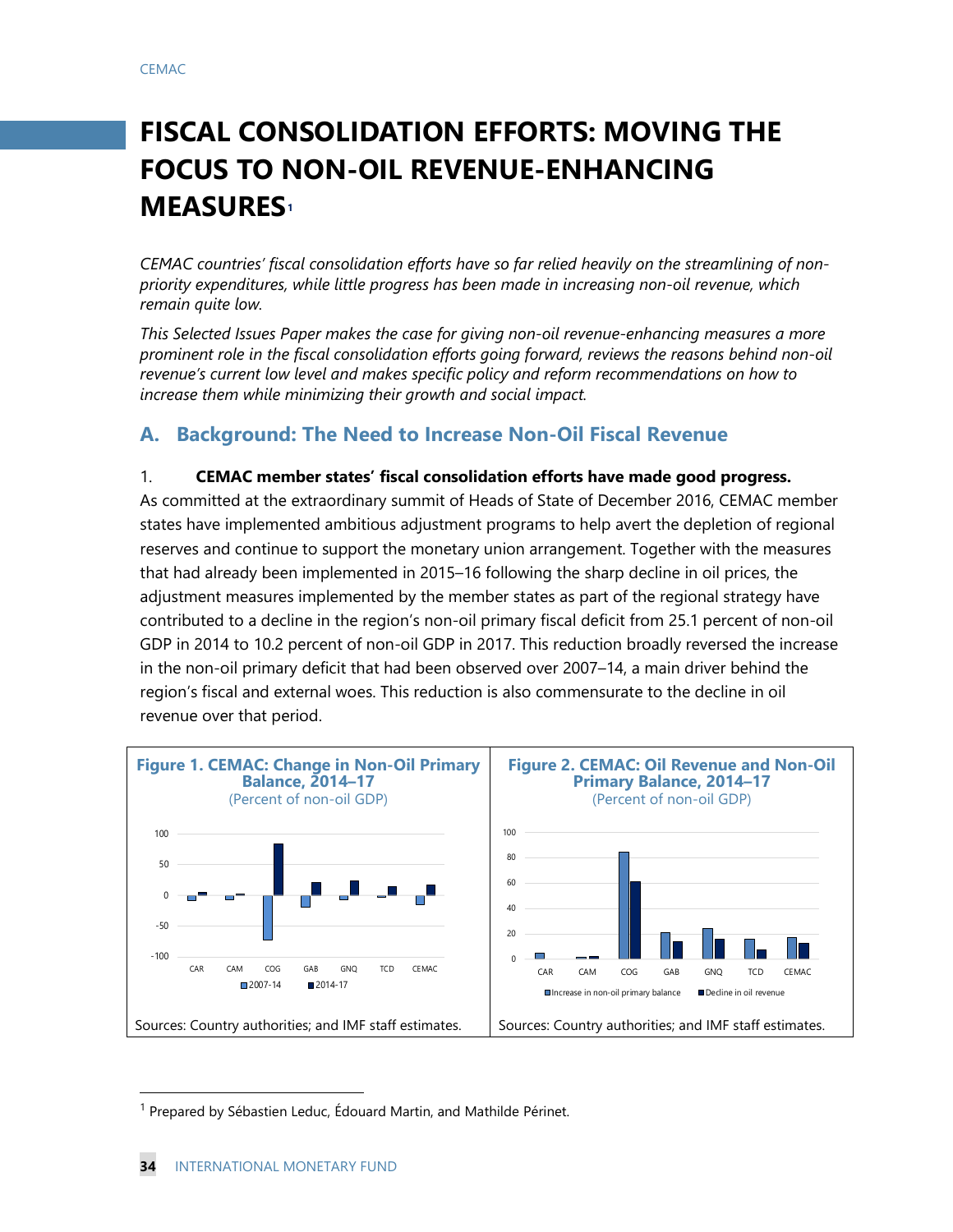2. **Contrary to what had been initially envisaged, these efforts have so far relied essentially on the streamlining of non-priority expenditures.** Assuming that the member states 2018 fiscal deficit objectives are met, the overall reduction of the deficit over 2017–18 will have been broadly in line with what was envisaged at the regional strategy's outset. While the reduction of the non-oil deficit was supposed to result in part from an increase in non-oil revenue, this increase has, however, not materialized, with non-oil revenue now projected to be slightly lower in 2018 than they were in 2016. If CAR and Cameroon had some success in increasing these revenue over this period, others (Congo and Gabon) saw their non-oil revenue decline significantly. Instead, the targeted fiscal adjustment came from larger than initially envisaged cuts in investment spending, while the rationalization of primary current spending was also less ambitious than initially envisaged.

![](_page_35_Figure_2.jpeg)

#### 3. **Further fiscal consolidation efforts are necessary, in a context of structural decline**

**in oil revenue.** Public debt has increased from 20.7 percent of GDP at end-2012 to 53.6 percent of GDP at end-2017. Over the same period, BEAC's international reserves have declined from CFAF 8,865 to 3,128 billion (and from 5.6 to 2.3 months of prospective imports). To put public debt firmly on a downward path while contributing to the rebuilding of an adequate buffer of international reserves—and possibly, in the case of oil producers, to the accumulation of savings for future generations<sup>[2](#page-35-0)</sup>—member states need to pursue their fiscal consolidation efforts while implementing structural reforms to support higher and inclusive growth. In addition, after rebounding to about 7½ percent in 2018 owing to the recent increase in oil prices, the oil revenue-to-GDP ratio is expected to decline further from 2019 onward, to 4½ percent by 2023

<span id="page-35-0"></span> <sup>2</sup> Martin and Périnet (2017).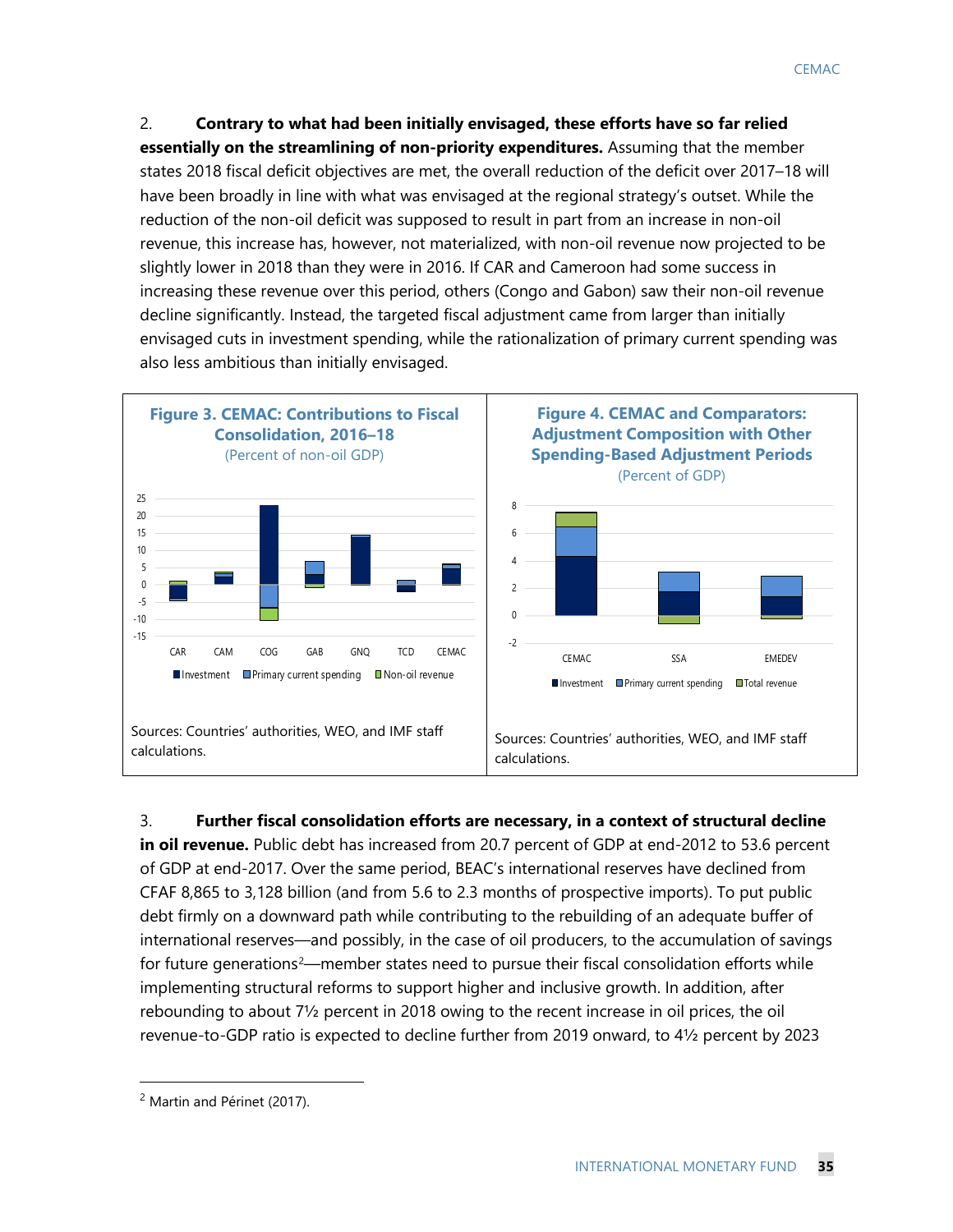on account of a gradual decline in oil production (from about 370 millions of barrels in 2019 to about 330 millions of barrels in 2022) and lower oil prices. This adds to a need to reduce further the regional non-oil primary balance, which is projected at close to 6 percent of non-oil GDP over 2018–20.

![](_page_36_Figure_2.jpeg)

![](_page_36_Figure_3.jpeg)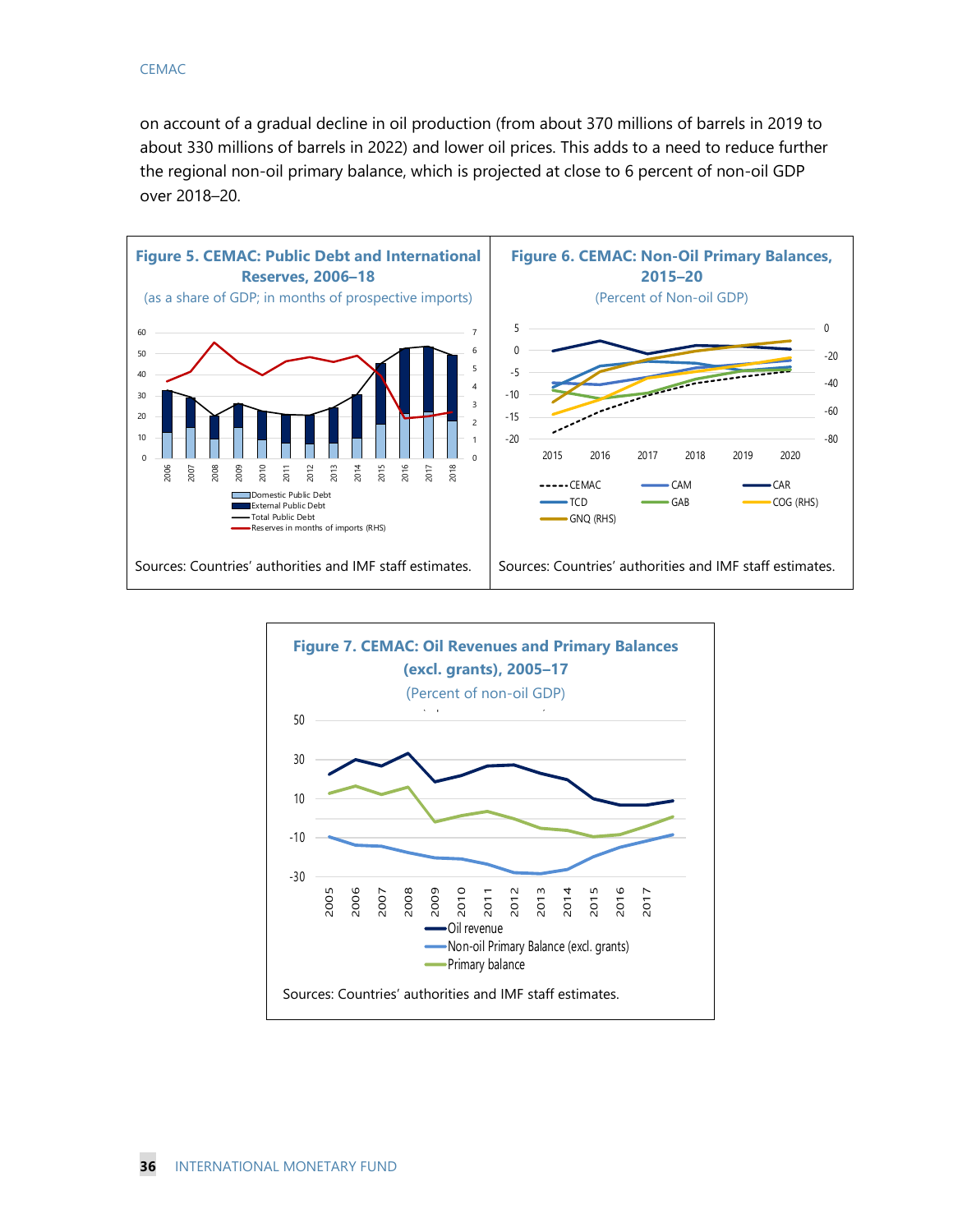#### 4. **Revenue-enhancing measures could contribute significantly to these efforts:**

- In addition to the need to further reduce their non-oil fiscal deficits, the CEMAC member states need to finance additional capital and infrastructure spending, preserve social spending, and create fiscal buffers against risks (global and security). To do so, they will have to rely on the further rationalization of non-priority spending and measures to increase non-oil revenue. While there is still room to advance the former, the lowhanging fruits (such as the curtailing of inefficient investment projects) have already been harvested and remaining reforms in this area (such as the rightsizing of the wage bill or the elimination of fuel subsidies) are harder and require more preparation to implement. At the same time, with non-oil revenue relatively low (see below) and efforts to increase them very limited so far, there appears to be significant room to increase non-oil revenue to support fiscal consolidation efforts.
- Revenue-enhancing measures have generally a less negative impact on growth than cuts in spending and particularly than cuts in investment spending. This is particularly the case during economic slowdowns when fiscal multipliers are higher.<sup>[3](#page-37-0)</sup> A recent study on Cameroon estimated the revenue multiplier close to nil, implying that a revenue-based fiscal consolidation would indeed be less harmful to growth in the medium term.<sup>4</sup> Also, large expenditure-based consolidations tend to increase inequality, which can undermine long-term growth.
- In low-income countries, revenue-based adjustment leads to more durable consolidation episodes, with greater benefits for growth. Increase in revenue mobilization can accelerate growth and development.<sup>[5](#page-37-2)</sup> Also, non-oil revenues are less volatile than oil revenue and therefore constitute a more stable resource for the budget.

<span id="page-37-0"></span> $3$  IMF (2017).

<span id="page-37-1"></span> $4$  Kalonji, K and al. (2018).

<span id="page-37-2"></span><sup>&</sup>lt;sup>5</sup> Gaspar, Jaramillo and Wingender (2016a, 2016b) show that once the tax-to-GDP level reaches around 13 percent, real GDP per capita increases sharply and in a sustained manner over the following decade. The authors suggest that the existence of tipping points epitomizes the presence of enabling political conditions to support the building of state and tax capacity, namely constitutive institutions, inclusive politics and credible leadership.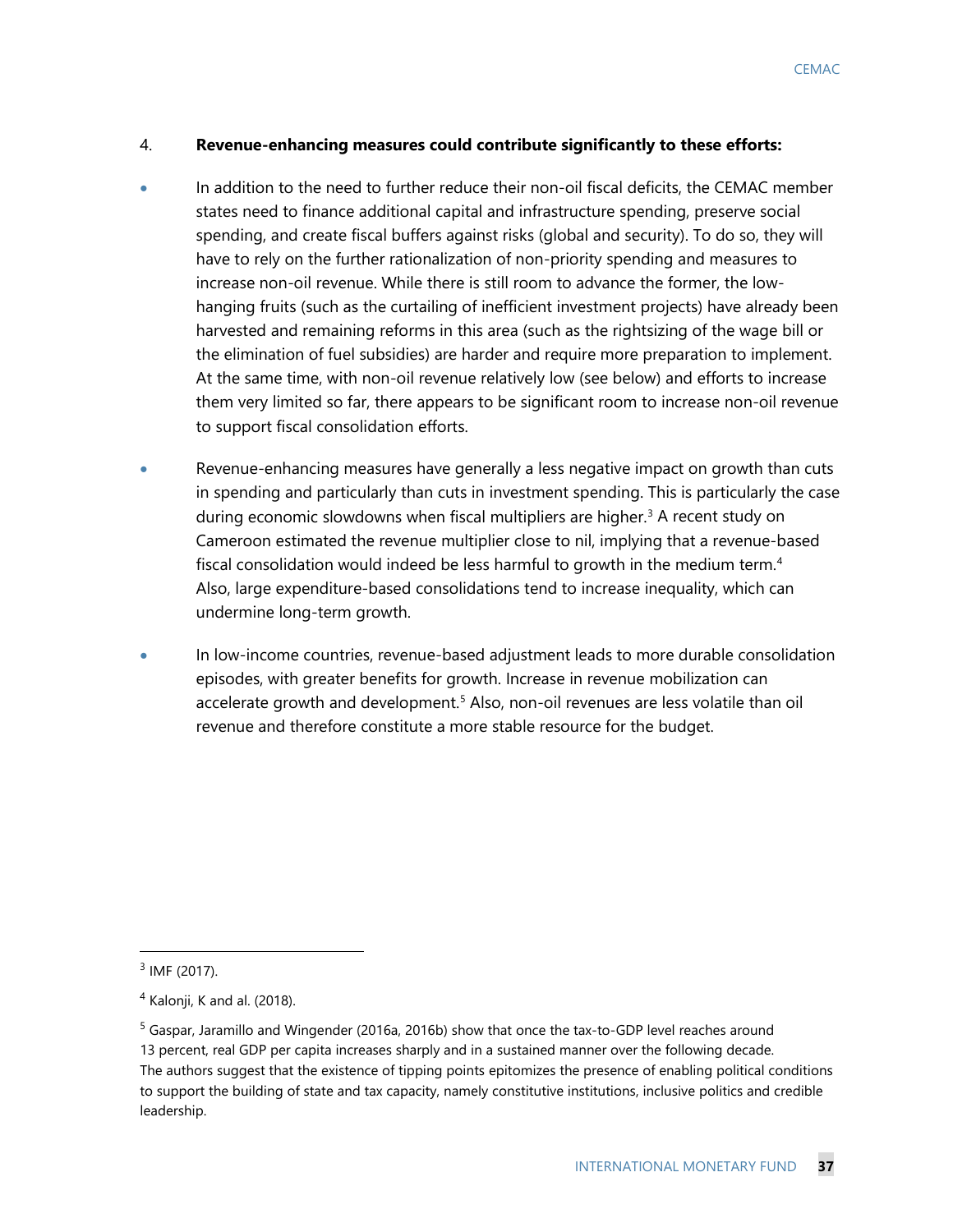![](_page_38_Figure_1.jpeg)

5. **This paper is organized as follows:** (i) section II reviews recent revenue trends in CEMAC; (ii) section III analyzes the reasons behind these trends; (iii) section IV proposes measures that could be adopted to allow a significant growth-friendly increase in non-oil revenue; and (iv) section V concludes.

# **B. Trends in Revenue Mobilization in CEMAC**

*Fiscal revenues have declined sharply over the last few years, reflecting primarily the decline in oil revenue but also the persistent low level of non-oil revenue.* 

## **Oil Revenue Dependency**

6. **The 2014–15 drop in oil prices led to a sharp decline in fiscal revenue.** Government revenue have declined by more than 10 percentage points of GDP over the last five years, from 26.5 percent of GDP in 2012, to 16.1 percent of GDP in 2017. This decline essentially reflected the decline in oil revenue, which declined by 12.2 percentage points of GDP over that period, from 18.2 percent of GDP in 2012, to 5.9 percent in 2017. Accordingly, the drop in revenue was much more marked in the main oil producing countries, including Congo (-21 percent of GDP) and Gabon (-14 percent of GDP) than in countries less dependent on oil revenue, as the Central African Republic (-1.3 percent of GDP) and Cameroon (-3.2 percent of GDP).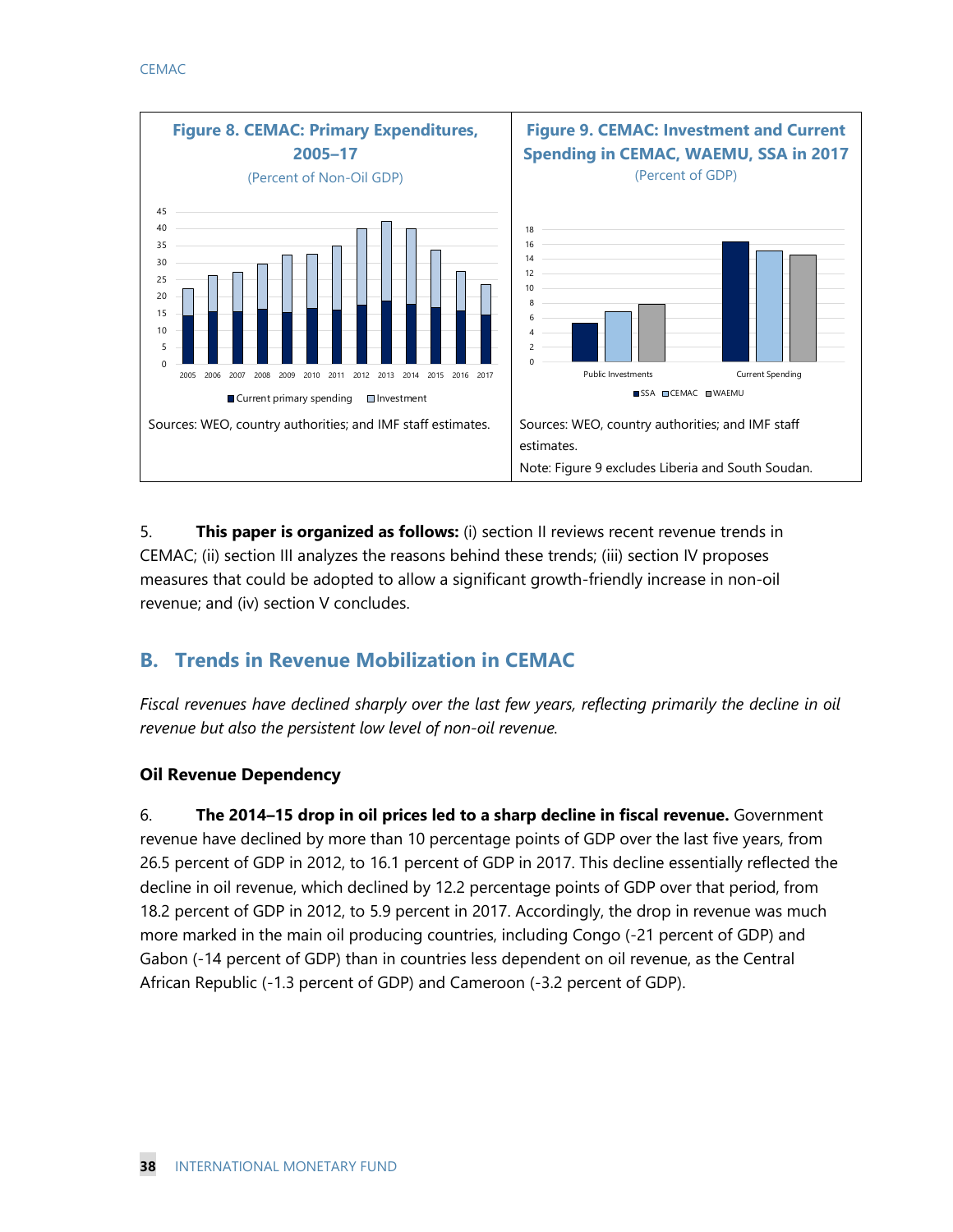![](_page_39_Figure_1.jpeg)

7. **This revenue decline epitomizes the region's oil dependency.** Four (Chad, Eq. Guinea, Congo, and Gabon) of the region's six countries are among the seven SSA countries for which the ratio of exports of natural resources to total exports are the highest over 2007–17. The same is true for the ratio of governments revenue from these resources to total revenue, with Cameroon also having a high ratio. This dependency to oil revenue, and the insufficient diversification of the region's economies, are a source of vulnerability that the member states need to tackle more forcefully.

![](_page_39_Figure_3.jpeg)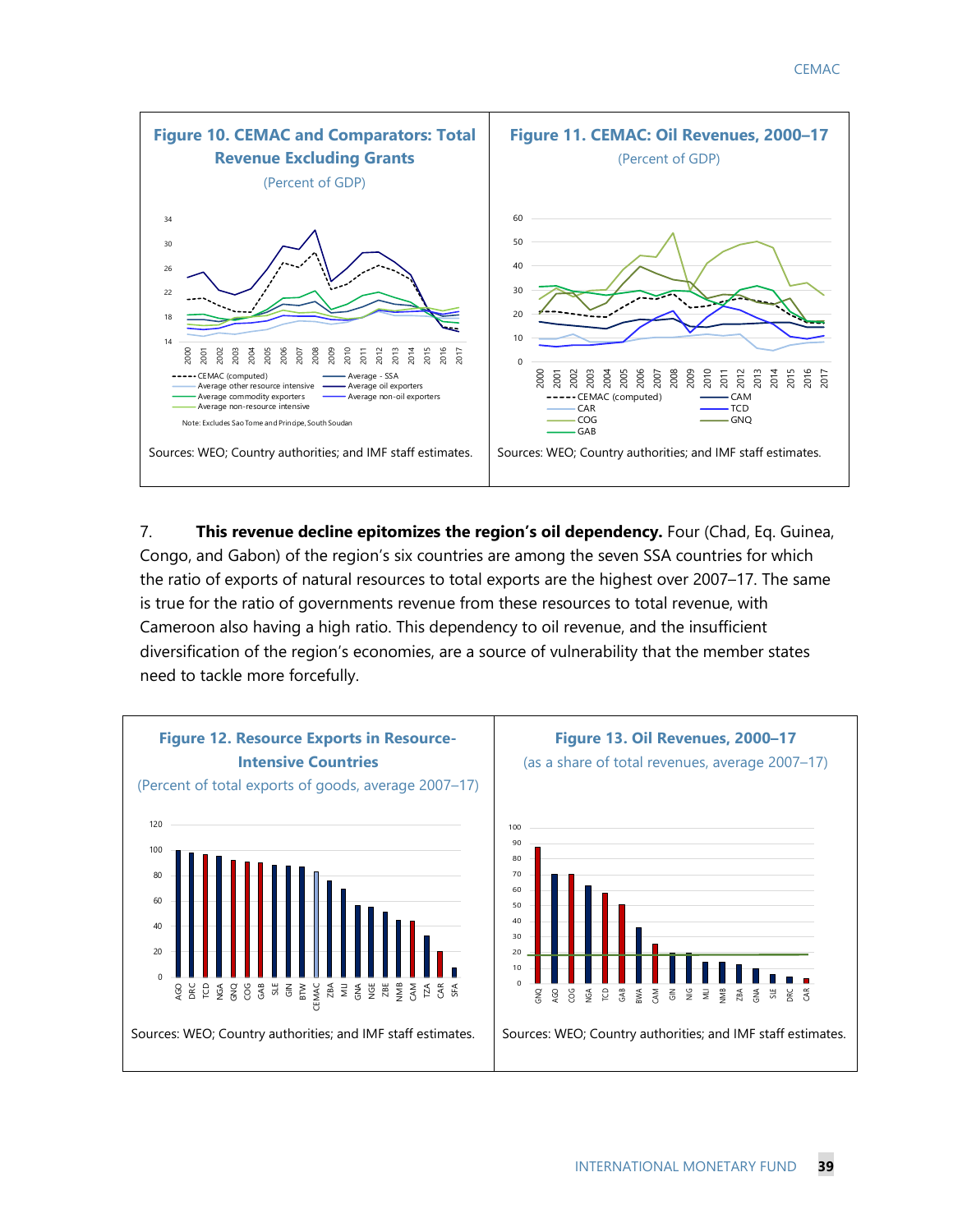#### **Non-oil Revenue**

8. **Over the last few years, the fall in fiscal revenue also reflects the poor performance of non-oil revenues (relative to non-oil GDP).** After increasing gradually from 11.9 percent of non-oil GDP in 2011 to 14.3 percent of non-oil GDP in 2015, non-oil revenues fell rapidly the two following years, to 12.5 percent of non-oil GDP in 2017. This decline appears to have been primarily cyclical, as it coincided with a sharp decline in non-oil growth (with a regional recession in 2016) and was particularly marked (between 1.4 and 6.9 percentage points of non-oil GDP) in the countries experiencing recessions, namely Congo, Gabon and Equatorial Guinea. Non-oil revenue actually increased in Central African Republic (which continued recovering from the 2012–13 crisis) and in Chad, while declining only mildly in Cameroon. The impact of the slowdown on economic agents' finances was compounded by the fiscal consolidation efforts of, and the accumulation of domestic arrears by, the member states.

9. **Looking at longer-term trends, contrary to what has been observed in other SSA countries, little progress has been made in increasing CEMAC's relatively low non-oil revenue.** Since 2000, the non-oil revenue-to-non-oil GDP ratio has essentially fluctuated, with no clear trend, in a narrow range  $(11<sup>3</sup>/<sub>4</sub>-14<sup>1</sup>/<sub>4</sub>$  percent) around an average of 13 percent. This contrasts with the experiences of the median SSA country and of the WAMEU, which had similar ratios in 2000 but have since seen these ratios increase by 4 and 4½ percentage points, respectively. As a result, CEMAC's non-oil revenue are now particularly low relative to these comparators, and this even though SSA has the lowest revenue-to-GDP ratio when compared to other regions in the world. In three countries (Central African Republic, Chad, and Equatorial Guinea), non-oil revenues were even lower than 10 percent of non-oil GDP in 2017.<sup>[6](#page-40-0)</sup> At the same time, Congo's non-oil revenue amounted to 27.6 percent of non-oil GDP, among the highest in SSA.[7](#page-40-1)

<span id="page-40-0"></span> $6$  Recent IMF research found that once the tax ratio reaches about 13 percent, the growth of real GDP per capita increases sharply. As a general rule of thumb, countries should thus aim to remain comfortably above this tipping point. For details, see Gaspar & al. (2016a).

<span id="page-40-1"></span> $^7$  Congo's relatively high non-oil revenue to non-oil GDP ratio may be explained by the large size of its oil sector and the fact that its non-oil revenue inevitably includes some incidental revenue from oil-related activities (such as the wages and profits of sub-contractors).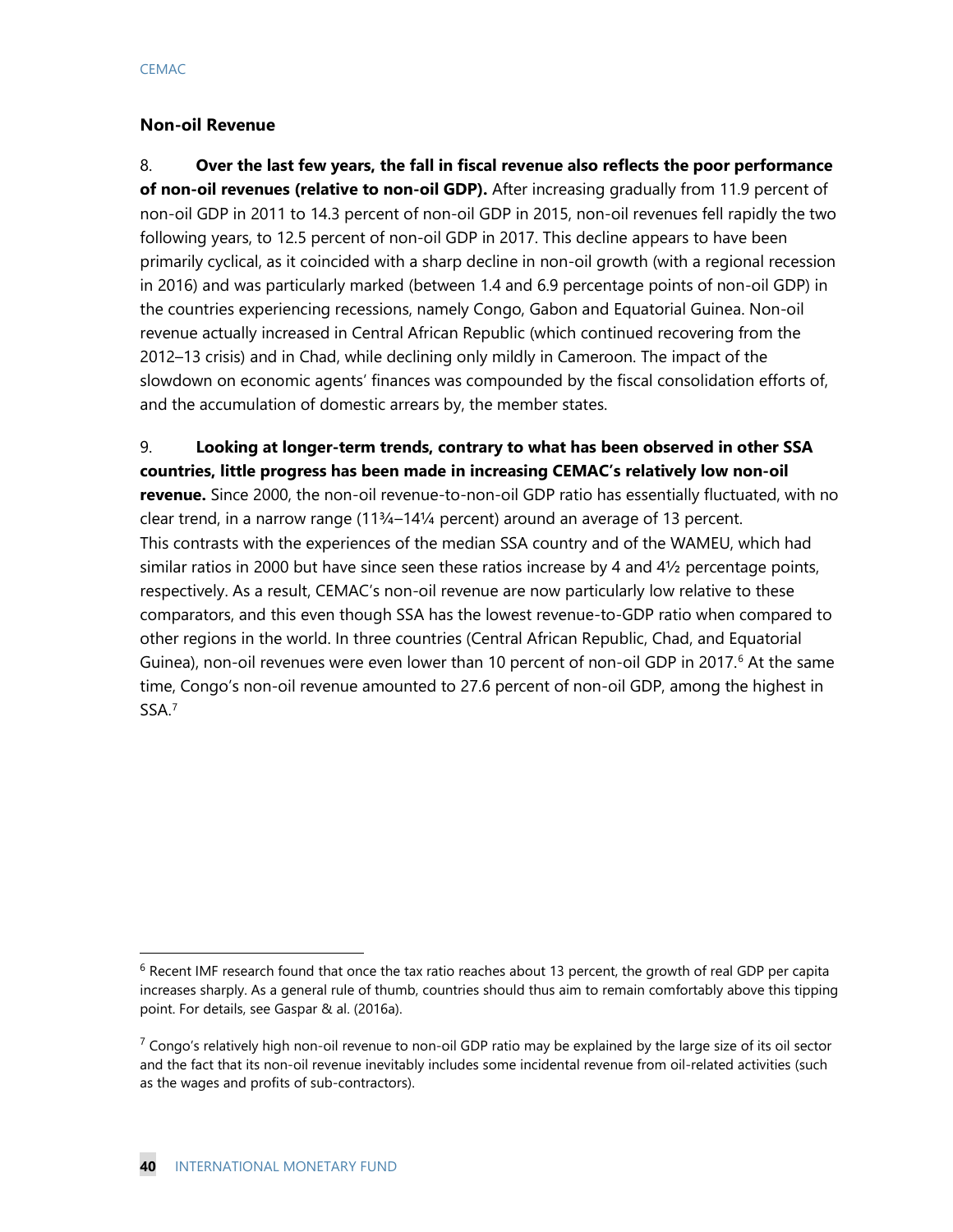![](_page_41_Figure_1.jpeg)

## 10. **This trend primarily reflects the decline in trade taxes.**

Reflecting the liberalization of the trade regime, these taxes have declined by one percentage point of non-oil GDP since the early 2000s. Over the same period, direct taxes have been broadly stable, except a cyclical increase in 2013–15. Non-tax revenues have remained particularly low, below 1 percent of GDP. Indirect taxes are the only non-oil revenue category that has seen an uptick over the last 10/20 years, increasing by more than 1 percent point of non-oil GDP over that period.

![](_page_41_Figure_4.jpeg)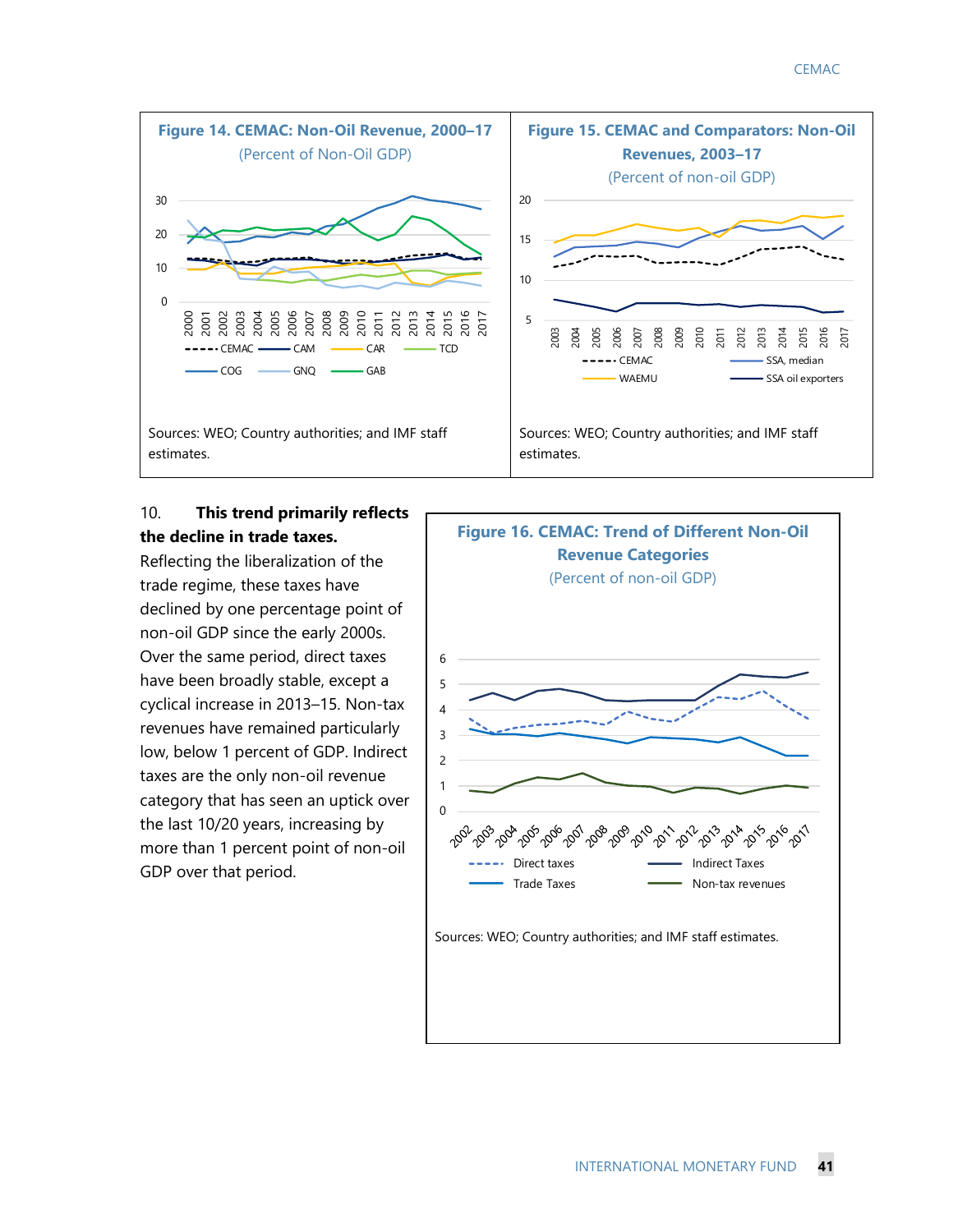![](_page_42_Figure_1.jpeg)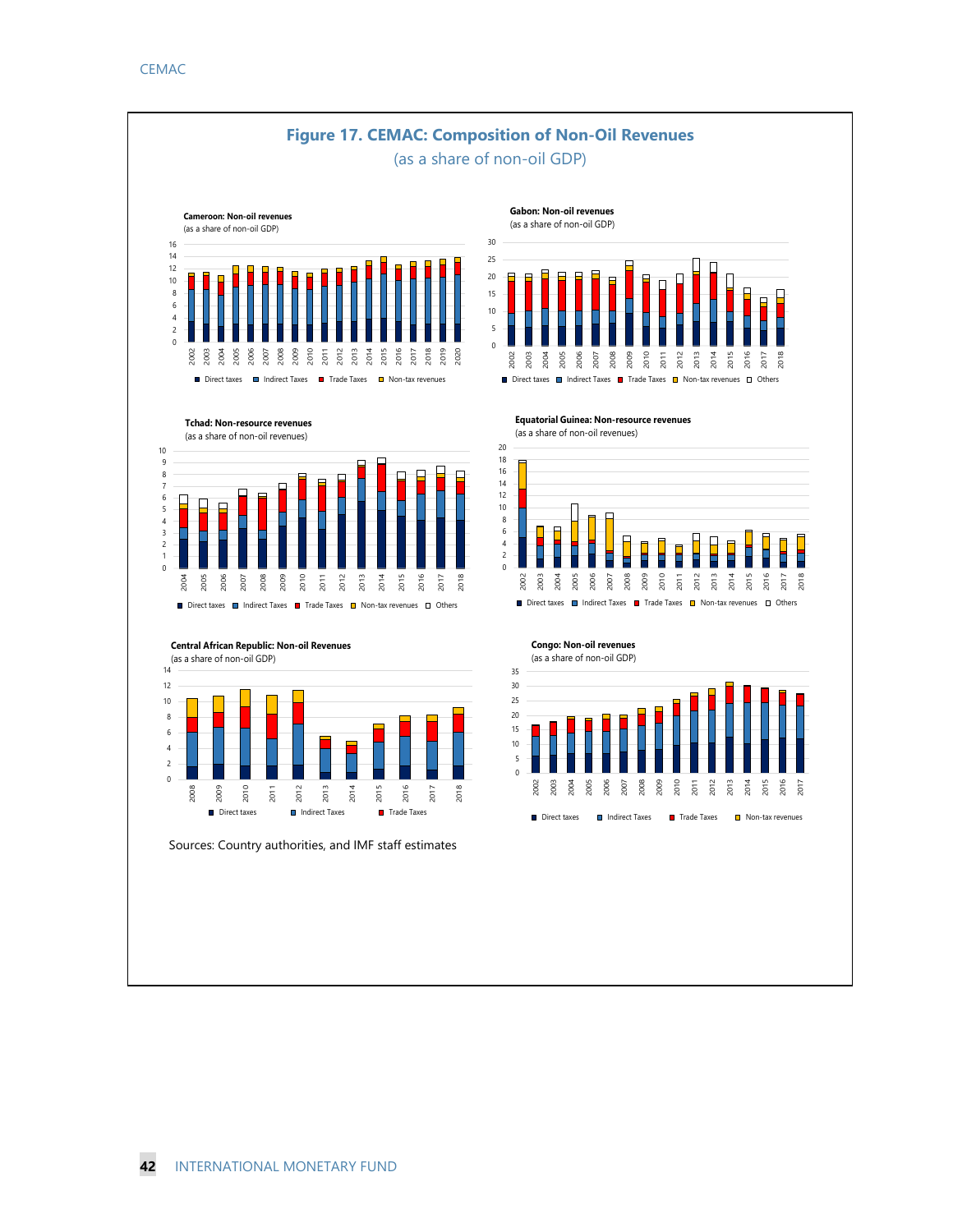## **C. Reasons Behind the Low Level of Non-Oil Revenue**

*CEMAC's performance in non-oil revenue mobilization is well below the average in sub-Saharan Africa, as well as in the WAEMU countries. This partly reflects the fact that CEMAC member states are far from fully exploiting their respective tax revenue potentials, including with regard to the VAT[.8](#page-43-0)*

## **Tax Frontier and Tax Efforts**

#### 11. **CEMAC's low non-oil revenue performance reflects in part a low tax effort:**

- A way to assess a country's tax effort is to compare its current tax revenues-to-GDP ratio with its *tax frontier*. The tax frontier is the level of tax revenues-to-GDP ratio that can be achieved by a country given a series of macroeconomic and institutional characteristics. [9](#page-43-1) The gap between the current tax-to-GDP ratio and its tax frontier reflects potential improvements coming from tax reforms or higher efficiency of tax collection.
- Following Fenochietto and Pessino (2013), IMF (2018) estimates the tax frontier for sub-Saharan countries using panel data during 2002-16. Results suggest that the tax potential varies quite significantly in the CEMAC. For Central African Republic and Chad, which have low tax collection rates (below the 13 percent 'tipping point'), the estimated tax gap is about 2 percent of GDP. Congo, Cameroon and Gabon, which have significantly higher levels of tax collection, also seem very far from their tax frontiers (around 5.5 percent of GDP, much higher than the average of Sub-Saharan countries, at 3.3 percent of GDP). This means that if they were to implement tax reforms and improve the efficiency of tax collection, these countries could mobilize as much as 5.5 percent of GDP in additional revenues.

<span id="page-43-0"></span> $8$  CEMAC's relatively low non-oil revenue is consistent with the findings of Crivelli and Gupta (2014a), who found a statistically significant negative relationship between resource revenues and total domestic (non-resource) revenues, amounting to a reduction in domestic (non-resource) revenues of about 0.3 percentage points of GDP for each additional percentage point of GDP in resource revenues.

<span id="page-43-1"></span> $9$  Variables include GDP per capita, trade openness, the value added of the agriculture sector as a percentage of GDP, the level of education, the Gini coefficient, a dummy for oil exporters, a dummy for general government tax revenues, and a corruption index.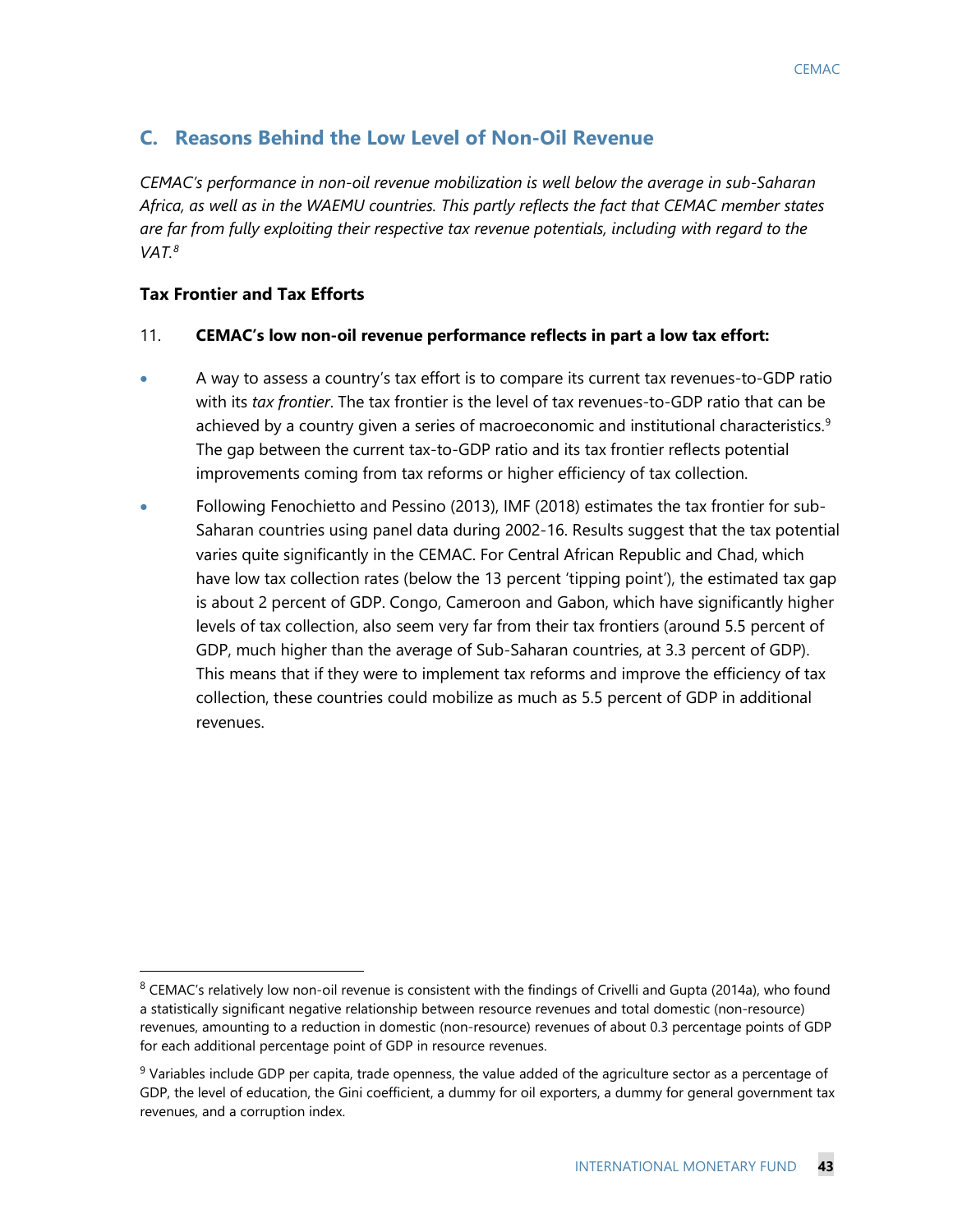![](_page_44_Figure_1.jpeg)

## 12. **A number of factors, examined more closely in the following sections, explain this low tax effort:**

- widespread tax exemptions, special regimes, and discretionary tax incentives (such as bilateral tax conventions);
- the underusage of some taxes, such as excise taxes or the property tax;
- the absence of an adequate institutional setting for tax policy making;
- insufficiency of anti-abuse provisions aimed at safeguarding domestic revenues against profit shifting by multinational enterprises;
- weak tax and customs administrations;
- tax avoidance/evasion, large informal sectors, and weak compliance;
- the collection of extra-budgetary revenue by some public entities, which are not transferred to the budget/single treasury account (most notably in CAR);
- difficult security conditions in some areas (notably in CAR and Cameroon)
- governance and corruption challenges; and
- deficiencies in the current tax coordination framework.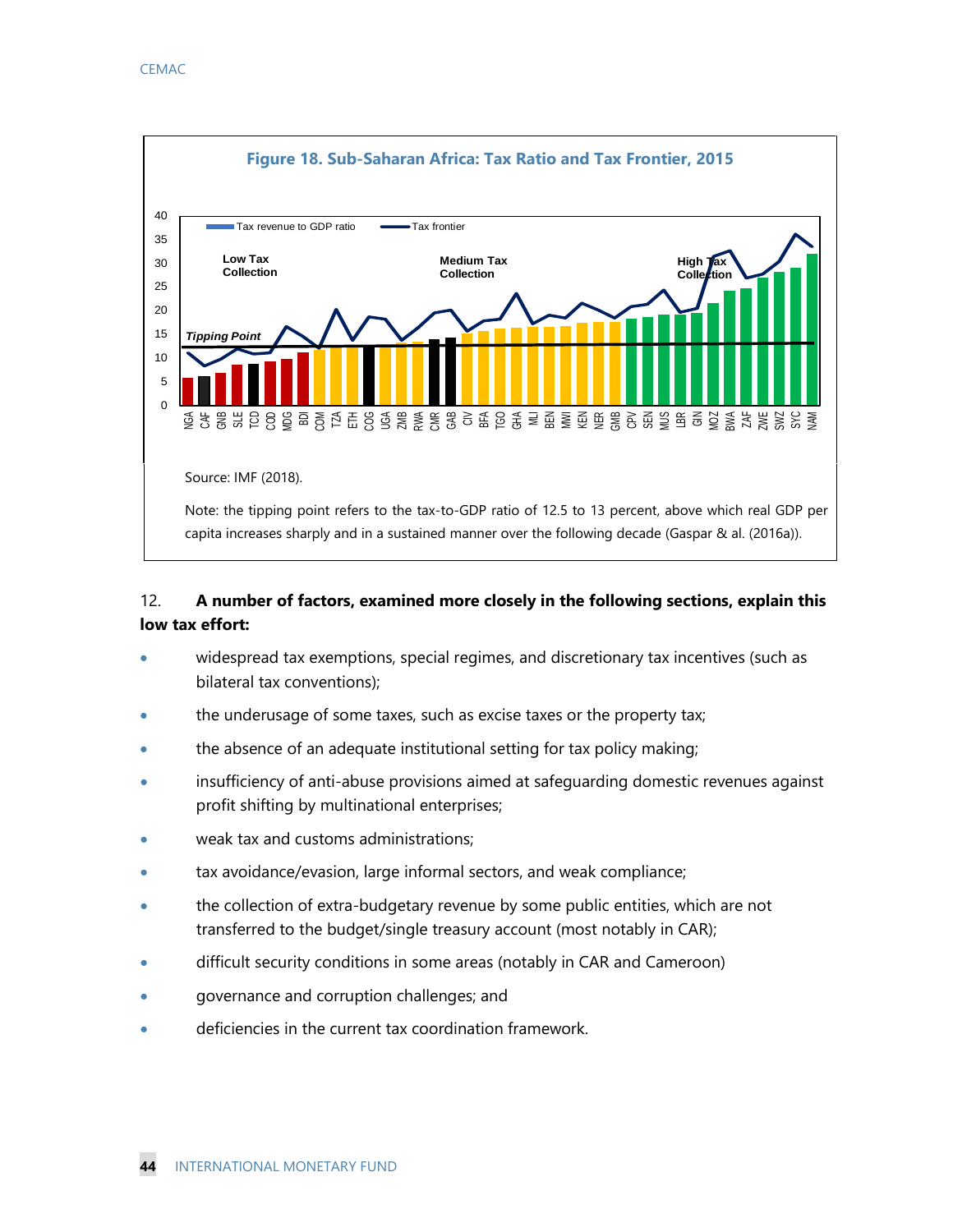#### **Indirect Taxation: VAT and Excise Taxes**

13. **While being the largest source of non-oil revenue in the CEMAC (around 40 percent in 2017), indirect taxes are well below their potential.** This is evidenced by a low revenue productivity for both the VAT (c-efficiency measure) and excise taxes.

![](_page_45_Figure_3.jpeg)

14. **This low productivity stems primarily from the multiplication of exemptions, in part attributable to the weakness of refund mechanisms**. The member states generally follow the framework established under the applicable regional directive,<sup>[10](#page-45-0)</sup> including in terms of rates (with a standard rate of 15–19 percent and a reduced rate of  $5-10$  percent).<sup>[11](#page-45-1)</sup> The exemptions provided by this directive are broad, covering not only standard activities such as health, education, and financial services,<sup>12</sup> but also most of the domestic agricultural sector (both inputs and outputs), many basic foodstuffs, new equipment and material for certain construction projects or for the production and promotion of renewable energy, fishing equipment, household consumption of water, electricity and gas, etc. The list agreed to in the directive is intended to be exhaustive, but offers member states some limited flexibility in providing

 $\ddot{ }$ 

<span id="page-45-0"></span><sup>10</sup> Directive n°07/11-UEAC-028-CM-22.

<span id="page-45-1"></span> $11$  Cameroon and Chad do not have a reduced rate. While it conforms to best international standards, this, combined with high standard rates, may complicate the removal of exemptions in these countries.

<span id="page-45-2"></span> $12$  Special problems arise in trying to apply a standard invoice-credit VAT to margin-based financial services and life insurance. Other financial services, such as fee-based services and property and casualty insurance, do not pose the same difficulties and should, in principle, be subject to VAT under a broad base approach to taxing final domestic consumption.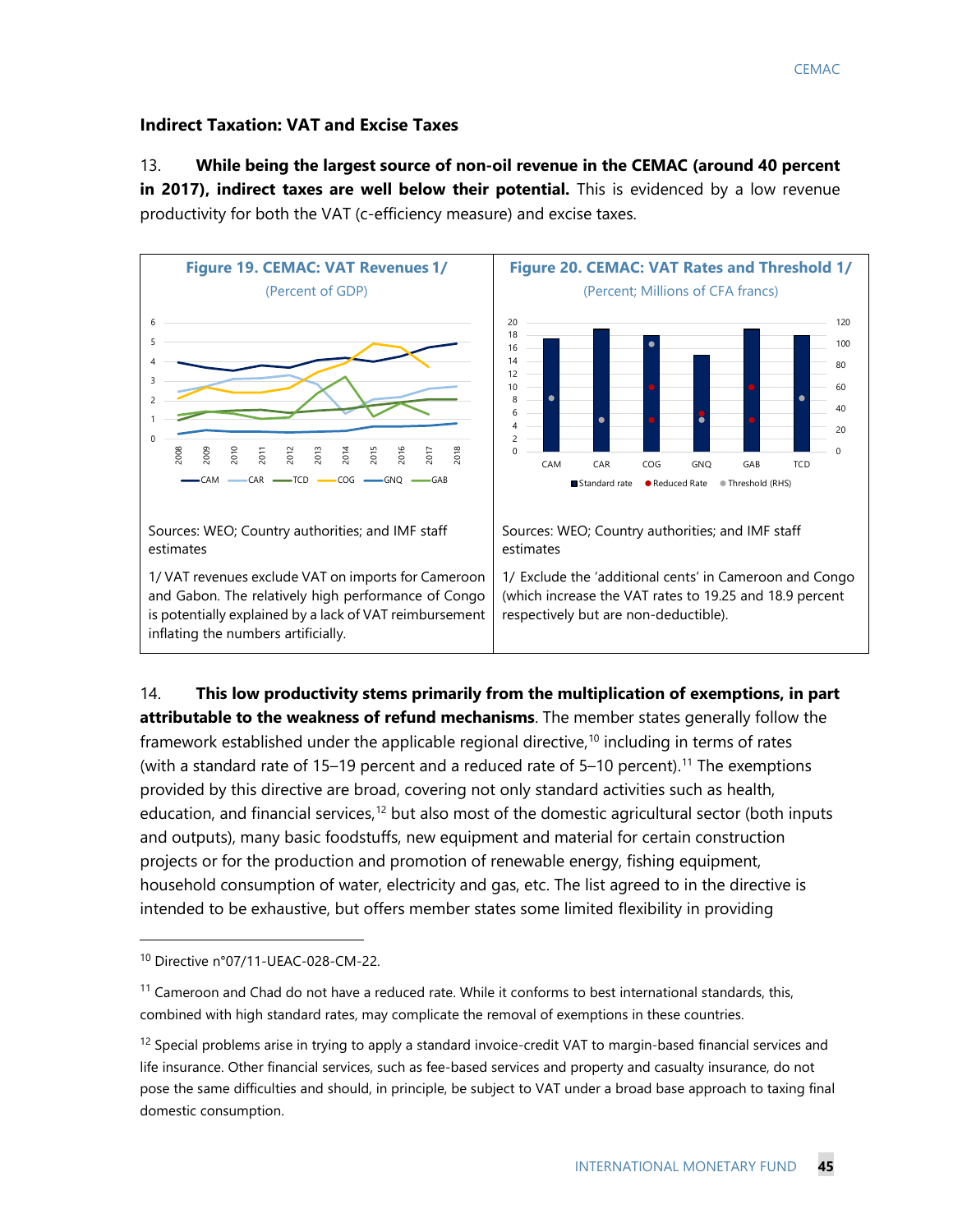additional exemptions (such as those granted as part of the fight against the high cost of living ("lutte contre la vie chère"), as is currently the case in Cameroon and Gabon). In addition to reducing revenue, these exemptions impair the proper functioning of the VAT system, which should be neutral for production activity and consumption choices. They can also result in the smuggling of exempted products to neighboring countries (such as rice from Cameroon to Nigeria). The VAT system is also hindered by weak refund mechanisms, which lead the companies with VAT credits to request VAT exemptions on inputs or the reimbursement of their excess credits through the reduction of their other tax liabilities (as in Cameroon, Congo, and CAR). The non-reimbursement of VAT credits can also encourage VAT registered businesses to use non-registered suppliers, thereby sustaining existing problems related to the size of, and incentives for transitioning to, the informal sector.

![](_page_46_Figure_2.jpeg)

15. **The level of excise tax revenue is also particularly low in the CEMAC.** These revenues averaged 0.5 percent of non-oil GDP in 2017, ranging from about 0.1 percent of non-oil GDP in Chad to 1.1 percent of nonoil GDP in Cameroon. This is significantly lower than what is collected in the WAEMU region (1.4 percent of non-oil GDP) as well as in other African economic unions (2–2½ percent of non-oil GDP, in SACU and EAC). It is explained in part by:

• The relatively low ceilings imposed by the applicable regional directive. These ceilings are set at 25 percent, including for key goods such as alcoholic drinks and tobacco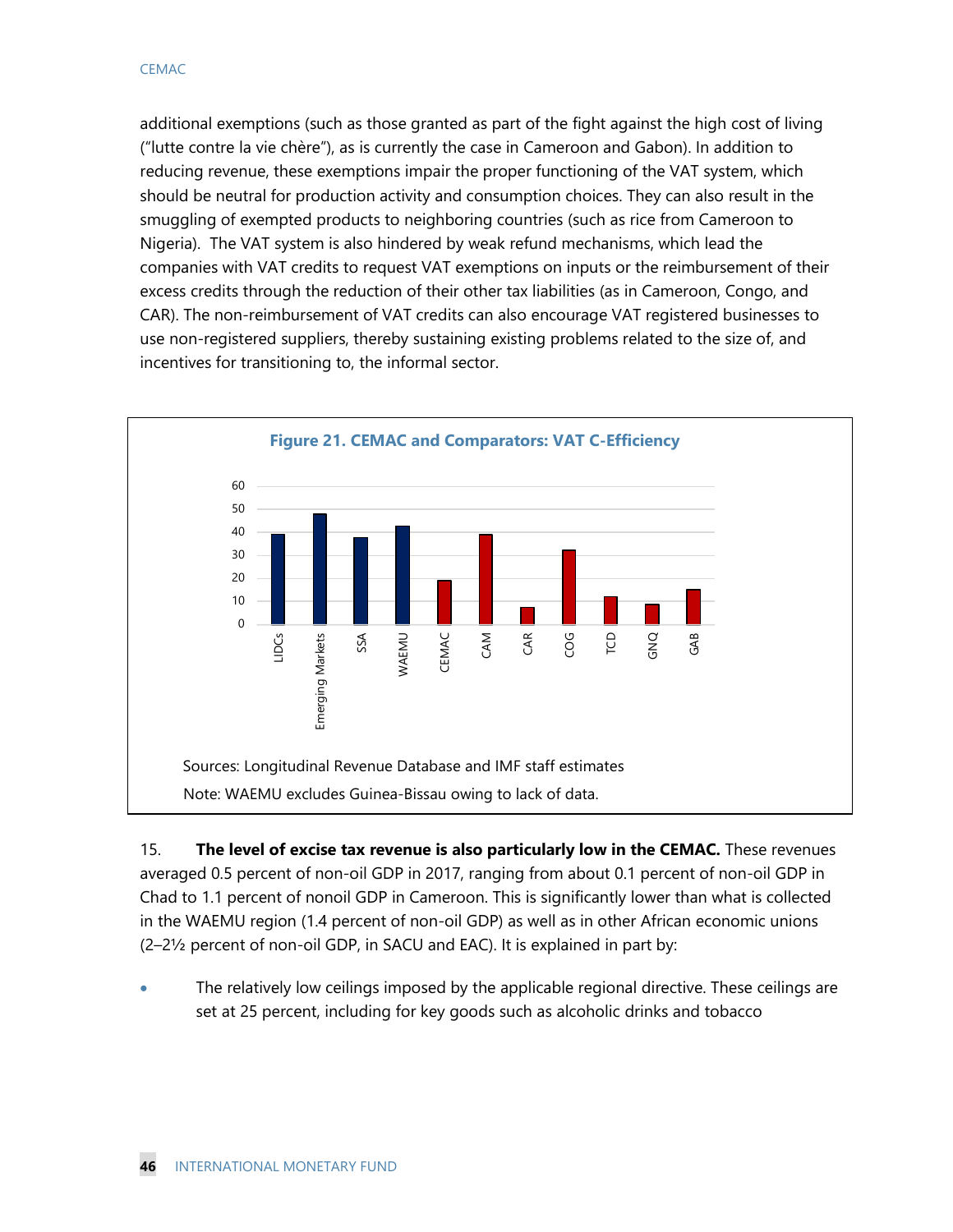products.[13](#page-47-0) In comparison, the WAEMU regional directive sets a 50 percent ceiling on alcoholic beverages, while a newly-adopted directive on tobacco sets a 50 percent floor (no ceiling).

- Protectionist measures aimed at providing a competitive advantage to domestic suppliers. Such measures, which discriminate between imported and locally produced products and which are present in most CEMAC countries, take multiple forms including lower rates and reduced tax bases. Such measures are hardly justifiable in view of CEMAC member states' commitments under the World Trade Organization and externalities and public costs associated with the consumption of these goods.
- A lack of understanding of values/quantities both imported and produced domestically and porous borders which complicate proper control over smuggling activities.
- Lack of political appetite to address weaknesses in current excise tax practices. For example, domestic brewers (often subsidiaries of large multinationals) are highly influential and concerns over the possible pass-through of higher excise taxes to consumer prices is politically sensitive given the relatively high beer consumption.<sup>[14](#page-47-1)</sup>

![](_page_47_Figure_5.jpeg)

#### **Direct Taxation**

#### 16. **The direct taxation of individuals under the personal income tax (PIT) and**

**businesses under the corporate income tax (CIT) remains a key challenge.** CEMAC revenues from direct taxes amounted to 2.6 percent of GDP in 2002, a level which was then comparable to the performance in the WAEMU. The two groups have since adopted diverging paths, although

<span id="page-47-0"></span> $13$  A new CEMAC excise tax directive, which, consistent with advice from the IMF's Fiscal Affairs Department, does not impose any ceiling, is currently awaiting member states' review and approval.

<span id="page-47-1"></span><sup>&</sup>lt;sup>14</sup> As per the World Health Organization, average beer consumption exceeds world average in Gabon, Congo, and Cameroun.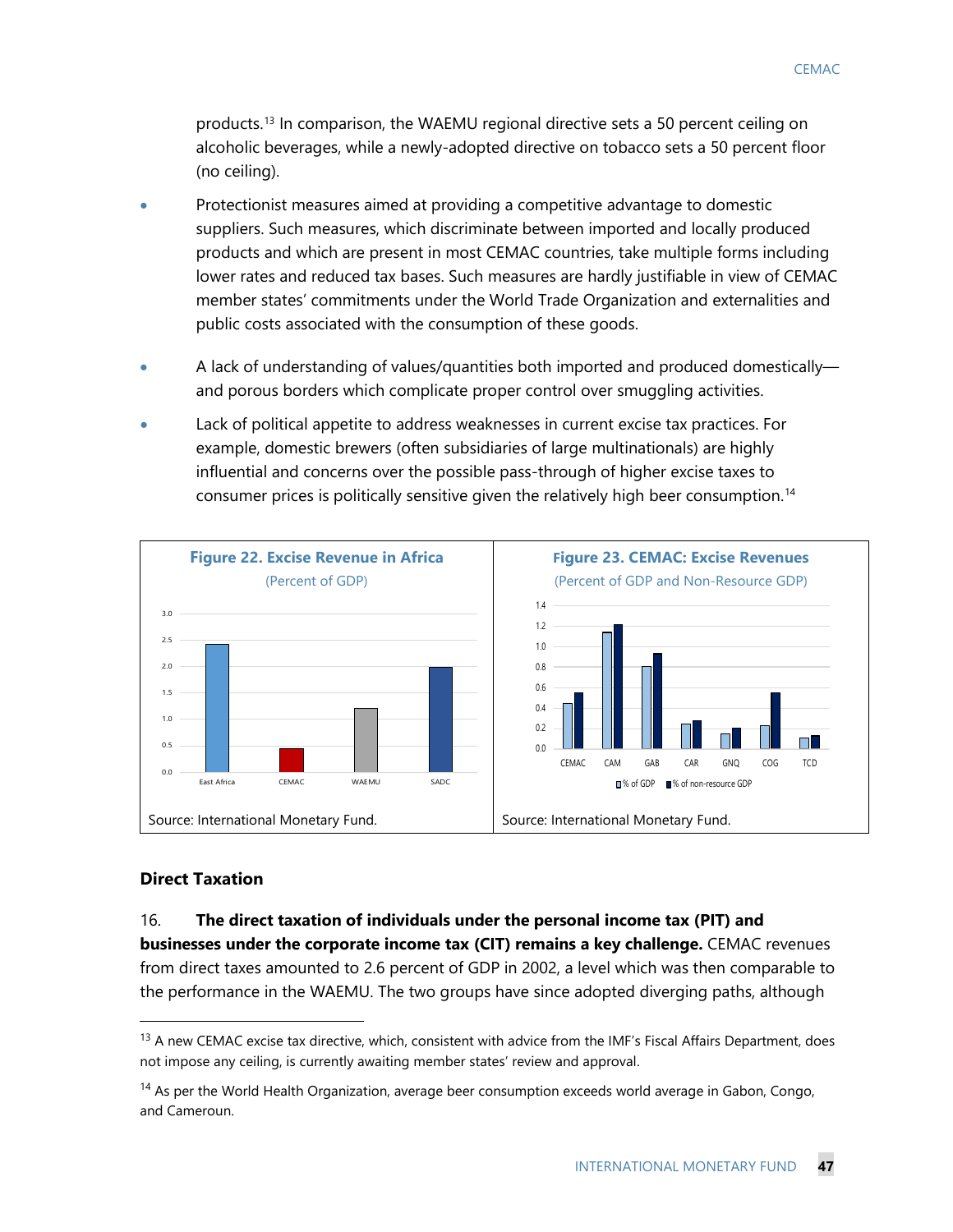the gap has significantly narrowed in recent years, mostly on account of good performance by Congo (Figure 27). At around 3.6 percent and 4 percent of GDP in 2015, direct tax ratios in the CEMAC and WAEMU remain low compared to other SSA countries such as Ghana (5.5 percent), Rwanda (6.3 percent), Kenya (8.1 percent) and South Africa (14.1 percent). When measured against non-resource GDP, the CEMAC direct tax ratio increases to 4.2 percent of GDP (or 3.1 percent if Congo is excluded), as compared to just over 4.5 percent for the WAEMU. Considerable heterogeneity can be observed in terms of country's performance within the CEMAC, with Congo and Gabon having relatively good performances, while direct tax ratios remain considerably low in Equatorial Guinea and CAR.

![](_page_48_Figure_2.jpeg)

17. **Many factors contribute to the CEMAC's low CIT productivity.** A regional directive governing member states' CIT regimes requires that countries adopt a single statutory rate between 25 and 40 percent.<sup>[15](#page-48-0)</sup> The tax base set forth in that directive is for the most part consistent with practices in other francophone SSA countries, but appears vastly insufficient to adequately protect member countries' tax bases against common international tax avoidance strategies, including transfer pricing and deductibility of intra-group expenses such as interest,

<span id="page-48-0"></span><sup>&</sup>lt;sup>15</sup> Directive n°02/01/UEAC-050-CM-06. CEMAC states are generally at the lower end of this bound, using rates of either 25 or 30 percent. Most countries use multiple rates, either to lessen taxation for agriculture (e.g., CAR and Congo) or to capture possible rents in others (e.g., Gabon for oil and mining).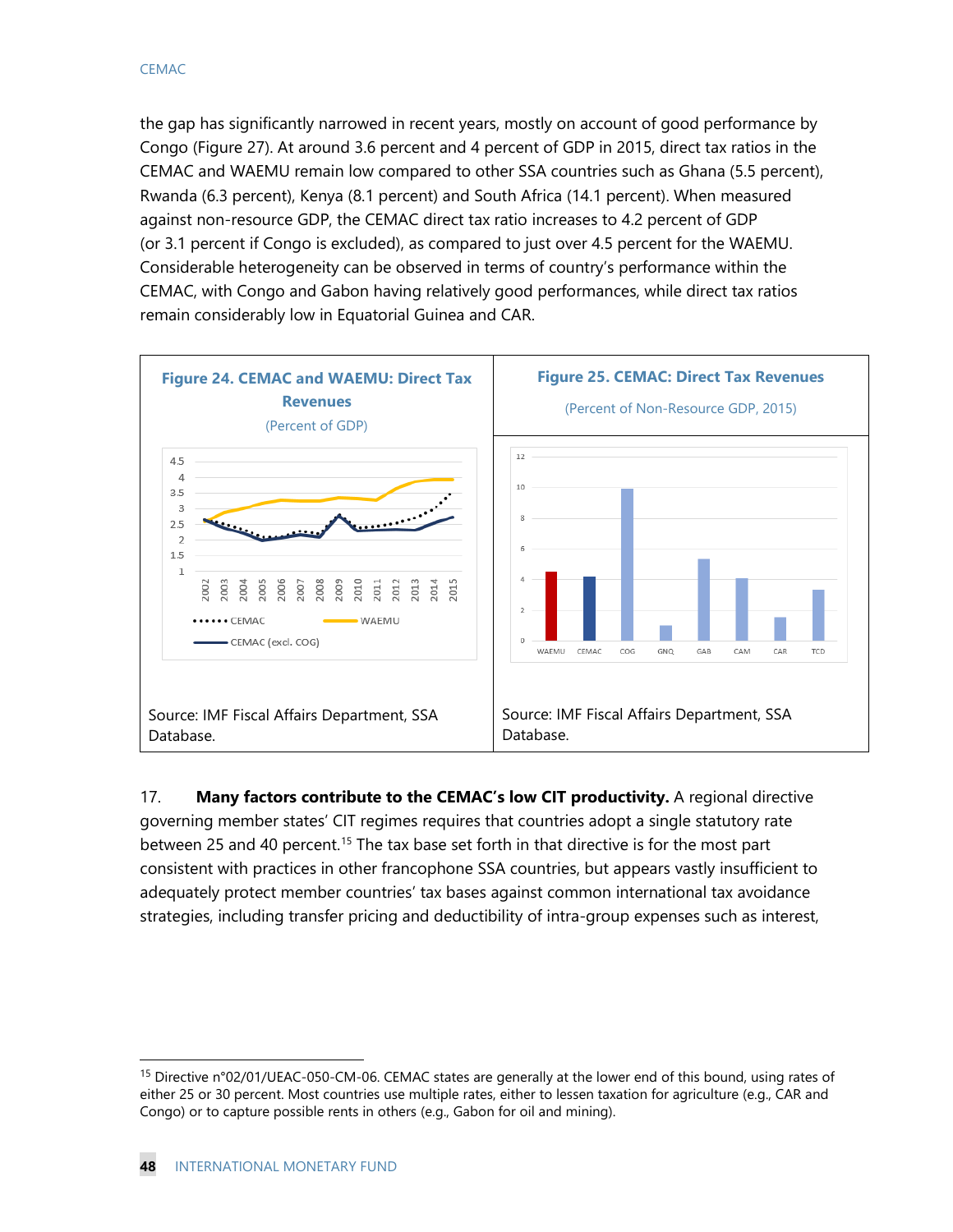royalties, and service fees.[16](#page-49-0) This is particularly important as stocks of inward foreign direct investment in the CEMAC rose from 27 percent of GDP in 2007 to over 95 percent in 2017, making international tax more relevant today than it has ever been.<sup>[17](#page-49-1)</sup> Special regimes that offer multiple tax incentives, including tax holidays, are also quite common and pose a risk to the CIT base.[18](#page-49-2) The high concentration of CIT revenues among subsidiaries of multinationals and the prevalence of tax incentives contribute to low CIT productivity ratios across the CEMAC, particularly in CAR (3.6 percent), Congo (6.3 percent), and Cameroon (7.5 percent).

![](_page_49_Figure_1.jpeg)

18. **CEMAC's PIT productivity is also low, reflecting in part its global income approach**.

CEMAC's member states raise an average of 1 percent of GDP from the PIT, as compared to a SSA average of 2.9 percent. Cameroun (1.8 percent) and Gabon (1.5 percent) have the highest PIT tax ratios in the region. However, these performances appear weak in light of what is achieved elsewhere such as in Senegal (3 percent), Ghana (2.4 percent) and Uganda (2 percent). A regional directive, adopted in 2004, coordinates national PIT policies and provides for the adoption by

<span id="page-49-0"></span> $16$  Cameroon attempts to mitigate this problem by adopting blunt anti-abusive provisions, such as a cap on the deductibility of some royalty and service payments. Similar rules have also been adopted by others, including Congo and Chad.

<span id="page-49-1"></span><sup>&</sup>lt;sup>17</sup> UNCTAD STAT data. Excludes Equatorial Guinea for which information is not available.

<span id="page-49-2"></span> $18$  For example, as of September 2017, it is estimated that Chad had signed 150 to 250 bilateral tax conventions. The mere fact that the exact number is unknown, and that the range is so large, is indicative of the opacity of these agreements, whose discretionary nature is conducive to abuse and possibly even corruption.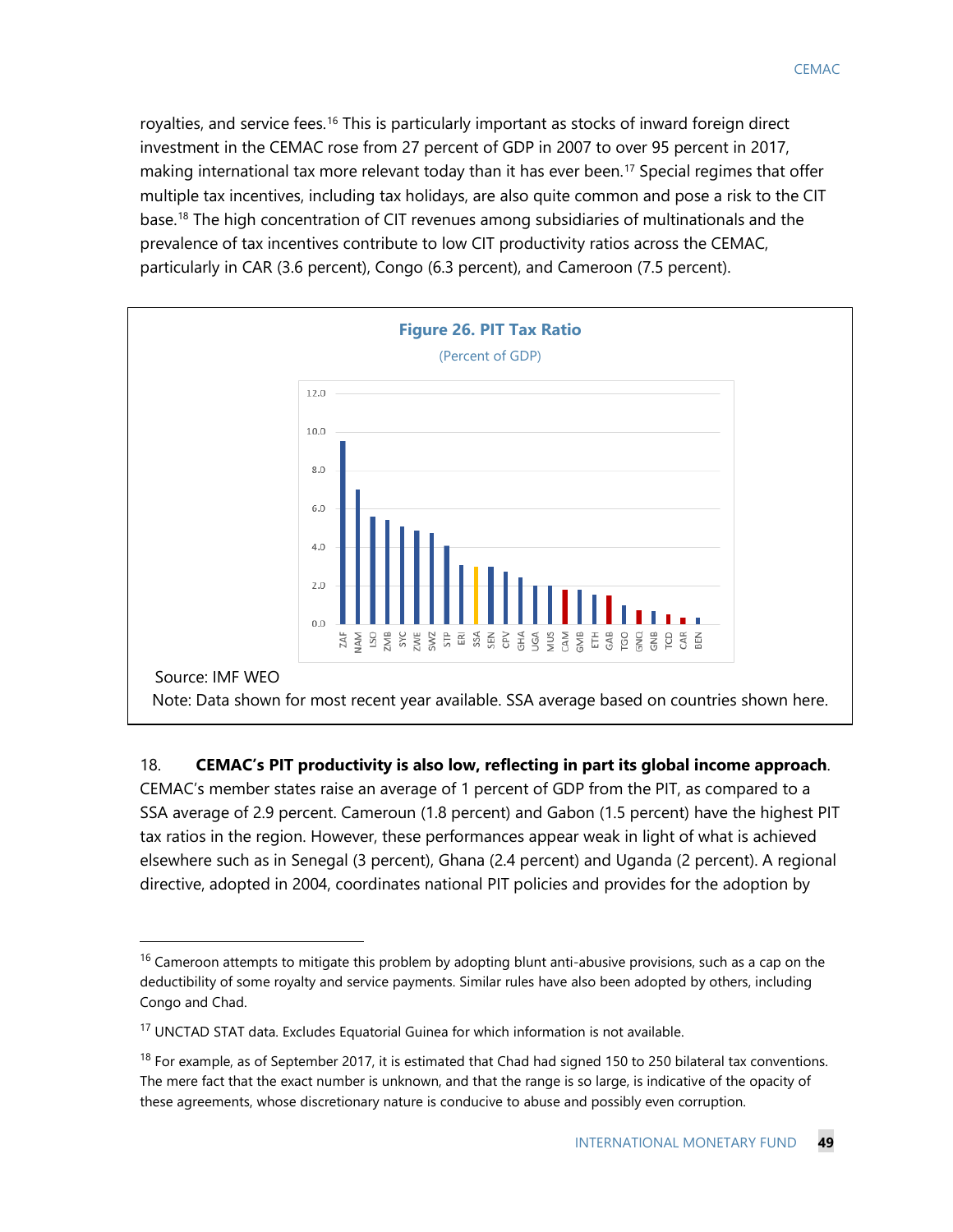member states of a global PIT regime, under which income from seven income categories are to be aggregated and subjected to taxation.<sup>[19](#page-50-0), [20](#page-50-1)</sup> Experience has shown that this approach has proven particularly complex for countries to administer and challenging to enforce in the presence of weak tax administrations. In this context, it could be desirable to move towards dual or quasi-dual income tax regimes, where a progressive income tax schedule would be applied to labor income (e.g., wages and pensions) and a low-flat rate to capital income (e.g., interest, dividends, and royalties) through final withholding at source. This would greatly simplify PIT systems and thereby support enhanced transparency, taxpayer compliance, and effective administration.

19. **Further actions can also be taken to enhance PIT's revenue productivity, equity, and progressivity**. One would be to move away from the "family quotient" deduction scheme (e.g., Gabon and Chad), which is proving costly in terms of revenue foregone and is disproportionately benefitting higher income individuals.[21](#page-50-2) The most straightforward alternative would be the adoption of an income tax credit. Alternatively, the family quotient could be eliminated altogether and integrated into lower PIT rates and revised brackets. Other presumptive deductions based on a specified percentage of income, such as a general deduction or a deduction for professional fees, are also quite common and should similarly be reconsidered.[22](#page-50-3) 

## **Tax and Customs Administration**

20. **Weak tax and customs administrations also contribute significantly to the low level of non-oil revenue.** Some of the problems are common to these two administrations, such as weak capacity (in some cases, owing to an excessive staff turnover), the need to update the IT systems, weak accounting procedures, and the insufficient recourse to a risk-based approach of controls and audits.

• The tax administration's other significant weaknesses include: the insufficient segmentation of taxpayers; weak collection form public enterprises; the insufficient reliability of taxpayer databases.

<span id="page-50-0"></span> <sup>19</sup> Directive n°01/04-UEAC-177.

<span id="page-50-1"></span> $^{20}$  These categories are: 1) commercial, industrial and craftmanship profits; 2) non-commercial profits; 3) agriculture profits; 4) real property income; 5) wage, pension and annuity income; 6) mobile capital income; and 7) capital gains.

<span id="page-50-2"></span> $21$  The value of an income tax deduction is a function of an individual's marginal tax rate.

<span id="page-50-3"></span><sup>&</sup>lt;sup>22</sup> If such deductions cannot be eliminated or replaced by an income tax credit, the benefit they confer should at a minimum be capped.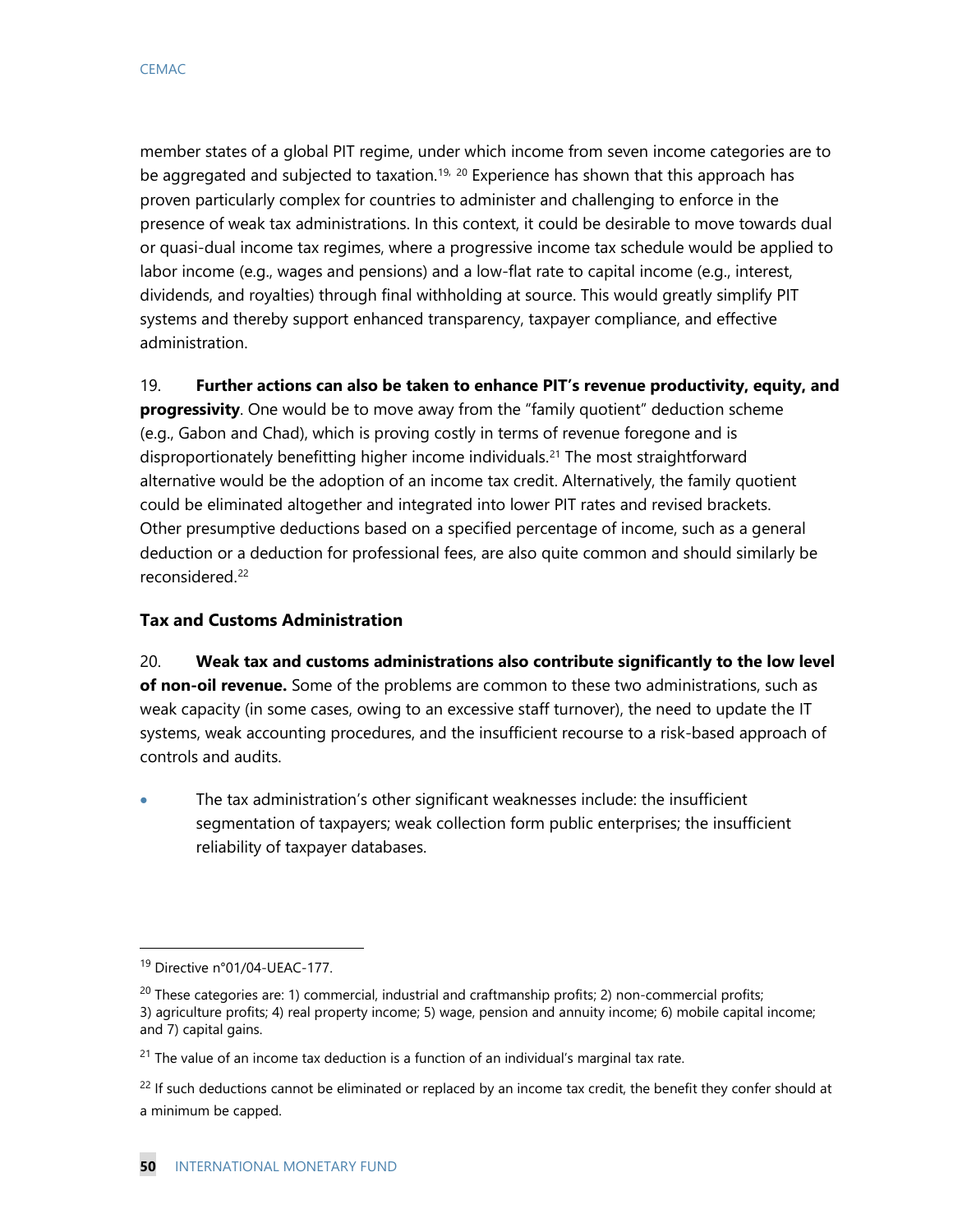- Customs administration also suffers from the systematic underestimation of imports (including through the application by customs officers of illegal exemptions and reduced rates), and the weak implementation of the common external tariff.<sup>[23](#page-51-0)</sup>
- In addition, the collaboration and sharing of information between the tax and customs administrations has been insufficient. This creates a fragmentation in the revenue collection process (e.g., due to absence of necessary information), which taxpayers may be able to exploit to their advantage. This has been a longstanding challenge that persists to this day. A recent example illustrating this lack of coordination is one member state's use of codified VAT provisions at customs (i.e., in the ASYCUDA system) that differ from the applicable legislation under the tax code.

## **Other Factors**

21. **Numerous other factors contribute to the challenges the CEMAC faces in mobilizing additional non-oil revenues**. Among them are a series of institutional insufficiencies, which include:

- *The absence of an adequate institutional setting for tax policy making*. Tax policy is most often still conducted on an *ad hoc* basis by officials from the tax and/or customs administrations, as opposed to being undertaken by a separate tax policy unit whose mandate is to advise the Minister of Finance on the proper design of the tax system.
- *Deficiencies in the current tax coordination framework*. The CEMAC Commission lacks the financial and human resources to play a proactive role in monitoring revenue mobilization challenges and in proposing prompt changes to the tax coordination framework. This not only undermines the CEMAC Commission's credibility vis-a-vis member states, but also the credibility of tax coordination more generally. Part of the challenge may reside in the Commission's incapacity or unwillingness to enforce member states' commitments under applicable regional instruments (e.g., through sanctioning mechanisms).

<span id="page-51-0"></span><sup>&</sup>lt;sup>23</sup> The poor security situation in some border regions (notably in Central African Republic and in Cameroon) has also hampered the collection of trade taxes. In Cameroon, these have also been eroded by its Economic Partnership Agreement with the European Union, which reduces or eliminates tariffs on a number of imported goods.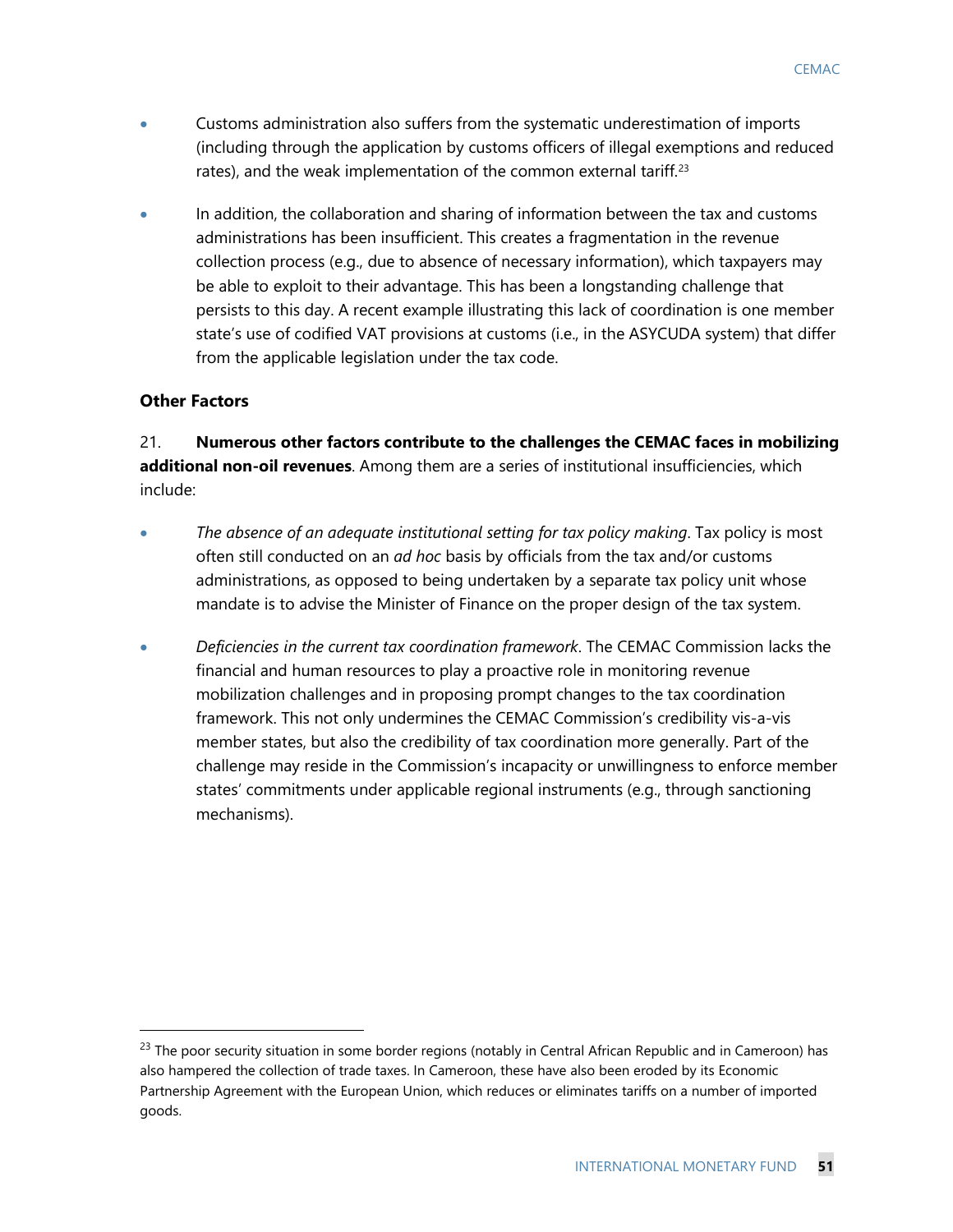- *The prevalence of parafiscal taxes and extra-budgetary spending*. Several public entities collect revenue which finance their expenditures without being transferred to the single treasury account and reflected in the budget. $24$  This results in the fragmentation of tax policy—i.e., multiplication of various small levies which serve specific objectives, without regard to the overall efficiency, equity, simplicity, and transparency of the tax system and undermines the central role of the Ministry of Finance in managing countries' fiscal policy.
- *Relatively high costs faced by economic agents to comply with tax laws*. For example, it takes on average 600 hours per year for a medium-size company to comply with its mandatory tax payments, against less than 300 in sub-Saharan Africa.

![](_page_52_Figure_3.jpeg)

<span id="page-52-0"></span><sup>&</sup>lt;sup>24</sup> For example, there are over 50 such agencies in CAR alone. A process to bring revenues of these agencies into the general budget is under way.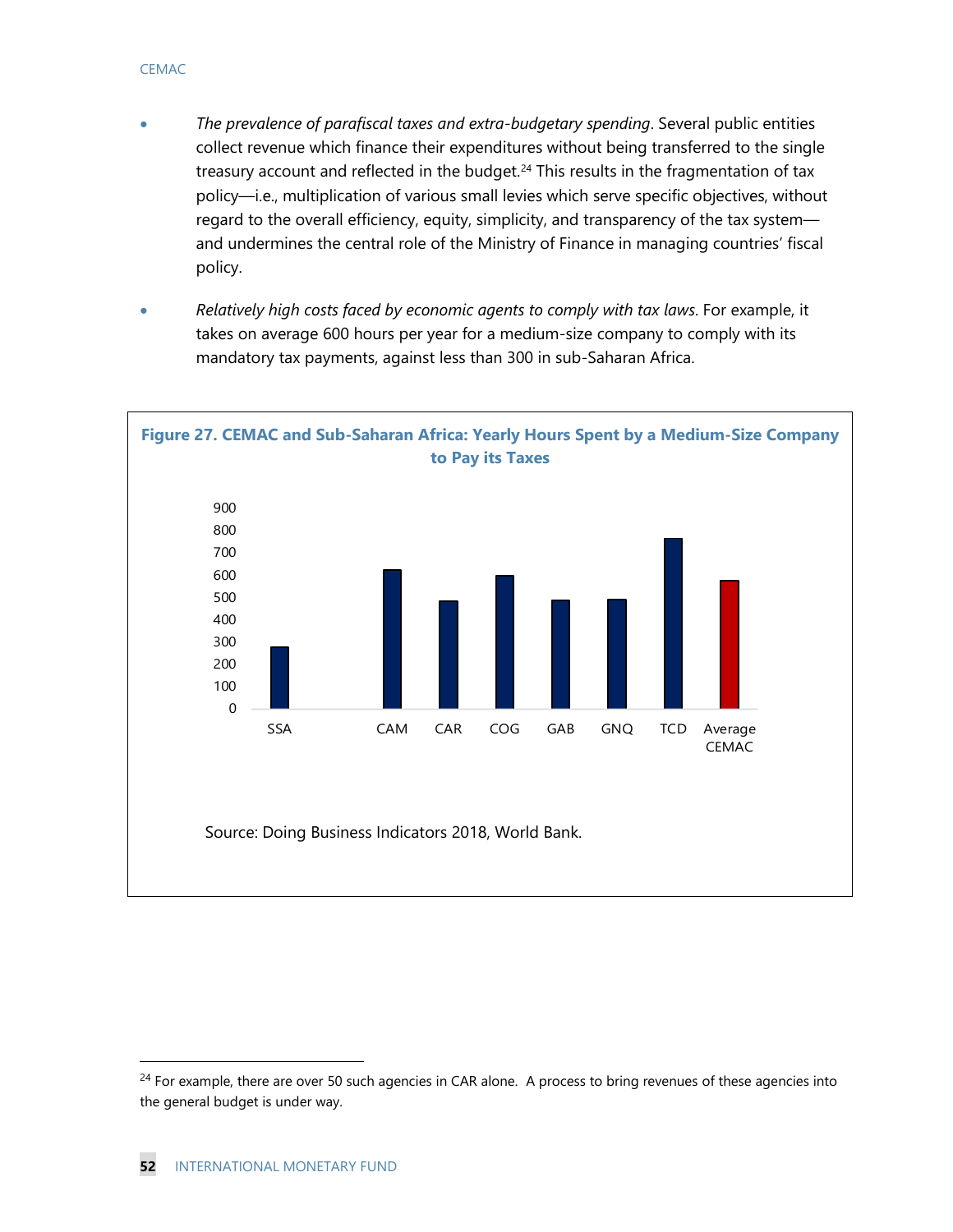## **D. Ways to Increase Non-Oil Revenue**

*With non-oil revenue well below their potential, CEMAC member states have significant potential for increasing them. To do so, the member states will need to combine tax policy measures with measures to strengthen tax and customs administration. To broaden the tax base, these measures will have to be accompanied by structural reforms aimed at improving the business environment and strengthening governance. The authorities should also be aware of the potential equity and social impact of the reforms and take alleviating measures when necessary.*

## **Tax Policy**

## 22. **The choice of the revenue-enhancing measures that the authorities will implement must take into account a number of factors:**

- The specificities of the country, including the size of its fiscal adjustment needs, its existing tax structure, and the main weaknesses in its revenue administration.
- The potential impact of these measures on growth. Corporate income taxes have the most negative effect on growth, followed by labor income taxes, then indirect taxes, and finally property taxes. Rent taxes are most neutral, as they do not distort investment decisions.
- Equity considerations, as they will ultimately influence the feasibility and sustainability of proposed reforms. Direct taxation—and perhaps property taxation—are likely most promising to achieve better equity outcomes.
- The need to establish a proper tax reform strategy which identifies priorities and provides an appropriate timeline for the implementation of various measures.
- Current challenges faced by tax and customs administrations. Effectively addressing tax evasion/avoidance, curtailing the informal sector which many view as gaining unfair competitive advantages over formal businesses, and improving taxpayers' confidence in the fair and partial application of the tax system (including by addressing cases of corruption) are some of these challenges.

## **VAT and Excise Taxes**

## 23. **VAT and excise tax reforms offer immediate opportunities for revenue**

**mobilization**. Closing VAT policy and compliance gaps could readily contribute to improving revenue collection and tax neutrality. However, political concerns remain high over the application of indirect taxes on a broad tax base, given low income levels and the perception that consumption taxes can reduce the progressivity of the tax system and thus increase or sustain inequality. This in large part explains the widespread use of VAT exemptions on various foodstuffs. What is often forgotten, however, is that the tax expenditure for such exemptions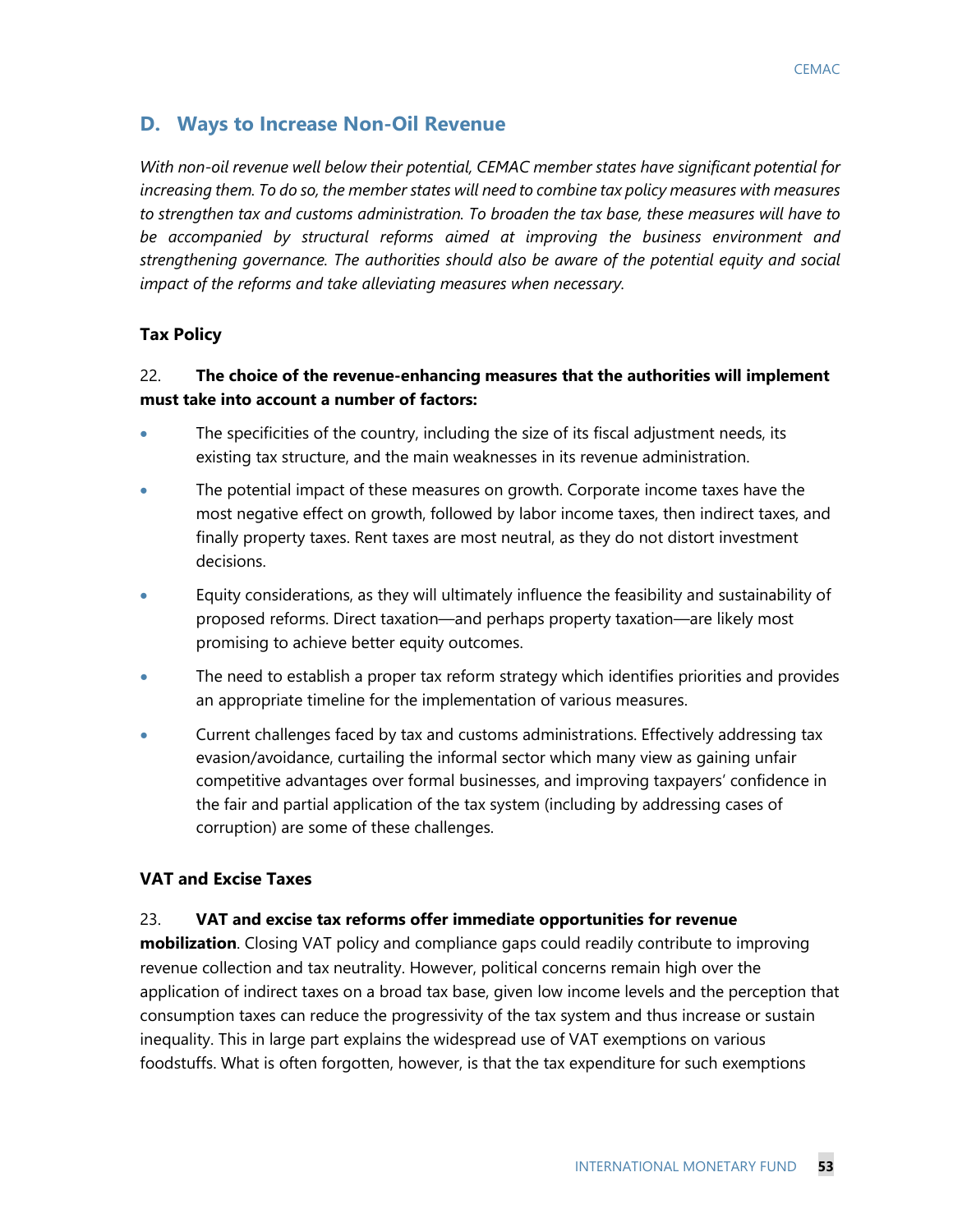$\ddot{ }$ 

mostly benefits the rich.<sup>[25](#page-54-0)</sup> The regressive impact of indirect taxes is best addressed through other policy tools, such as expanding pro-poor spending through targeted programs (such as conditional cash transfers) or reforms to direct taxation (e.g., income-tested benefits). If elimination of VAT exemptions is too politically sensitive, member states should consider using the reduced VAT rate in order to facilitate the transition towards the eventual application of the standard rate.

24. **A pre-condition for improving the revenue productivity and economic efficiency of the VAT is the refunding of credits.** The lack of prompt cash repayment of VAT credits affects the economic neutrality of the tax and affected businesses' cash flow position. More fundamentally, it breaks the confidence taxpayers have in the tax system. Two complementary options to address this issue are the adoption of a deferred payment VAT procedure at customs (in lieu of exemptions) and the setting up of a dedicated account at the BEAC, funded by a specified share of VAT collected at customs.<sup>[26](#page-54-1)</sup> The effective implementation of these provisions should facilitate the elimination of VAT exemptions, which are currently widely used as investment incentives and which hamper the VAT from fulfilling its role of ensuring some taxation of the informal sector.<sup>[27](#page-54-2)</sup> CEMAC countries currently do not refund credits or adopt a compensation scheme that allows taxpayers to use unrefunded VAT credits to offset against other tax liabilities (e.g., Cameroun, Congo, and CAR).

25. **Increasing excise taxes on alcohol, tobacco, passenger vehicles, and possibly sugar, could also contribute to increasing revenue while addressing other public policy objectives**. Given their current low rates, there should thus be ample room to incrementally increase tax rates without having smuggling pose a risk to revenue mobilization efforts. Such increases would also be justified on the grounds of the demonstrated harmful health or environmental effects of these goods.<sup>[28](#page-54-3)</sup> The new regional directive on excise taxes that is currently being considered by member states would support these efforts by:

• Requiring member states to apply higher rates on tobacco products (minimum of 30 percent, instead of the existing maximum of 25 percent);

<span id="page-54-0"></span><sup>&</sup>lt;sup>25</sup> For example, it is estimated that 46 percent of the total revenue foregone because of VAT exemptions on foodstuffs in Chad benefit individuals in the top-two deciles, while only 7 percent benefit the bottom-two deciles.

<span id="page-54-1"></span><sup>&</sup>lt;sup>26</sup> In Côte d'Ivoire, for example, 12 percent of VAT collected at customs is sent to a dedicated account at the BCEAO.

<span id="page-54-2"></span><sup>&</sup>lt;sup>27</sup> Most—if not all—informal enterprises are not registered to the VAT, and hence incur unrecoverable VAT on their business purchases.

<span id="page-54-3"></span> $^{28}$  Further, an increase in excise tax rates may also be consistent with greater progressivity in the tax system. While consumption taxes are generally viewed as regressive, increasing excise taxes may be progressive if lowincome individuals have a greater price-elasticity than high-income individuals (which is generally assumed to be true).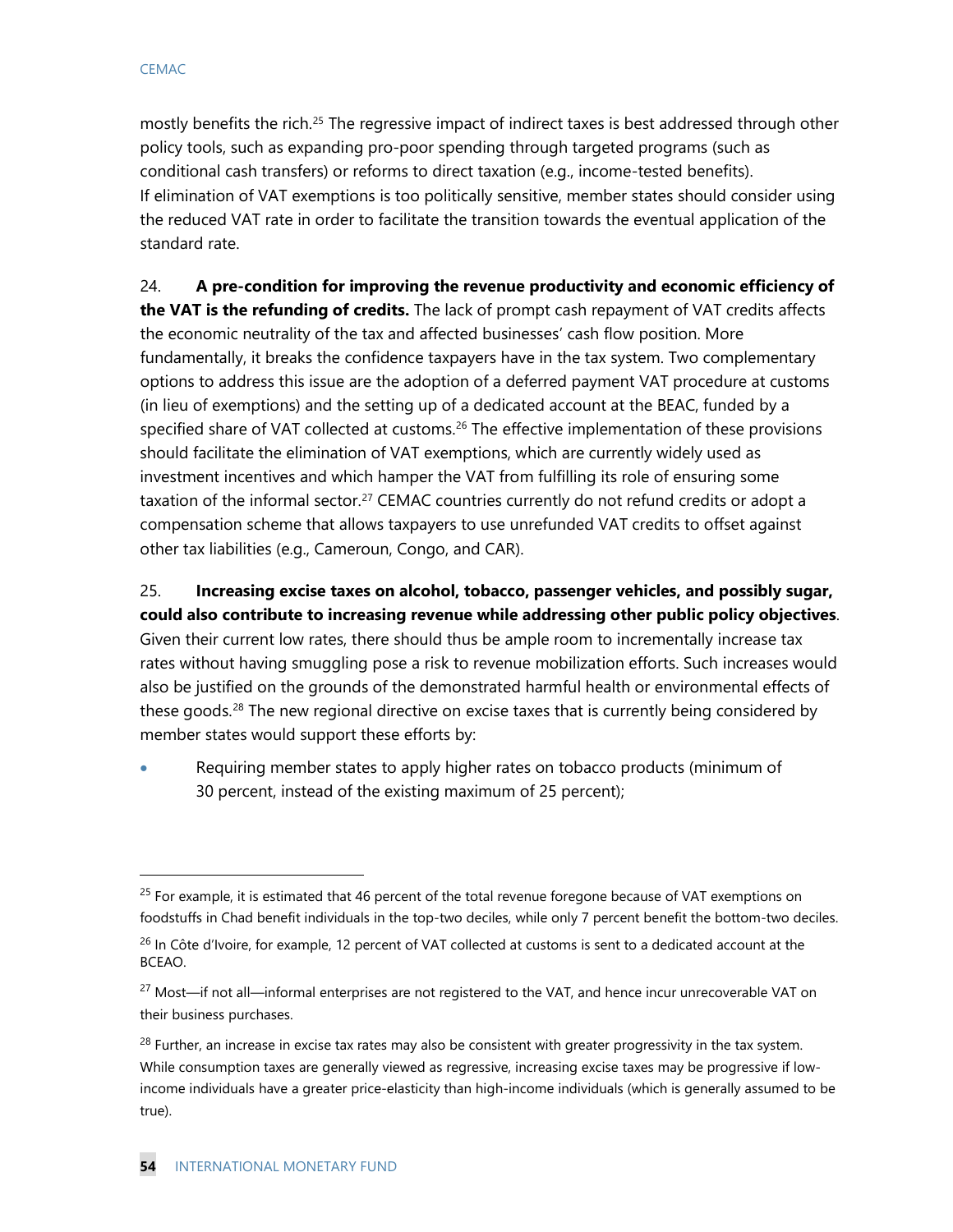- Setting minimum rates and eliminating maximum rates on other products such as alcoholic beverages and passenger vehicles;
- Prohibiting the discrimination between imported and locally produced products, which will serve to broaden the excise tax base in most CEMAC states.

## **Direct Taxes**

26. **Work on a fundamental reform of direct taxation ought to start now**. CIT reforms should primarily target two key areas: investment incentives and international taxation. PIT reforms should aim at simplicity and equity. Further, reforms to small-taxpayer regimes may also be needed to ensure that they do not support informality or provide incentives for the artificial fragmentation of business activities.

## 27. **Tax incentives are often redundant, and neither efficient nor effective in**

**developing countries**. [29](#page-55-0) Also worrying is the fact that they often lack transparency and can be granted on a discretionary basis, thereby opening the door for abuse. The regional Investment Charter limits the incentives that can be offered by member countries to attract foreign investment.  $30$  However, the Charter has seemingly not succeeded in refraining member states from handing out generous incentives through their investment codes, special zone regimes, or bilateral tax conventions. It would be desirable to unify national investment promotion systems and repatriate all tax incentives to the tax code or, at a minimum, within a single derogatory regime (e.g., national investment charter). Further, member countries should systematically assess the fiscal cost and economic merits of the various exemptions and remove those that cannot be proven to be cost-efficient. This could be undertaken as part of an annual exercise aimed at quantifying and publishing all tax expenditures.

## 28. **International taxation is a complex area that requires sustained efforts**.

Modern anti-abuse provisions that are adapted to, and strike an appropriate balance between, the CEMAC's limited administrative capacity and multinationals' sophisticated tax planning schemes should be adopted as soon as possible. High-level expertise would be highly desirable to ensure that the rules appropriately target abusive cases while not being detrimental to legitimate business investments.

## 29. **PIT systems could be simplified and used to improve the equity of the tax system.**

Reforms in this area could consequently alleviate concerns over VAT reforms, which could be perceived as being regressive. As noted in paragraphs 18 and 19, there are two key priorities for reforming PIT regimes in the CEMAC. First, member states should consider moving towards a dual or quasi-dual income tax system (incl. in Gabon, Cameroon, Chad), with progressive taxation

<span id="page-55-0"></span> <sup>29</sup> " Options for low income countries' effective and efficient use of tax incentives for investment", Report to the G-20 development working group by the IMF, OECD, UN and World Bank, October 2015.

<span id="page-55-1"></span><sup>30</sup> Regulation n°17/99/CEMAC-20-CM-03.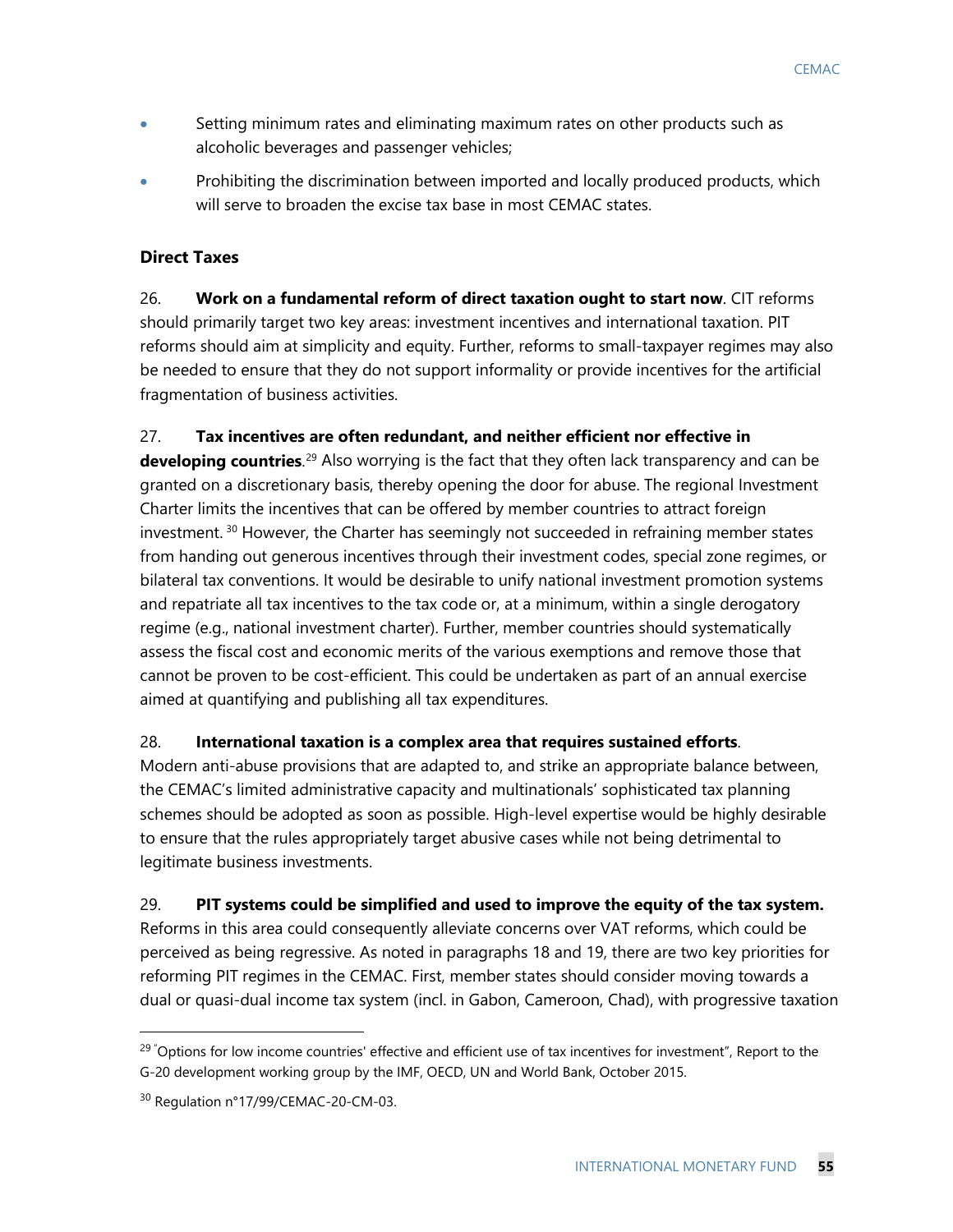of labor income and proportional taxation of capital income through final withholding at source. Second, member states should consider eliminating family quotients and other presumptive deductions based on income, or at least consider moving towards a credit-based approach.

## **Other Reforms**

30. **Other tax policy reforms could also be considered**. Property taxation is receiving increased attention in the CEMAC, as it is currently being under-exploited and would be expected to greatly improve the fairness of members' tax systems. That said, property tax reforms generally require fundamentals (such as land registers) which are often not currently in place and offer limited potential in terms of expected revenues.<sup>[31](#page-56-0)</sup> Reform of taxes on fuel and petroleum products could also be considered, although such changes should be integrated into a broader reform that also looks into current price-subsidy schemes.

31. **The adoption of an adequate institutional framework for tax policy analysis could facilitate tax revenue mobilization reforms.** This would include the setting up and adequate staffing of a dedicated tax policy unit (TPU), whose mandate is to advise the Minister of Finance on the proper design of the tax system.<sup>[32](#page-56-1)</sup> In doing so, the TPU should undertake qualitative, quantitative and distributional analysis, including through a tax expenditures report that is published annually.

32. **Ongoing work on updating and strengthening existing regional instruments should be maintained**. The CEMAC Commission should continue, with the technical assistance of the IMF and with support from member states, to conduct an extensive review of existing regional tax instruments (incl. on PIT, CIT, VAT, excises) and consider the adoption of new instruments (e.g., on tax expenditures analysis and reporting). In line with the aforementioned considerations, immediate priority should be given to amending and approving new excise tax and VAT directives.

33. **The current tax coordination framework should be better exploited to support member states' need for sustained increases in non-oil revenues**. Tax coordination is desirable, particularly in the context of a longstanding customs and monetary union like the CEMAC. This coordination can serve multiple objectives, among which are to address cases of harmful tax competition and contribute to development of a common market with low barriers to the free movement of capital and labor. However, the current tax coordination framework appears underutilized. A particular challenge is that member states tend to view regional coordination as a means to legitimize current domestic tax policies (irrespective of their underlying desirability), as opposed to using supranational instruments such as directives to

 $\ddot{ }$ 

<span id="page-56-0"></span> $31$  For instance, property taxes in South Africa raise only about 1 percent of GDP in revenues. While the revenue potential may be limited, property taxation can also be desirable insofar as it serves the purpose of providing a reliable source of funding for sub-national jurisdictions.

<span id="page-56-1"></span> $32$  For additional details on tax policy units, see Grote (2017).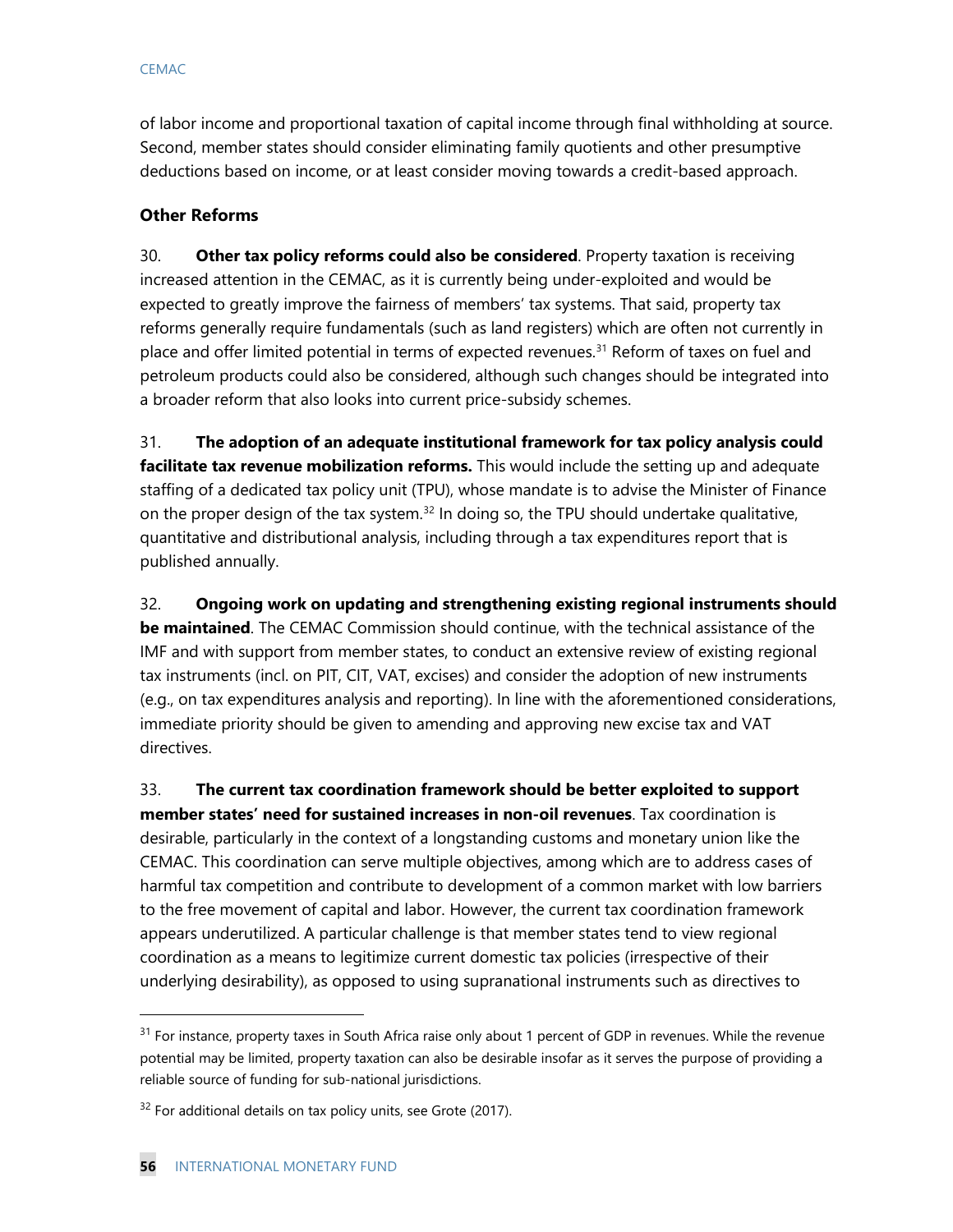more easily address domestic political-economy issues. Consideration should be given to reviewing the role of the Commission, its resources, and its powers in enforcing regional instruments such as tax directives.

## **Strengthening Tax and Customs Administration**

#### 34. **Tax and customs administration reforms can contribute significantly to efforts**

**to increase non-oil revenue.** Crivelli and Gupta (2014b) estimate that tax revenues increased by approximately ½ percentage point of GDP in a given year in low-income countries where Fund-supported programs included conditionality on tax policy and administration.[33](#page-57-0) The simplification of laws and procedures can also help reduce the cost of taxpayer compliance. Reforms should also aim at enhancing the efficiency and fairness of the tax system.

#### 35. **Tax administration reforms should be organized around the following priorities:**

- The optimization of taxpayer segmentation, including through the creation of dedicated services (such as large taxpayer offices or units specialized on high-income earners) and increases in minimum thresholds (e.g. for VAT or large taxpayer offices);
- Marking further progress in introducing a risk-based approach for controls, audits, onsite inspections, and refunds;
- The strengthening of the VAT administration, including to enhance its collection from public enterprises;
- The streamlining of parafiscal/extrabudgetary revenue and their inclusion (along with the corresponding expenditures) in the budget;
- Strengthening the control of the (domestic and foreign) sources of incomes of wealthy individuals;
- The modernization and simplification of procedures, including for small enterprises;
- Strengthening the administration and collection of tax liabilities;
- The modernization of the IT systems, including to update taxpayer databases; allow for the digitalization of tax payments and exhaustive recording of all operations; and strengthen the monitoring of tax arrears;
- Strengthening of human resources, notably through training and reduced staff turnover.

## 36. **Custom administration reforms should aim at:**

implementing fully the common external tariff;

<span id="page-57-0"></span><sup>&</sup>lt;sup>33</sup> This increase is estimated at 0.4 percent of GDP for middle-income countries.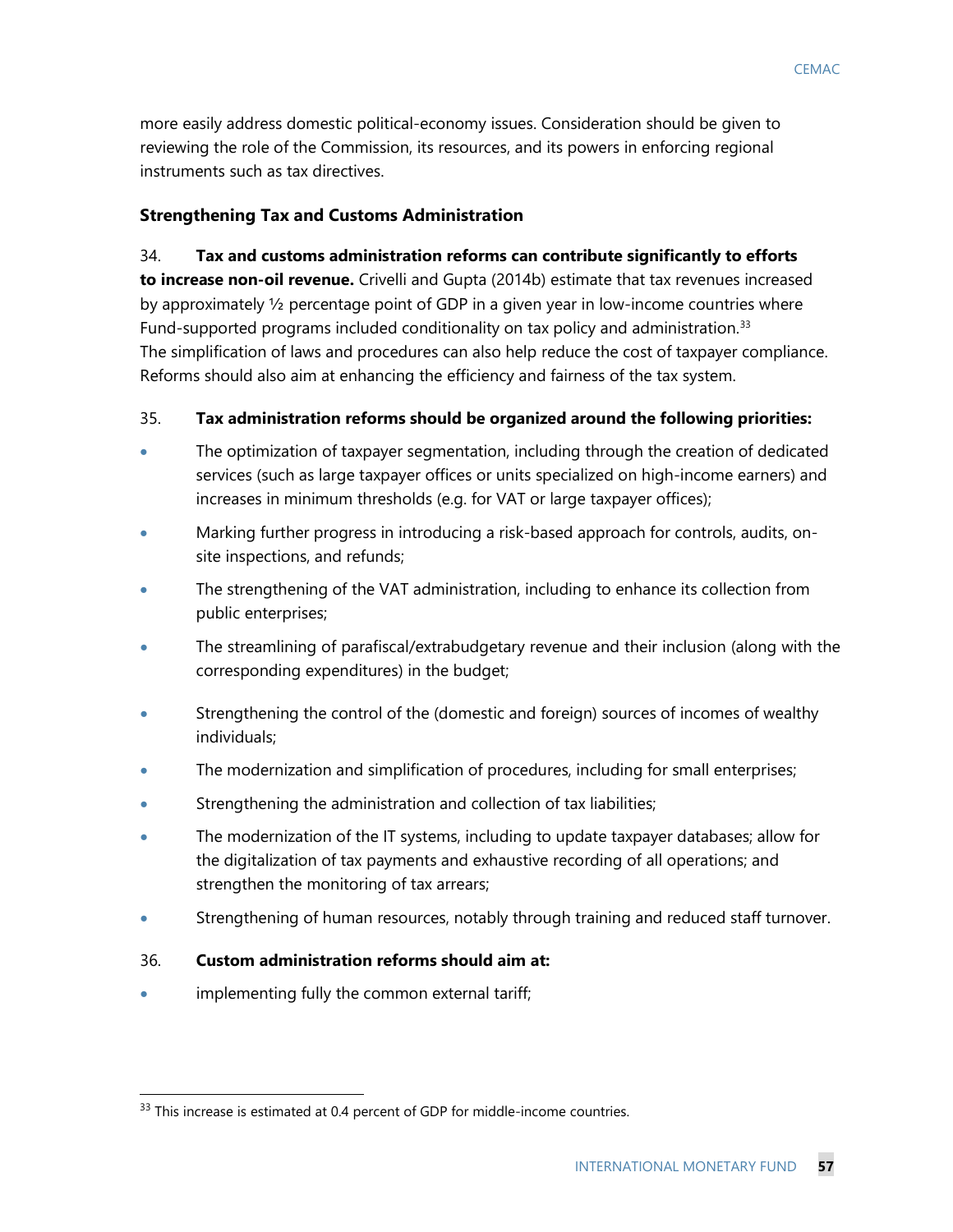- strengthening the valuation function and reduce the abuse of the reduced tax rate and duty suspension provisions, including through the automation/digitalization of procedures and enhanced ex-post controls of valuations;
- Strengthening the management of import exemptions, including in: implementing harmonized categories of exemptions on imported goods; enforcing the implementation of the codification of exemptions (including as part of the preparation of clear customs clearance guidelines); automatizing the customs exemptions authorization; and improving the control of exempted goods;
- Develop further a risk-based approach for controls, including through a closer monitoring of infractions, which will help better identify risks;
- Establishing a customs single window;
- Modernizing the IT systems, including through the broader use of ASYCUDA World.

37. **The collaboration between the tax and customs administrations also needs to be strengthened, notably with regard to the exchange of information.** The IT systems of the two administrations should notably allow for rapid cross-checking of the information provided by taxpayers and importers.

## **E. Conclusion**

38. **CEMAC Member states need to intensify their efforts to increase non-oil revenue.** While, as part of the IMF-supported programs, the CEMAC countries have started implementing policy and reform measures in that direction, these efforts have so far been too timid, bearing little fruit. They need to be intensified over the coming years to meet the member states' remaining fiscal consolidation needs in a way that is supportive of higher and inclusive growth. This will also provide CEMAC countries with a more stable revenue base to finance their considerable infrastructure and spending needs. To enhance their efficiency and minimize tax competition, these efforts should be harmonized and better coordinated at the regional level, starting with the adoption of the new directive on excise taxes.

39. **To be sustained, these efforts should be complemented by reforms to alleviate their social impact and promote inclusive growth.** When necessary, part of the increase in non-oil revenue could finance well-targeted social expenditures (such as conditional cash transfers) benefiting the most vulnerable. Structural reforms aimed at promoting growth and at diversifying the CEMAC economies will also contribute to a durable increase in the tax base. In this regard, much remains to be done to improve the business environment and strengthen governance.